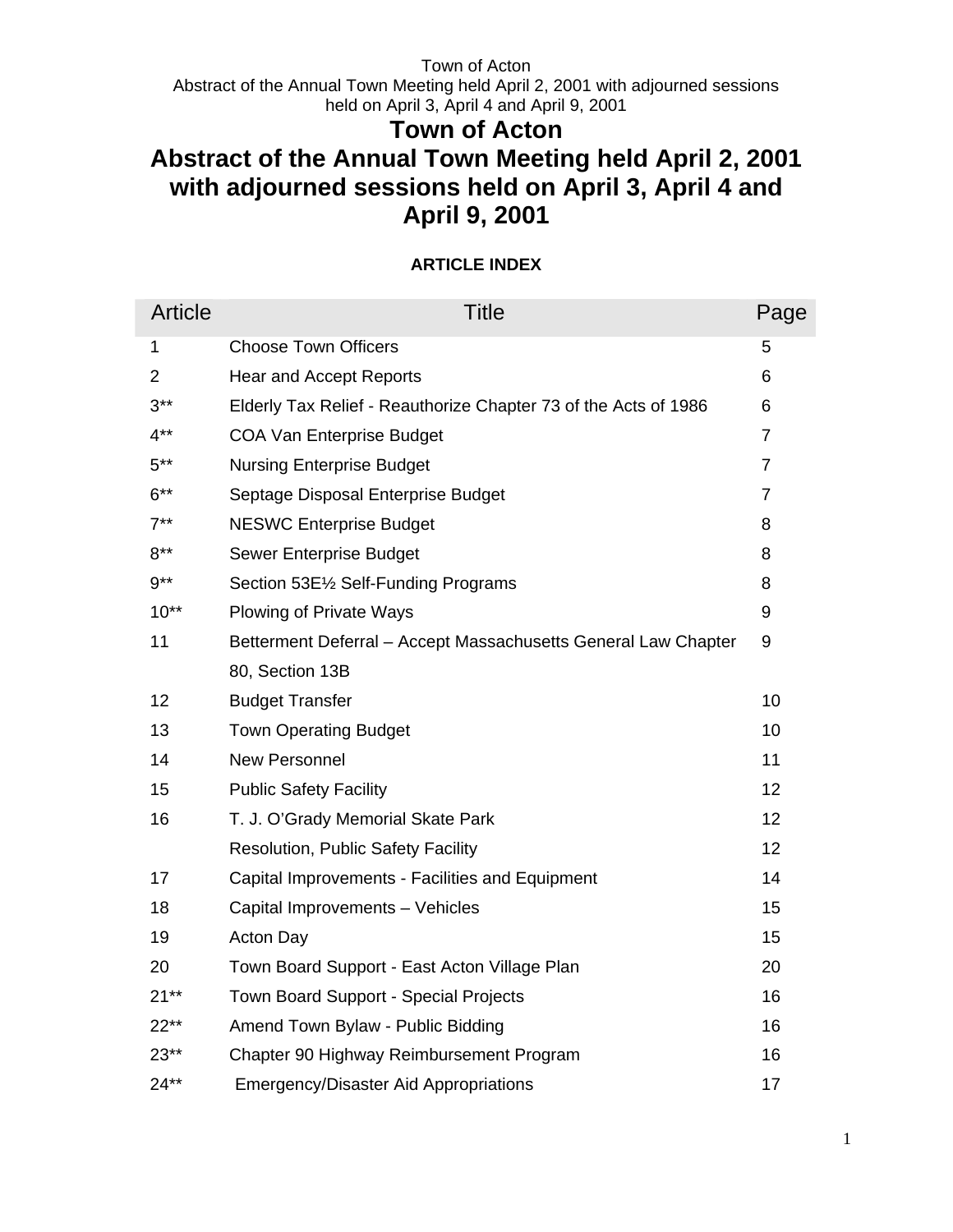| Article | $1000$ of $11000$ , $11000$ in take $11000$ in $0, 200$ in<br><b>Title</b>                      | Page |
|---------|-------------------------------------------------------------------------------------------------|------|
| 25      | Kelley's Corner - Dimensional Regulations and Special Permit                                    | 17   |
| 26      | Kelley's Corner - Street Reservations, Secondary Streets, and                                   | 20   |
|         | <b>Transportation Infrastructure Funding</b>                                                    |      |
| 27      | Kelley's Corner - Sidewalks, Building Design, and Protection of<br><b>Residential Districts</b> | 23   |
| 28      | Kelley's Corner - Vehicle Parking Requirements                                                  | 26   |
| 29      | Kelley's Corner - Use Regulation                                                                | 29   |
| 30      | Acton Public Schools Budget                                                                     | 29   |
| 31      | Acton Public Schools Sewer Connection Project                                                   | 29   |
| 32      | Acton Public Schools Capital Improvement Projects                                               | 30   |
| 33      | Acton-Boxborough Regional School Assessment                                                     | 30   |
| 34      | Acton-Boxborough Regional Schools Sewer Connection Project                                      | 30   |
| 35      | Acton-Boxborough Regional Schools Capital Improvement                                           | 31   |
|         | Projects                                                                                        |      |
| 36      | Minuteman Regional School Assessment                                                            | 31   |
| 37      | Resolution for Towne Building Reuse                                                             | 31   |
| 38      | Local School Committee to Return Towne School                                                   | 32   |
| 39      | <b>Amend Wetland Protection Bylaw</b>                                                           | 33   |
| $40**$  | Accept the Provisions of MGL Ch. 380 of the Acts of 2000                                        | 35   |
| 41      | Disposal of Town Land                                                                           | 36   |
| 42      | Amend Town Bylaws - Workplace Smoking                                                           | 36   |
| 43**    | Amend Town Bylaws - 2/3 Vote Counts by Moderator                                                | 37   |
| 44**    | Sale of Foreclosed Properties                                                                   | 37   |
| 45**    | <b>Street Acceptance</b>                                                                        | 38   |
| 46**    | Acceptance of Land Gift - Tupelo Place Subdivision                                              | 39   |
| $47**$  | <b>Piper Road Drainage Easement</b>                                                             | 39   |
| 48**    | Repurchase Cemetery Lot - Mount Hope Cemetery, Lot #77,                                         | 39   |
|         | Section 8                                                                                       |      |
| 49**    | Repurchase Cemetery Lot - Mount Hope Cemetery, Lot #27,                                         | 40   |
|         | Section 8                                                                                       |      |
| $50**$  | Cemetery Bylaw - Repurchase of Cemetery Lots                                                    | 40   |
| 51      | Use of Funds to Reduce the Tax Rate - Free Cash                                                 | 40   |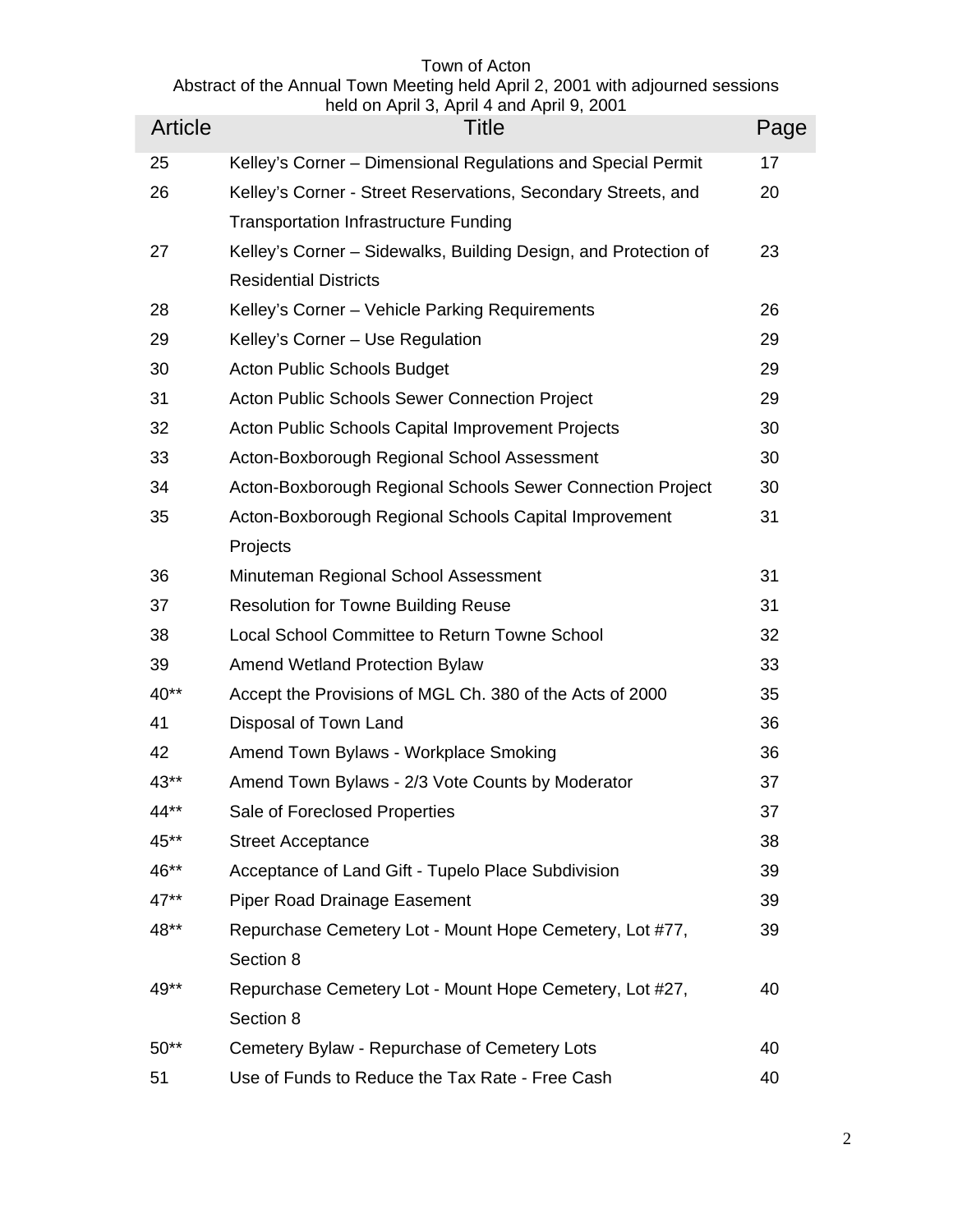# *Legend*

# **\*\* Consent**

# **# Submitted by Citizen Petition**

Number of registered voters attending Town Meeting April 2, 451 April 3, 456 April 4, 311 April 9, 449

The Moderator, Mr. MacKenzie, called the meeting to order on Monday April 2, 2001 at 7:00pm. He introduced Reverend Edwin Parker, Reverend Edwin Parker gave the invocation.

Mr. MacKenzie introduced F. Dore Hunter, Chairman of the Board of Selectmen. Mr. Hunter introduced the members of the Board of Selectmen, the Town Manager, Town Counsel, Acting Town Clerk, Town Finance Director, Town Accountant and the Assistant Town Manager. Mr. Hunter also noted that this was the last meeting where Mr. Kabakoff would attend as a member of the Board of Selectmen and thanked Mr. Kabakoff for his years of service to the Town as Selectman. Mr. Hunter presented Mr. Kabakoff with picture of Acton Town Center.

Mr. MacKenzie then introduced Sidney Johnston, Chairman of the Finance Committee. Mr. Johnston introduced the members of the Finance Committee.

Mr. MacKenzie informed town meeting that they would be voting on the motions that are read, not the articles as written in the warrant. He then explained some basic rules and regulations of the town meeting.

**MOTION:** Mr. Whittier moves for this Annual Town Meeting of 2001 only, that the Town meeting operate under CH 39 Sec 15, (the Moderator is not required to count a 2/3 required vote.)

#### **MOTION CARRIES UNANIMOUSLY**

Mr. MacKenzie explained how the CONSENT CALENDAR was voted and proceeded to read the articles on the Consent Calendar:

**MOTION: Mr. Hunter moves that the Town take up the 21 articles in the Consent Calendar on pages 20 and 21 of the warrant.** 

**The Moderator reads the individual articles, 3, 4, 5, 6, 7, 8, 9, 10, 21, 22, 23, 24, 40, 43, 44, 45, 46, 47, 48, 49, 50,** 

# **CONSENT CALENDAR**

# ARTICLE **MOTION**

**3\*\* Elderly Tax Relief Reauthorize Chapter 73 of the Acts of 1986:** Move that the Town continues to accept the provisions of Chapter 73 of the Acts of 1986 as amended by Chapter 126 of the Acts of 1988, providing for a 100% increase in certain property tax exemptions.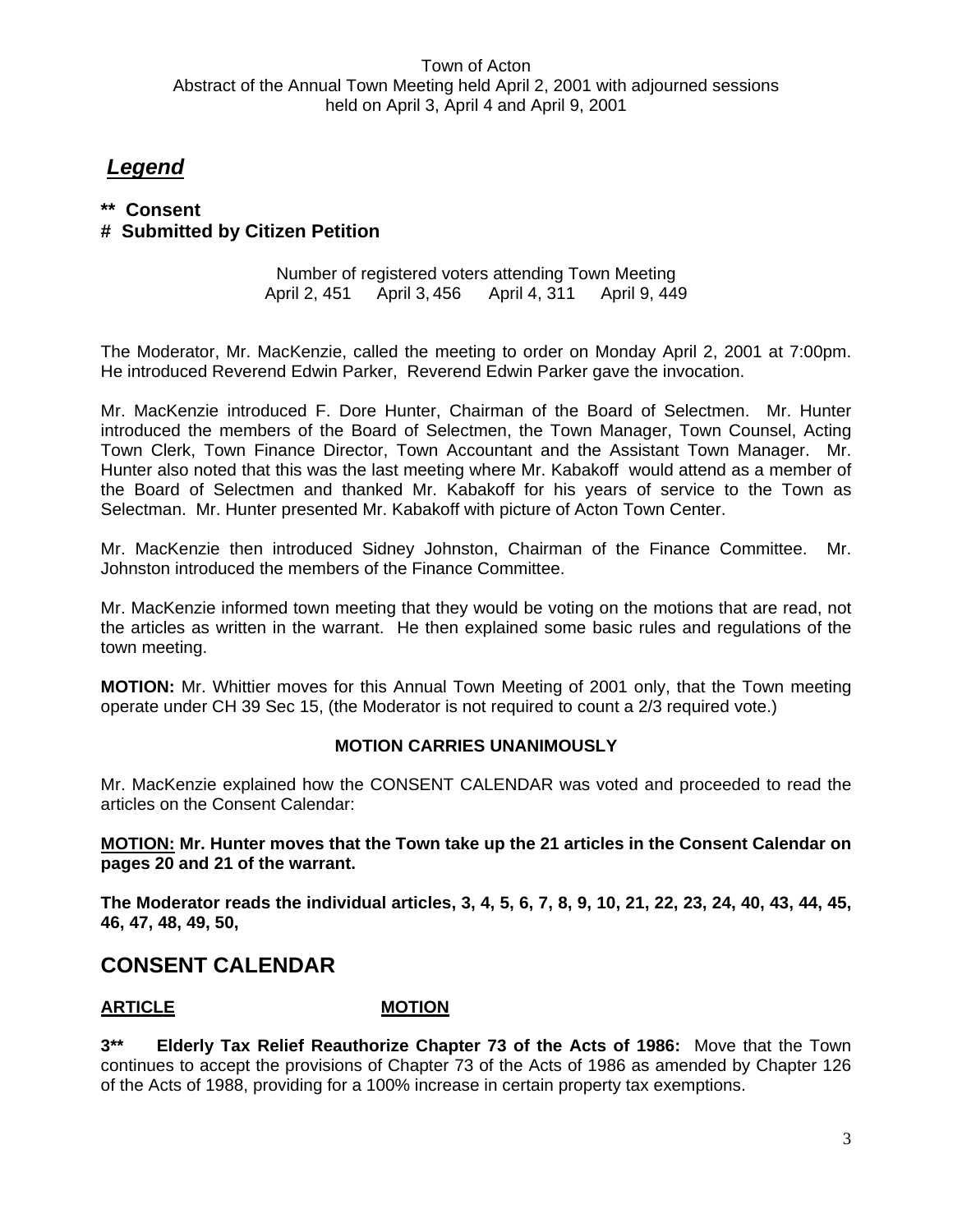# Abstract of the Annual Town Meeting held April 2, 2001 with adjourned sessions held on April 3, April 4 and April 9, 2001

**4\*\* Council on Aging Van Enterprise Budget:** Move that the Town raise and appropriate \$62,692 for the purpose of operating the Town of Acton Senior and Disabled Citizen Van service, and to raise such amount, \$43,700 be transferred from the Council on Aging Enterprise Fund and \$18,992 be raised and appropriated.

**5\*\* Nursing Enterprise Budget:** Move that the Town appropriate \$430,083 for the purpose of operating the Public Health Nursing Service, and to raise such amount \$430,083 be transferred from the Nursing Enterprise Fund.

**6\*\* Septage Disposal Enterprise Budget:** Move that the Town appropriate \$186,747 for the purpose of septage disposal, and to raise such amount, \$186,747 be transferred from the Septage Disposal Enterprise Fund.

**7\*\* NESWC Enterprise Budget:** Move that the Town appropriate \$3,333,172 for the purpose of trash disposal, and to raise such amount, \$2,766,172 be transferred from the NESWC Enterprise Fund, and \$567,000 be raised and appropriated.

**8\*\* Sewer Enterprise Budget:** Move that the Town appropriate \$906,591 for the purpose of operating the sewer system, and to raise such amount, \$906,591 be transferred from the Sewer Enterprise Fund.

**9\*\* Section 53E½ Self-Funding Programs:** Move that the revolving funds for the Local School System, Historic District Commission, Building Department, Sealer of Weights and Measures, Health Department, and Fire Department be continued for FY02 in the amounts and for the purposes set forth in the expense column of this article.

**10\*\* Plowing of Private Ways:** Move that the Town raise and appropriate \$12,500 to be expended by the Town Manager for plowing of private ways open to public use as designated by the Board of Selectmen.

# **Article 10 HELD**

**21\*\* Town Board Support - Special Projects:** Move that the Town raise and appropriate \$5,000 for the on-going expenses of the Acton-Boxborough Cultural Council.

**22\*\* Amend Town Bylaw - Public Bidding:** Move that the Town delete Section D13 of the Town Bylaws (Public Bidding).

**23\*\* Chapter 90 Highway Reimbursement Program:** Move that the Town Manager is authorized to accept Highway funds from all sources and such funds are hereby appropriated for highway purposes.

**24\*\* Emergency/Disaster Aid Appropriations:** Move in the words of the article.

**40\*\* Accept the Provisions of MGL Ch. 380 of the Acts of 2000:** Move in the words of the article.

**43\*\* Amend Town Bylaws - 2/3 Vote Counts by Moderator:** Move in the words of the article.

**44\*\* Sale of Foreclosed Properties:** Move in the words of the article.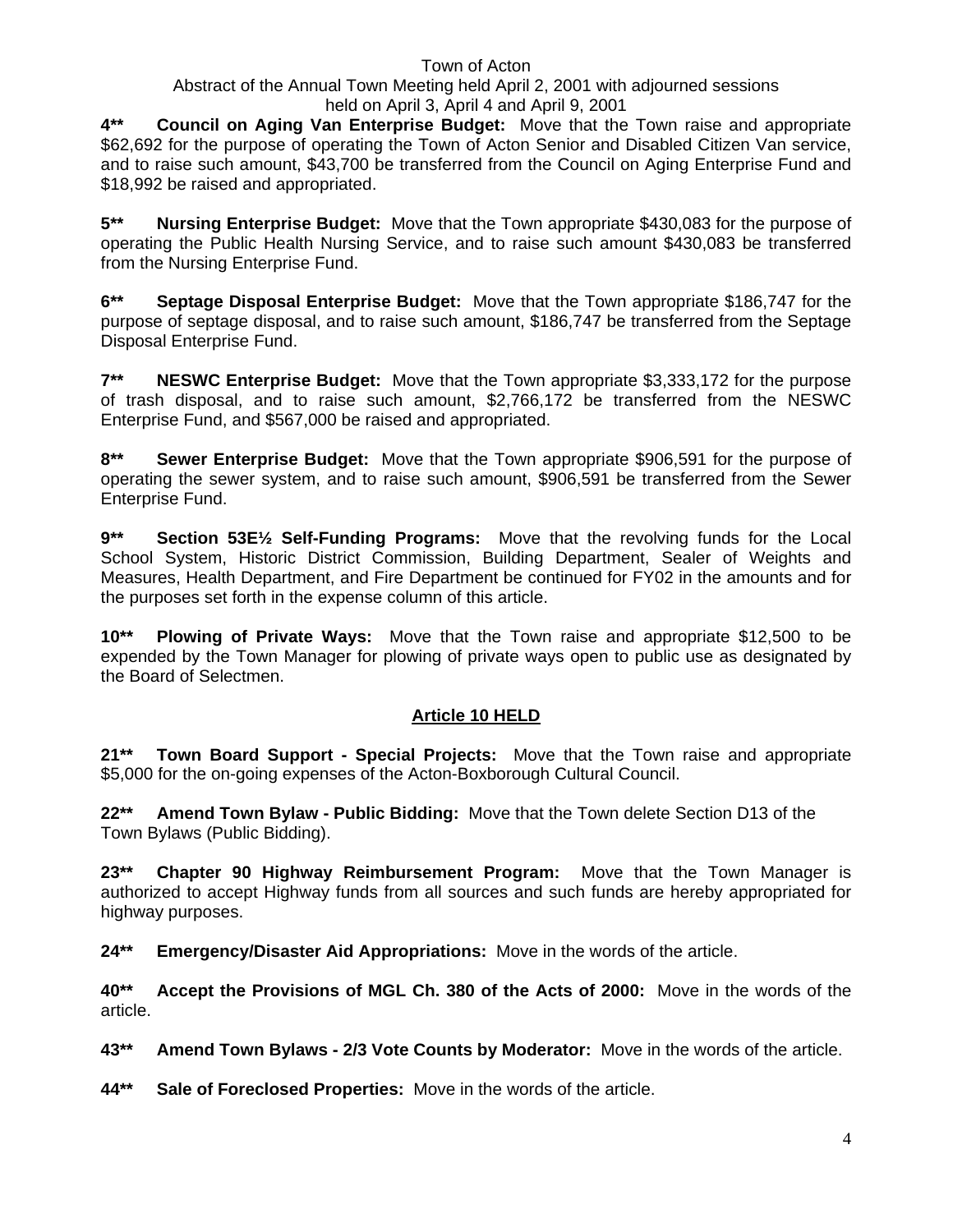# Abstract of the Annual Town Meeting held April 2, 2001 with adjourned sessions held on April 3, April 4 and April 9, 2001

**45\*\* Street Acceptance:** Move that the Town accept as public ways the streets listed in the Article, as laid out by the Board of Selectmen, according to the plans on file with the Town Clerk, and authorize the Board of Selectmen to take the fee or easements for drainage, utility, or other purposes where shown on said plans or described in the Order of Layout.

**46\*\* Acceptance of Land Gift – Tupelo Place Subdivision:** Move in the words of the article.

**47\*\* Piper Road Drainage Easement:** Move in the words of the article.

**48\*\* Repurchase Cemetery Lot – Mount Hope Cemetery, lot #77, Section 8:** Move in the words of the article.

**49\*\* Repurchase Cemetery Lot – Mount Hope Cemetery, lot #27, Section 8:** Move in the words of the article.

**50\*\* Cemetery Bylaw – Repurchase of Cemetery Lots:** Move in the words of the article.

# **CONSENT MOTION CARRIES UNANIMOUSLY EXCEPT FOR ARTICLE 10 WHICH WAS HELD**

# **ARTICLE 1 CHOOSE TOWN OFFICERS**

(Majority Vote Required)

To choose all necessary Town Officers and Committees and to fix the salaries and compensation of all the elective officers of the Town as follows:

| Moderator          |          | \$20.00 per Town Meeting session |
|--------------------|----------|----------------------------------|
| Board of Selectmen | Chairman | \$750.00 per year                |
|                    | Member   | \$650.00 per year                |

, or take any other action relative thereto.

#### **MOTION:**

Mr. Hunter moves that the Town fix the compensation for elected officers as shown in the warrant.

#### **MOTION CARRIES UNANIMOUSLY**

Francis Joyner, Chairperson of the Elizabeth White Fund, nominates Cornelia O. Huber for the position of Trustee of the Elizabeth White Fund, term to expire 2004.

#### **MOTION CARRIES UNANIMOUSLY**

Edward M. Bennett, Trustee of the Fireman's Relief Fund of West Acton, nominates Forrest E. Bean, III for the position of Trustee of the Fireman's Relief Fund of West Acton, term to expire 2004.

#### **MOTION CARRIES UNANIMOUSLY**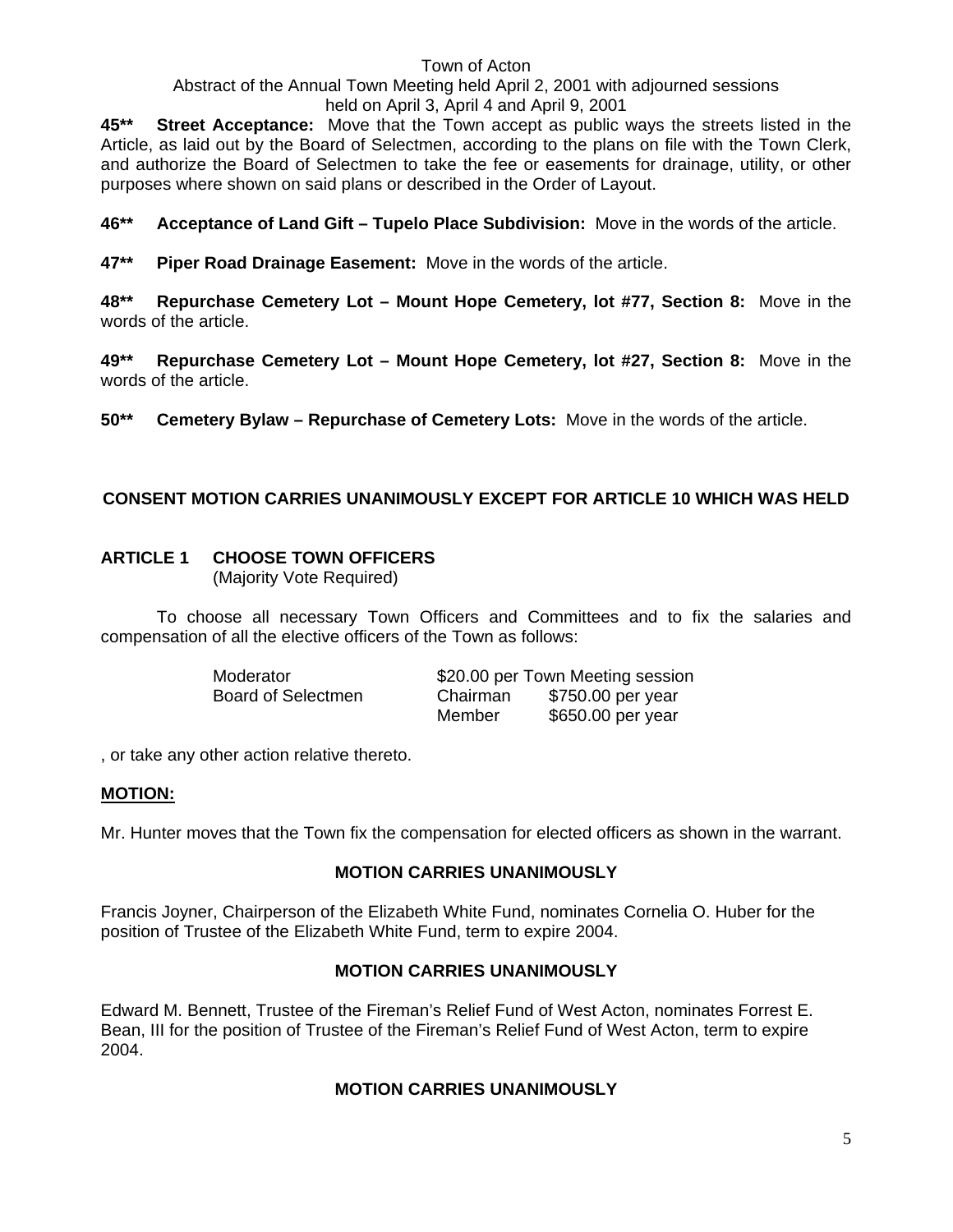William Klauer, Trustee of the Fireman's Relief Fund of West Acton, nominates Joseph A. Conquest for the position of Trustee of the Fireman's Relief Fund of West Acton, term to expire 2004.

#### **MOTION CARRIES UNANIMOUSLY**

Mabel Grekula, Trustee of the Charlotte Goodnow Fund, nominates Francis Moretti for the position of Trustee of the Charlotte Goodnow Fund, term to expire 2004.

#### **MOTION CARRIES UNANIMOUSLY**

The Trustees of the West Acton Citizens' Library nominate Virgina Rhude for the position of Trustee of the West Acton Citizens' Library, term to expire 2004.

#### **MOTION CARRIES UNANIMOUSLY**

### **ARTICLE 2 HEAR AND ACCEPT REPORTS**

(Majority Vote Required)

 To see if the Town will accept reports and hear and act upon the report of any committee chosen at any previous Town Meeting that has not already reported, or take any other action relative thereto.

#### **MOTION:**

Mr. Hunter moves that the Town accepts the reports of the various Town Officers and Boards as set forth in the 2000 Town Report and that the Moderator call for any other reports.

#### **MOTION CARRIES UNANIMOUSLY**

#### **ARTICLE 3\*\* ELDERLY TAX RELIEF - REAUTHORIZE CHAPTER 73 OF THE ACTS OF 1986**  (Majority Vote Required)

 To see if the Town will vote to continue to accept the provisions of Chapter 73 of the Acts of 1986 as amended by Chapter 126 of the Acts of 1988, providing for a 100% increase in certain property tax exemptions, or take any other action relative thereto.

#### **CONSENT MOTION:**

Mr. Ashton moves that the Town continues to accept the provisions of Chapter 73 of the Acts of 1986 as amended by Chapter 126 of the Acts of 1988, providing for a 100% increase in certain property tax exemptions.

#### **CONSENT MOTION CARRIES UNANIMOUSLY**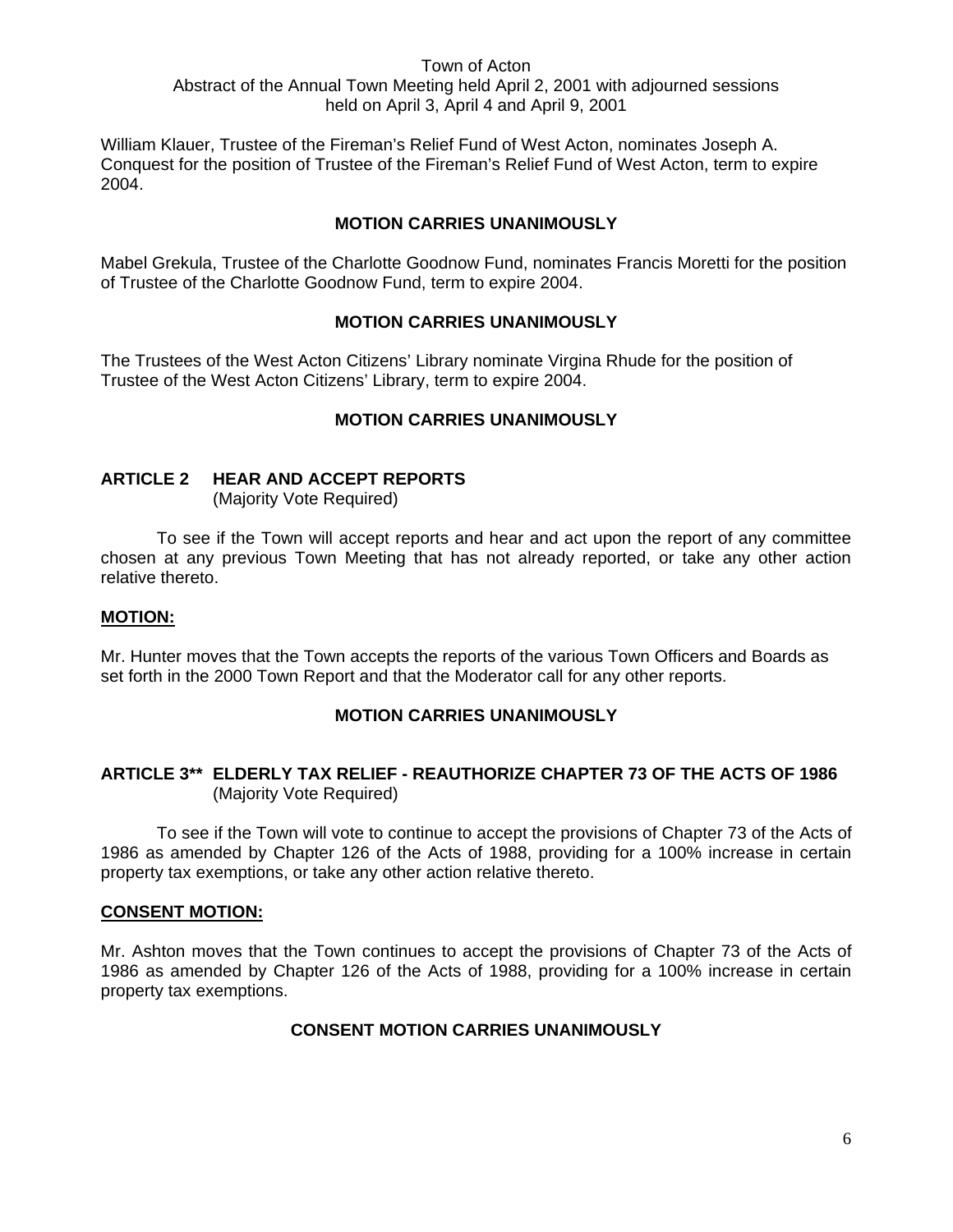#### Town of Acton Abstract of the Annual Town Meeting held April 2, 2001 with adjourned sessions held on April 3, April 4 and April 9, 2001 **ARTICLE 4\*\* COUNCIL ON AGING VAN ENTERPRISE BUDGET** (Majority Vote Required)

 To see if the Town will raise and appropriate, or appropriate from available funds, the sum of \$62,692, or any other sum, to operate the Senior Van Service, in accordance with Massachusetts General Laws Chapter 44, Section 53 F½, Enterprise Fund Law, or take any other action relative thereto.

#### **CONSENT MOTION:**

Mrs. Harting-Barrat moves that the Town raise and appropriate \$62,692 for the purpose of operating the Town of Acton Senior and Disabled Citizen Van service, and to raise such amount, \$43,700 be transferred from the Council on Aging Enterprise Fund and \$18,992 be raised and appropriated.

#### **CONSENT MOTION CARRIES UNANIMOUSLY**

#### **ARTICLE 5\*\* NURSING ENTERPRISE BUDGET**

(Majority Vote Required)

To see if the Town will raise and appropriate, or appropriate from available funds, the sum of \$430,083, or any other sum, to provide Public Health and Visiting Nurse Services, in accordance with Massachusetts General Laws Chapter 44, Section 53F½, Enterprise Fund Law, or take any other action relative thereto.

#### **CONSENT MOTION:**

Mrs. Harting-Barrat moves that the Town raise and appropriate \$430,083 for the purpose of operating the Public Health Nursing Service, and to raise such amount, \$430,083 be transferred from the Nursing Enterprise Fund.

#### **CONSENT MOTION CARRIES UNANIMOUSLY**

#### **ARTICLE 6\*\* SEPTAGE DISPOSAL ENTERPRISE BUDGET**

(Majority Vote Required)

 To see if the Town will raise and appropriate, or appropriate from available funds, the sum of \$186,747, or any other sum, for the purpose of septage disposal, in accordance with Massachusetts General Laws Chapter 44, Section 53F½, Enterprise Fund Law, or take any other action relative thereto.

#### **CONSENT MOTION:**

Mrs. Harting-Barrat moves that the Town raise and appropriate \$186,747 for the purpose of septage disposal, and to raise such amount, \$186,747 be transferred from the Septage Disposal Enterprise Fund.

#### **CONSENT MOTION CARRIES UNANIMOUSLY**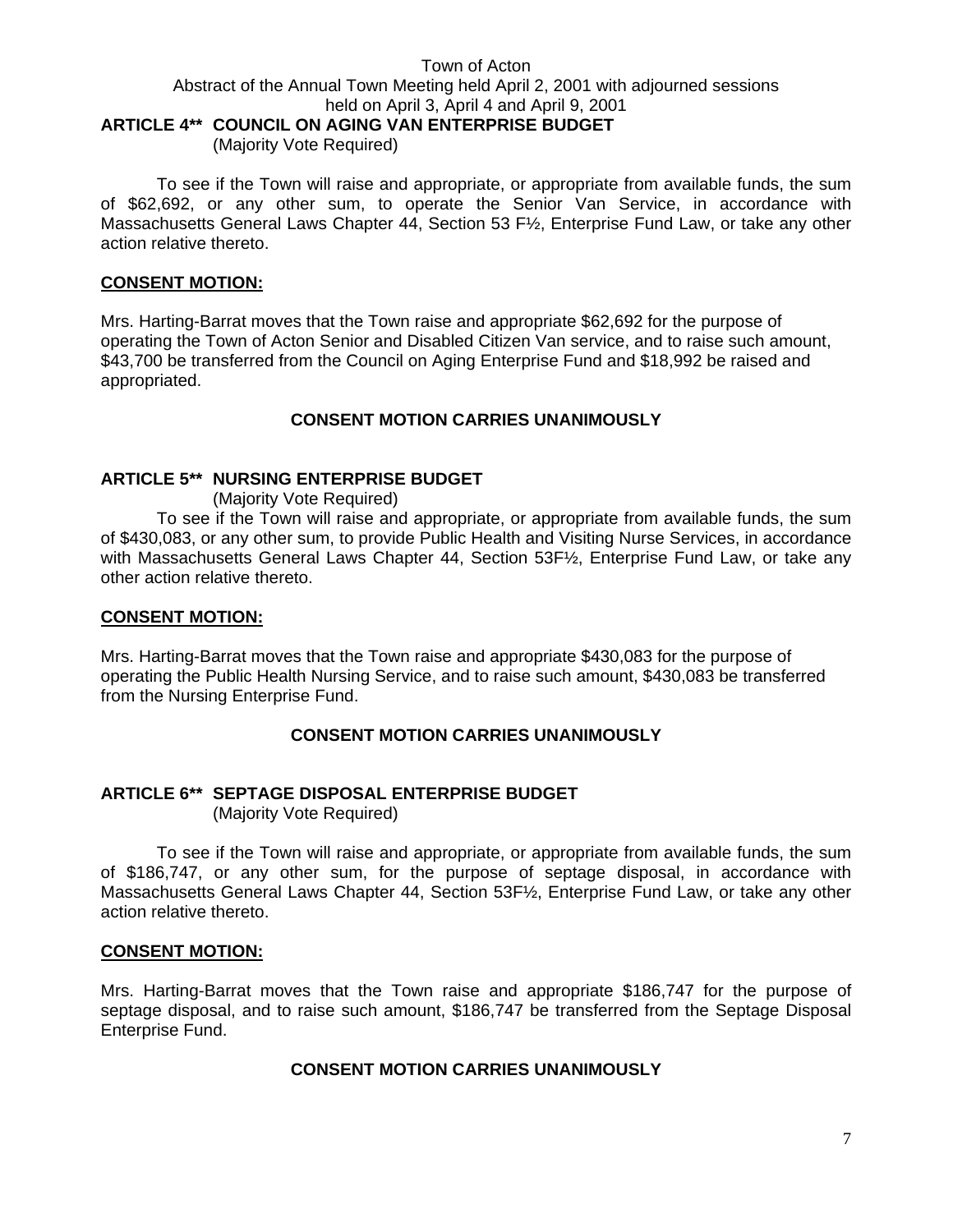# **ARTICLE 7\*\* NESWC ENTERPRISE BUDGET**

(Majority Vote Required)

 To see if the Town will raise and appropriate, or appropriate from available funds, the sum of \$3,333,172, or any other sum, for the purpose of solid waste disposal, in accordance with Massachusetts General Laws Chapter 44, Section 53F½, Enterprise Fund Law, or take any other action relative thereto.

#### **CONSENT MOTION:**

Mr. Kabakoff moves that the Town raise and appropriate \$3,333,172 for the purpose of trash disposal, and to raise such amount, \$2,766,172 be transferred from the NESWC Enterprise Fund, and \$567,000 be raised and appropriated.

#### **CONSENT MOTION CARRIES UNANIMOUSLY**

#### **ARTICLE 8\*\* SEWER ENTERPRISE BUDGET**

(Majority Vote Required)

To see if the Town will raise and appropriate, or appropriate from available funds, the sum of \$906,591, or any other sum, for the purpose of operating and maintaining a sewer collection and treatment facility, in accordance with Massachusetts General Laws, Chapter 44, Section 53F½, Enterprise Fund Law, or take any other action relative thereto.

#### **CONSENT MOTION:**

Mr. Shupert moves that the Town raise and appropriate \$906,591 for the purpose of operating the sewer system, and to raise such amount, \$906,591 be transferred from the Sewer Enterprise Fund.

#### **CONSENT MOTION CARRIES UNANIMOUSLY**

#### **ARTICLE 9\*\* SECTION 53E½ SELF-FUNDING PROGRAMS**

(Majority Vote Required)

To see if the Town will vote, pursuant to Section 53E½ of Chapter 44 of the Massachusetts General Laws, to continue revolving funds for the Local School System, Historic District Commission, Building Department, Sealer of Weights and Measures, Health Inspectional Services, and Fire Department Fire Alarm Network, as noted below;

|                                          | <b>FUND</b><br><b>BALANCE</b><br>6/30/00 | <b>REVENUE</b><br><b>FY 2002</b> | <b>EXPENSE</b><br>FY 2002 |
|------------------------------------------|------------------------------------------|----------------------------------|---------------------------|
| <b>School Department</b>                 |                                          |                                  |                           |
| Douglas at Dawn/Dusk                     | \$ (3,600)                               | \$35,000                         | \$35,000                  |
| Merriam Mornings/Afternoons/Summer       | \$ (490)                                 | \$35,000                         | \$35,000                  |
| <b>Gates Amazing Mornings/Afternoons</b> | \$10,058.45                              | \$35,000                         | \$35,000                  |
| <b>Historic District Commission</b>      | \$441.06                                 | \$600                            | \$600                     |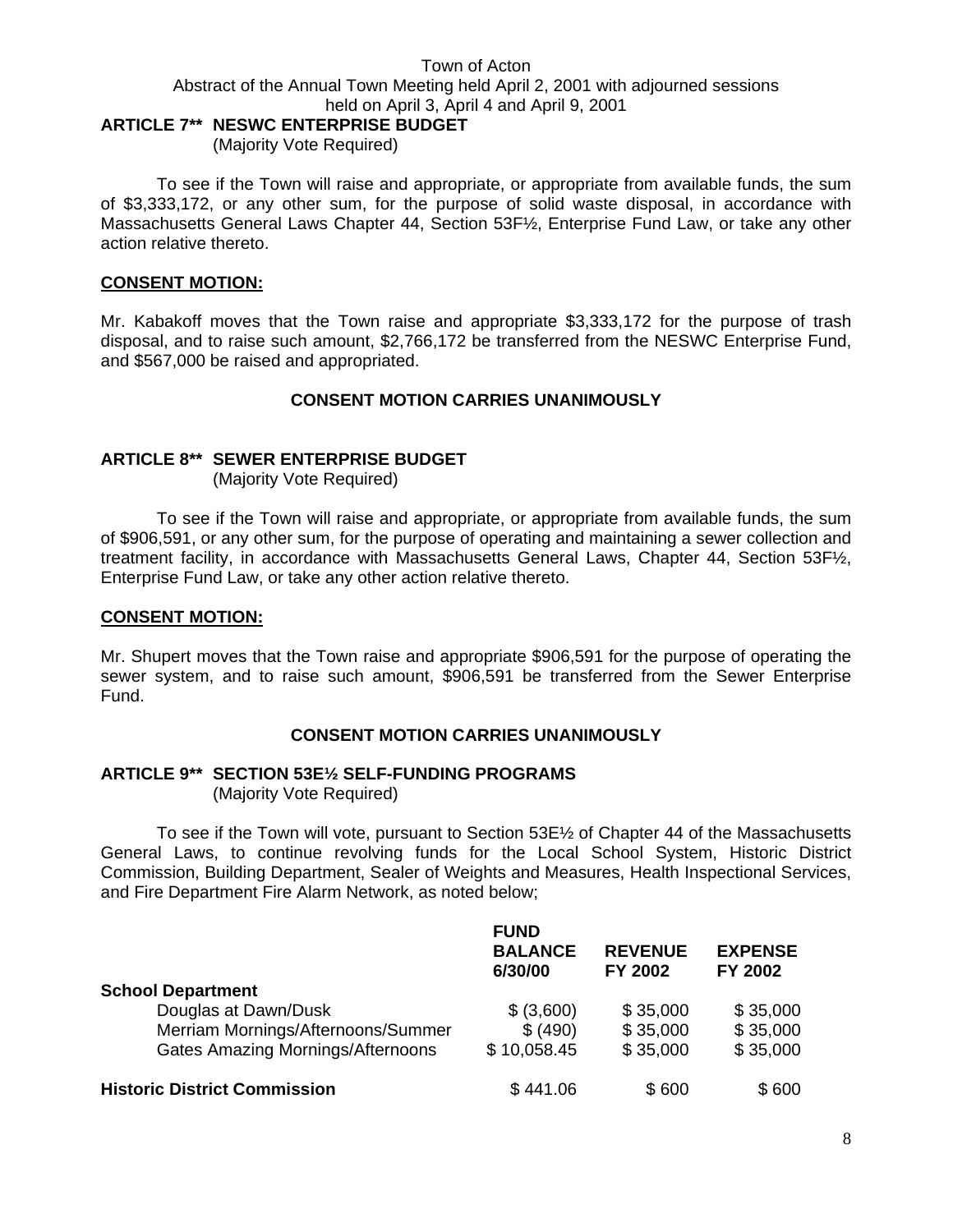| <b>Building Department</b><br>(Includes fees for Micro Filming,<br><b>Electrical Permits, Plumbing Permits</b><br>Gas Permits, Sign Licenses<br>and Periodic Inspection Fees) | \$43,395.90                | \$135,100            | \$135,096            |
|-------------------------------------------------------------------------------------------------------------------------------------------------------------------------------|----------------------------|----------------------|----------------------|
| <b>Sealer of Weights and Measures</b>                                                                                                                                         | \$927.47                   | \$7,605              | \$6,840              |
| <b>Health Department</b><br><b>Food Service Inspections</b><br>Hazardous Materials Inspections                                                                                | \$16,291.13<br>\$42,930.45 | \$22,000<br>\$21,500 | \$21,171<br>\$20,911 |
| <b>Fire Department</b><br><b>Fire Alarm Network</b>                                                                                                                           | \$59,358.53                | \$45,000             | \$35,030             |

, or take any other action relative thereto.

#### **CONSENT MOTION:**

Mrs. Harting-Barrat moves that the revolving funds for the Local School System, Historic District Commission, Building Department, Sealer of Weights and Measures, Health Department, and Fire Department be continued for FY02 in the amounts and for the purposes set forth in the expense column of this article.

#### **CONSENT MOTION CARRIES UNANIMOUSLY**

#### **ARTICLE 10\*\* PLOWING OF PRIVATE WAYS**

 **(**Majority Vote Required)

 To see if the Town will raise and appropriate, or appropriate from available funds, the sum of \$12,500, or any other sum, to be expended by the Town Manager for the costs associated with the plowing of private ways open to public use as designated by the Board of Selectmen, or take any other action relative thereto.

#### **MOTION:**

Mr. Kabakoff moves that the Town raise and appropriate \$12,500 to be expended by the Town Manager for plowing of private ways open to public use, as designated by the Board of Selectmen.

#### **MOTION CARRIES**

#### **ARTICLE 11 BETTERMENT DEFERRAL – ACCEPT MASSACHUSETTS GENERAL LAW CHAPTER 80, SECTION 13B**

(Majority Vote Required)

 To see if the Town will vote to accept Chapter 80, Section 13B, of the Massachusetts General Laws which provides that the Town may, upon the application of the owner, if such owner is eligible for an exemption under clause Forty-first A of Section 5 of Chapter 59, enter into a deferral and recovery agreement with respect to any assessment of a betterment or the balance of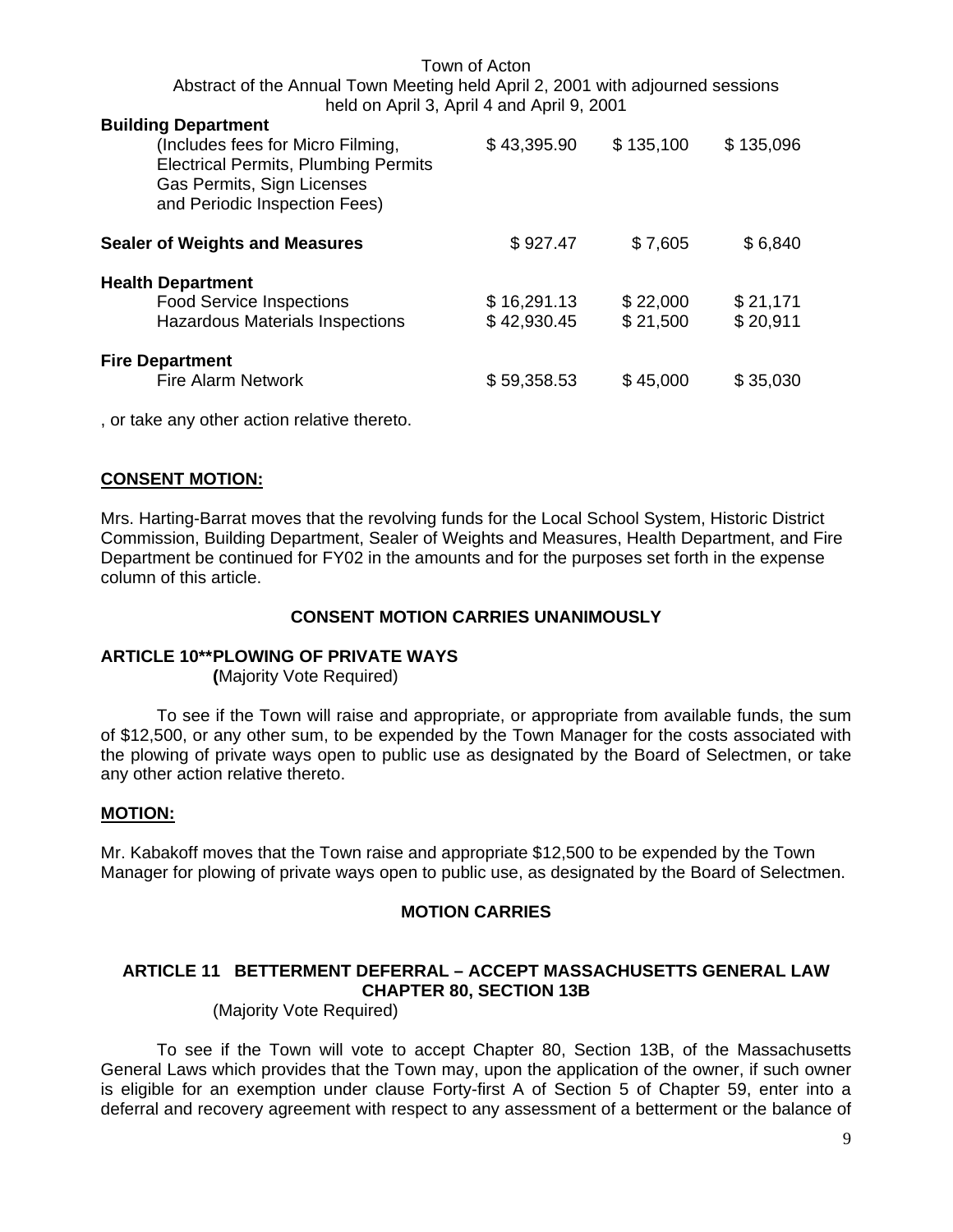any assessment apportioned in accordance with the provisions of Chapter 80, Section 13, or take any other action relative thereto.

#### **MOTION:**

Mr. Ashton moves that the Town accepts Chapter 80, Section 13B, of the Massachusetts General Laws, as amended, which provides that the Town may defer betterments as allowed by this statute.

#### **MOTION CARRIES UNANIMOUSLY**

#### **ARTICLE 12 BUDGET TRANSFER**

(Majority Vote Required)

 To see if the Town will raise and appropriate, or appropriate from available funds, an amount of money to be used in conjunction with funds appropriated under the current fiscal year's budgets to be used during the current fiscal year, or make any other adjustments to the current fiscal year budgets and appropriations that may be necessary, or take any other action relative thereto.

#### **MOTION:**

Mr. Hunter moves that the Town take no action.

#### **MOTION CARRIES UNANIMOUSLY**

#### **ARTICLE 13 TOWN OPERATING BUDGET**

(Majority Vote Required)

 To see what sum of money the Town will raise and appropriate, or appropriate from available funds, to defray the necessary expenses of the departments, offices and boards of the Town, exclusive of the school budgets, or take any other action relative thereto.

#### **MOTION:**

Mr. Hunter moves that the Town Budget for the period July 1, 2001 to June 30, 2002, in the amount of \$15,708,268 be raised and appropriated in its entirety, except that \$690,000 be transferred from the Pension Reserve Fund and said fund to be closed out as of June 30, 2001, that \$69,435 be transferred from Cemetery Trust Funds for Cemetery Use, and that the Town Manager be authorized to sell, trade or dispose of vehicles and equipment being replaced and to expend any proceeds received.

#### **MOTION CARRIES**

#### **ARTICLE 14 NEW PERSONNEL**

(Majority Vote Required)

To see if the Town will raise and appropriate, or appropriate from available funds, a sum of money for new departmental employees as listed below: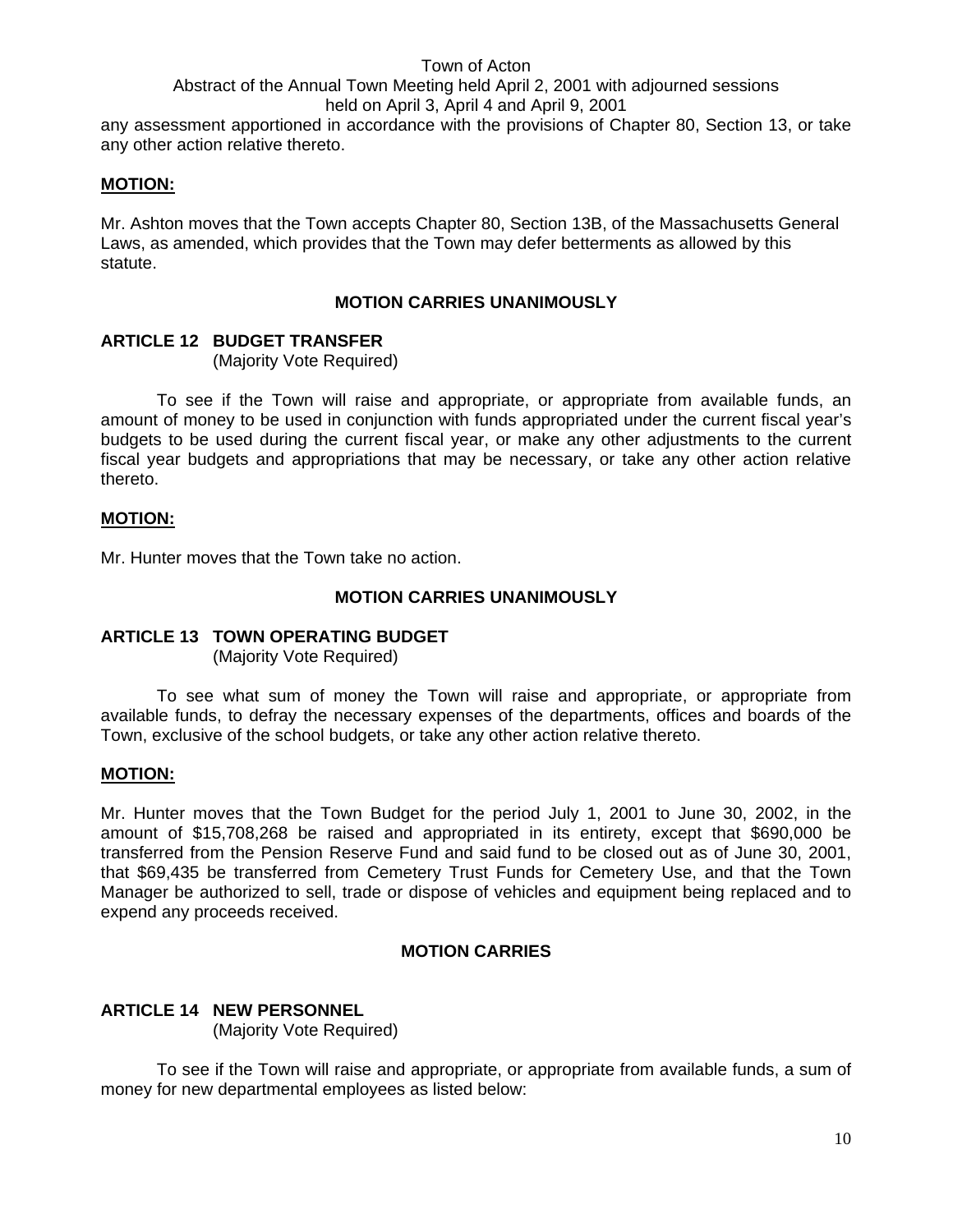| Total                                    |     | \$122,599 |
|------------------------------------------|-----|-----------|
| C. Memorial Library Additional Staff     |     | \$ 23.580 |
| <b>B.</b> One 29-Week Maintenance Person |     | \$15.387  |
| <b>A.</b> Two New Police Officers        | SS. | 83,632    |

, or take any other action relative thereto.

#### **MOTION:**

Mr. Ashton moves that the Town raise and appropriate \$122,599 to be expended by the Town Manager for the purpose of new personnel salaries and expenses as listed in this article.

#### **MOTION CARRIES UNANIMOUSLY**

#### **ARTICLE 15 PUBLIC SAFETY FACILITY**

(2/3 Vote Required)

 To see if the Town will raise and appropriate, appropriate from available funds or borrow the sum of \$8,600,000.00, or any other sum, which shall be contingent upon the passage of a Proposition 2 ½ Debt Exclusion Override, to be expended by the Town Manager for the purpose of designing, constructing, originally equipping and furnishing a new public safety facility as well as for the removal of the existing police station, including costs incidental and related thereto, and to authorize the Town Manager to apply for, accept and expend any federal, state or other grants that may be available for the project, or take any other action relative thereto.

#### **MOTION:**

Mr. Hunter moves that the Town appropriate the sum of \$8,498,446, to be expended by the Town Manager for the purpose of preparing design drawings, constructing, originally equipping and furnishing a new public safety facility, as well as removal of the existing police station, including costs incidental and related thereto, and to meet this appropriation, the Treasurer, with the approval of the Selectmen, is authorized to borrow \$8,498,446 under Massachusetts General Laws, Chapter 44, Section 7; that the Town Manager is authorized to apply for and accept any Federal or other grants that may be available for this project; and that the Town Manager is authorized to take any other action necessary to carry out this project; and that the Town raise and appropriate \$83,500 for the payment of debt service and underwriting costs on such borrowing in fiscal year 2002; provided, however, that this vote shall not take affect until the Town votes to exempt from limitation on total taxes imposed by Massachusetts General Law, Chapter 59, Section 21C (Proposition 2 ½ so called) amounts required to pay the principal of, and interest on, the borrowing authorized by this vote.

#### **MOTION IS LOST**

#### **MOTION:**

Mr. Hunter moves to adjourn the Annual Town Meeting at 10:52 PM until after the dissolution of the Special Town Meeting on April 3, 2001 at the Acton-Boxborough Regional High School.

#### **MOTION CARRIES UNANIMOUSLY**

**Moderator calls the adjourned session of the 2001 Annual Town Meeting to order at 8:08 p.m. on April 3, 2001**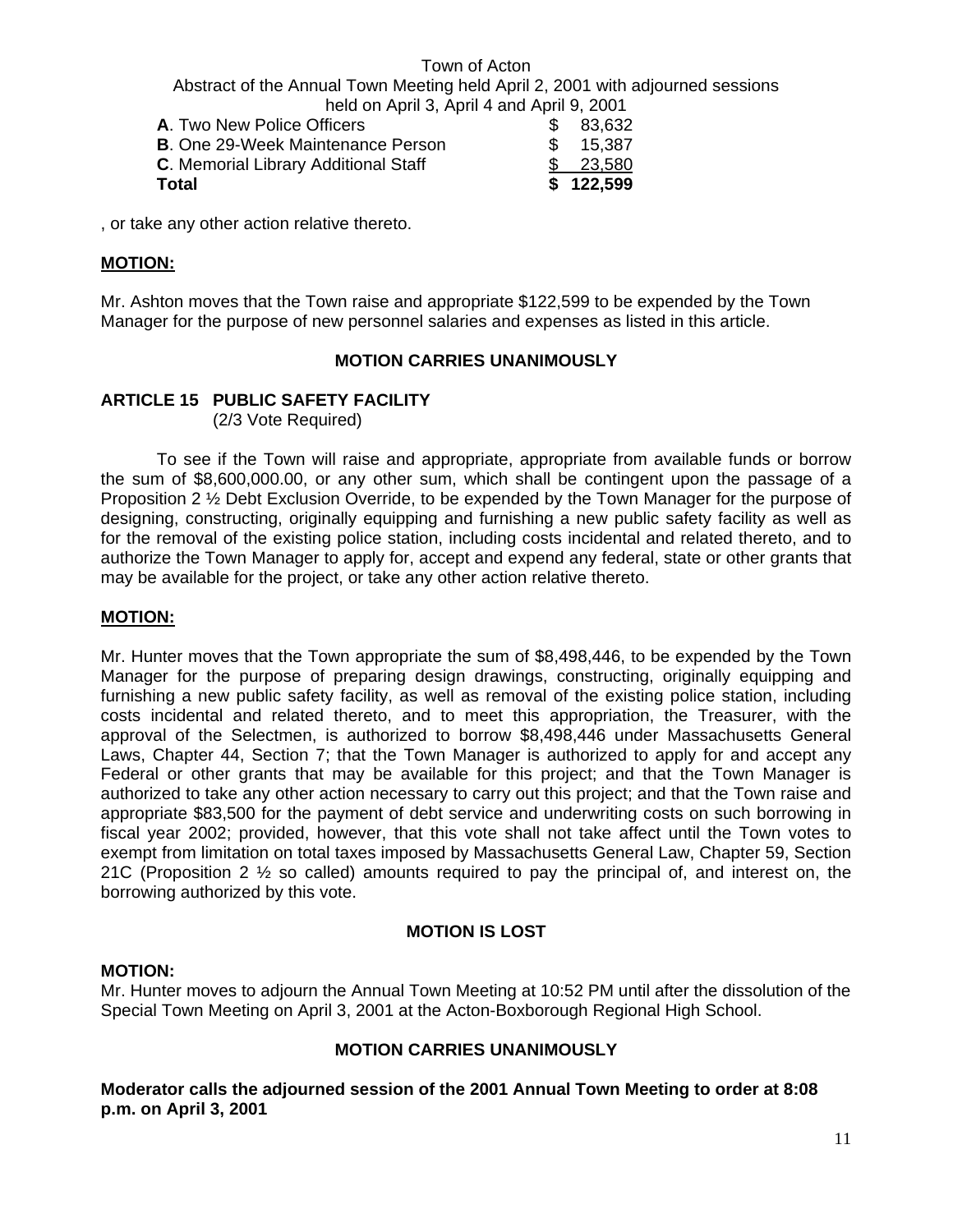#### Town of Acton Abstract of the Annual Town Meeting held April 2, 2001 with adjourned sessions held on April 3, April 4 and April 9, 2001 **ARTICLE 16 T. J. O'GRADY MEMORIAL SKATE PARK**

(Majority Vote Required)

 To see if the town will raise and appropriate or appropriate from available funds, the sum of \$80,000, or any other sum, to be expended by the Town Manager for the purpose of designing and constructing a skate park, including costs incidental and related thereto, and to authorize the Town Manager to apply for, accept and expend any Federal, State or other grants that may be available for the project, and to accept any funds that may be available from the T. J. O'Grady Memorial Skate Park Committee, or take any other action relative thereto.

#### **MOTION:**

Mr. Kabakoff moves that the Town raise and appropriate \$80,000 to be expended by the Town Manager for the purpose of designing and constructing a skate park, including costs incidental and related thereto, as described in the article; that the Town Manager is authorized to apply for, accept and expend any Federal, State or other grants that may be available for this project; that the Town Manager is authorized to accept and expend any funds that may be available from the T. J. O'Grady Memorial Skate Park Committee for this purpose; and that the Town Manager is authorized to take any other action necessary to carry out this project..

# **MOTION CARRIES**

# **RESOLUTION**

Mr. Charles Kadlec moves to adopt the following resolution.

**WHEREAS** the existing Acton Police Station is inadequate for the current and future needs and for the efficient operation of our police department, and

**WHEREAS** the fire department response times for North Acton must be improved without delay but without adversely affecting the response times for the rest of the town, and

**WHEREAS** the citizens of Acton do not wish to close the existing fire stations, and

**WHEREAS** it is desirable to provide for a central police and fire dispatch capability, and

**WHEREAS** any plan to solve the above-described needs should be cost effective and should minimize the impact on property taxes, and

**WHEREAS** the proposal submitted to the voters by the Board of Selectmen under Article 15 of this Annual Town Meeting does not meet these objectives:

# **BE IT RESOLVED THAT**

This Annual Town Meeting direct the Board of Selectmen to bring to a Special Town Meeting, before the end of this year (2001) a revised proposal, not to exceed \$ 7 million in total cost, which: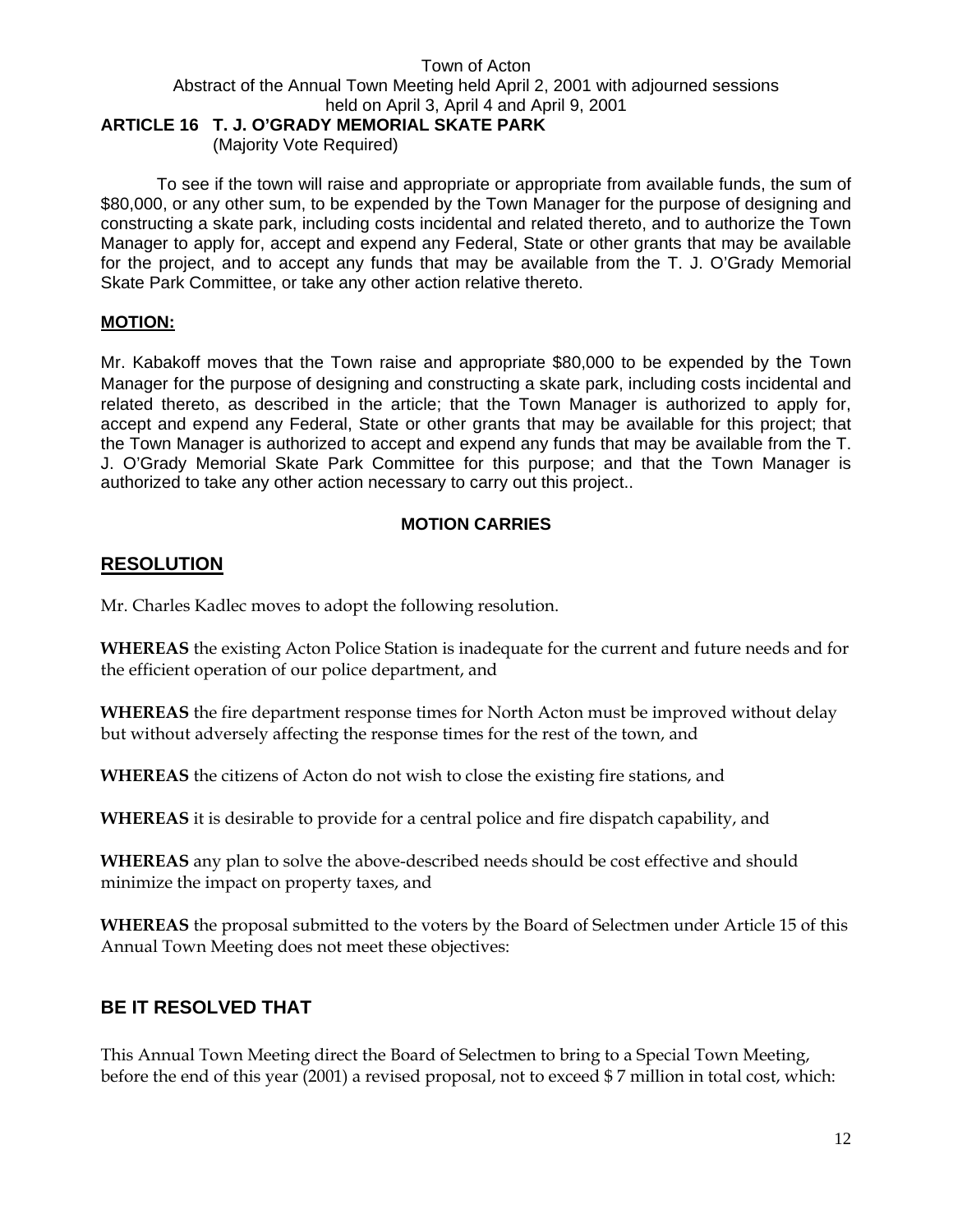- 1. Is a complete plan to solve the needs of both the police and the fire departments now.
- 2. Provides a design for the space needed by our police department for the next ten years, approximately 22,000 square feet, and planned to allow further expansion if needed in the future, at the location of the existing Police Station.
- 3. Provides for a central (combined) police/fire dispatch at the Police Station, but does not plan for a combined police/fire facility at this or any other location.
- 4. Makes use of the existing Police Station.
- 5. Provides a design for a new Fire Station to improve fire department coverage for North Acton; this new Fire Station to be located near the intersection of Routes 27 and 2A on land already owned by the Town. In addition, the proposal should include improved office space for the fire department administration, and necessary renovations of the existing three Fire Stations.

# **AMENDMENT**

Mr. F. Dore' Hunter moves to amend the resolution by adding words as shown in bold italic.

WHEREAS the existing Acton Police Station is inadequate for the current and future needs and for the efficient operation of out police department, and

WHEREAS the fire department response times for North Acton must be improved without delay but without adversely affecting the response times for the rest of the town, and

WHEREAS the citizens of Acton do not wish to close the existing fire stations *or change the manner in which the Acton fire department responds to fire alarms, even though they are aware of the existing OSHA "2 IN/2 OUT" rule and the proposed NFPA Standard 1710 Section 5.2.1 which would purport to require four fire fighters be on the first engine to reach a fire scene, believing that the current fire department response pattern will provide a sufficient initial number of fire fighters at a fire scene by means of the subsequently arriving apparatus,* and

*WHEREAS the citizens of Acton are aware that increasing the number of active Fire Stations may require some undetermined increase in the number of fire fighters employed by the department, with attendant annual recurring costs, and* 

WHEREAS it is desirable to provide for a central police and fire dispatch capability, and

WHEREAS any plan to solve the above-described needs should be cost effective and minimize the impact on property taxes, and

WHEREAS the proposals submitted to the voters by the Board of Selectmen under Article 15 of this Annual Town Meeting does not meet these objectives: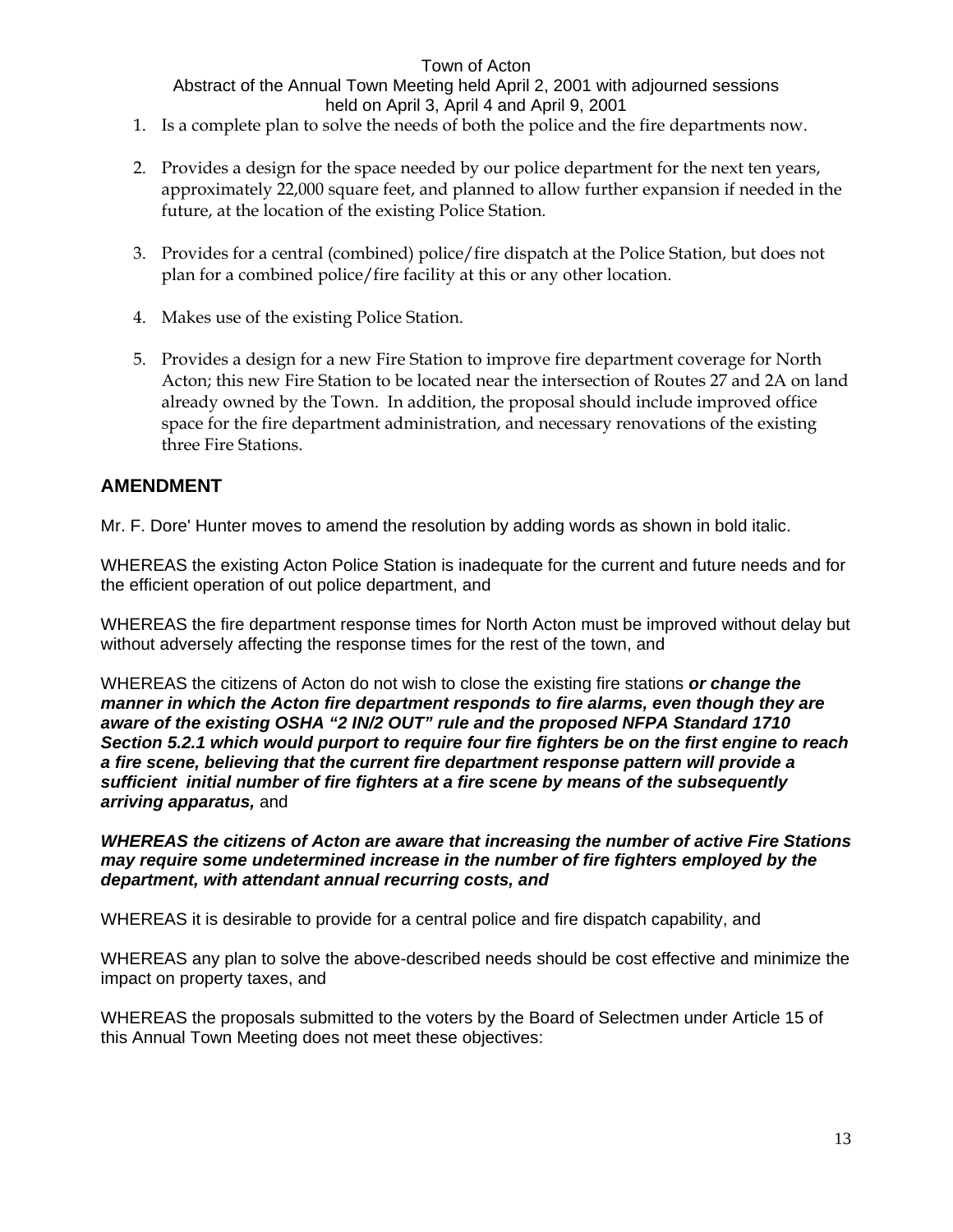Abstract of the Annual Town Meeting held April 2, 2001 with adjourned sessions

held on April 3, April 4 and April 9, 2001

# **BE IT RESOLVED THAT**

This Annual Town Meeting direct the Board of Selectmen to bring to a Special Town meeting, before the end of this year (2001) a revised proposal *at a more reasonable cost*, which:

- 1. Is a complete plan to solve the needs of both the police and fire departments now *based on how Acton chooses to operate those departments***.**
- 2. Provides a design for the space needed by out police department for the next ten yeas, approximately 22,000 *net* square feet, and planned to allow further expansion if needed in the future, at the location of the existing Police Station.
- 3. Provides for a central (combined) police/fire dispatch at the Police Station, but does not plan for a combined police/fire facility at this or any other location.
- 4. makes use of the existing Police Station *if further study finds such to be cost effective and efficient.*
- 5. Provides a design for a new Fire Station to improve fire department coverage for North Acton; this new Fire Station to be located near the intersection of Routes 27 and 2A on land already owned by the Town. In addition, the proposal should include improved office space for the fires department administration *adjacent to the central (combined) police/fire dispatch at the Police Station*, and necessary renovations of the existing three Fire Stations.

# **AMENDMENT CARRIES**

# **ADMENDED RESOLUTION IS LOST**

# **ARTICLE 17 CAPITAL IMPROVEMENTS - FACILITIES AND EQUIPMENT**  (Majority Vote Required)

 To see if the Town will raise and appropriate, or appropriate from available funds, a sum of money to be expended by the Town Manager for the replacement or improvement of facilities and equipment as listed below:

| Total                                      | \$140,000 |
|--------------------------------------------|-----------|
| C. Public Works Roof Replacement           | \$85,000  |
| <b>B.</b> Desktop PC Replacement           | \$20,000  |
| A. Firefighters' Safety/Survival Equipment | \$35,000  |

, or take any other action relative thereto.

# **MOTION:**

Mr. Ashton moves that the Town raise and appropriate \$140,000 to be expended by the Town Manager for the purpose of purchasing equipment and repairing facilities as listed in this article, and further that the Town Manager be authorized to sell, trade or dispose of equipment being replaced and to expend any proceeds received.

# **MOTION CARRIES UNANIMOUSLY**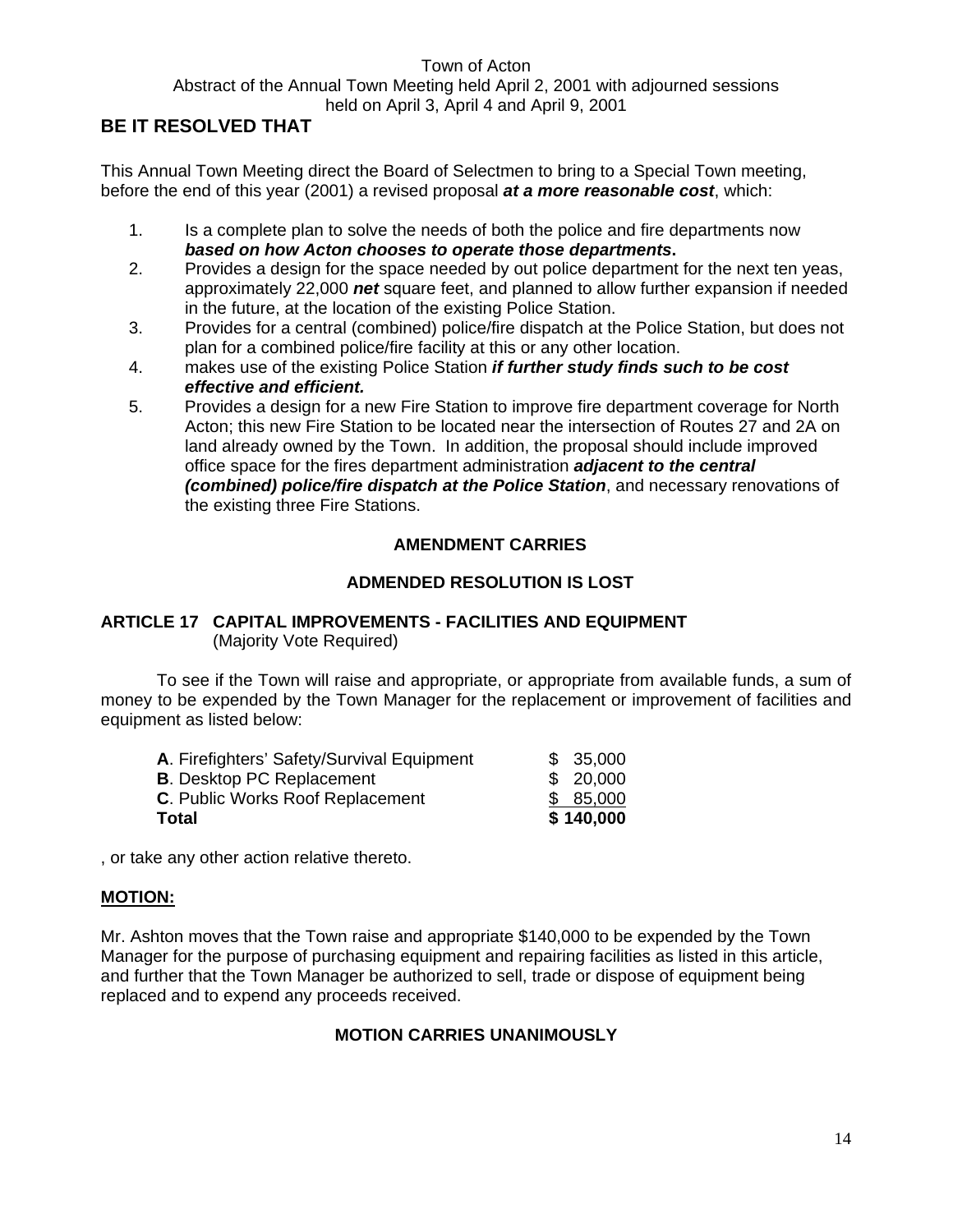#### Town of Acton Abstract of the Annual Town Meeting held April 2, 2001 with adjourned sessions held on April 3, April 4 and April 9, 2001 **ARTICLE 18 CAPITAL IMPROVEMENTS - VEHICLES**

# (Majority Vote Required)

 To see if the Town will raise and appropriate, or appropriate from available funds, a sum of money to be expended by the Town Manager for the purchase and replacement of vehicles as listed below:

| A. Fire Pumper Truck Replacement                 | \$240,000 |
|--------------------------------------------------|-----------|
| <b>B.</b> Roadside Mower                         | \$50,000  |
| <b>C.</b> Truck Replacement – One-Ton Dump Truck | \$19.272  |
| <b>D.</b> Replace Two Sanders                    | \$36,000  |
| Total                                            | \$345,272 |

, or take any other action relative thereto.

#### **MOTION:**

Mr. Ashton moves that the Town raise and appropriate \$345,272 to be expended by the Town Manager for the purpose of replacing vehicles and equipment as listed in this Article and that the Town Manager be authorized to sell, trade, or dispose of vehicles and equipment being replaced and to expend any proceeds received.

#### **MOTION CARRIES UNANIMOUSLY**

#### **ARTICLE 19 ACTON DAY**

(Majority Vote Required**)** 

To see if the town will raise and appropriate, or appropriate from available funds, the sum of \$12,000, or any other sum, to be expended by the Town Manager for the expenses associated with production of an "Acton Day" Celebration at NARA Park, or take any other action relative thereto.

#### **MOTION:**

Mrs. Sikalis moves that the Town raise and appropriate \$12,000 to be expended by the Town Manager for the expenses for an "Acton Day " celebration at NARA Park.

#### **MOTION CARRIES**

# **ARTICLE 20 TOWN BOARD SUPPORT - EAST ACTON VILLAGE PLAN**

(Majority Vote Required)

To see if the Town will raise and appropriate, or appropriate from available funds, the sum of \$25,000, or any other sum, to be expended by the Town Manager to study the East Acton area traffic conditions, or take any other action relative thereto.

#### **MOTION:**

Mrs. Williams moves that the Town raise and appropriate \$25,000 to be expended by the Town Manager for the purpose of studying the East Acton area traffic conditions.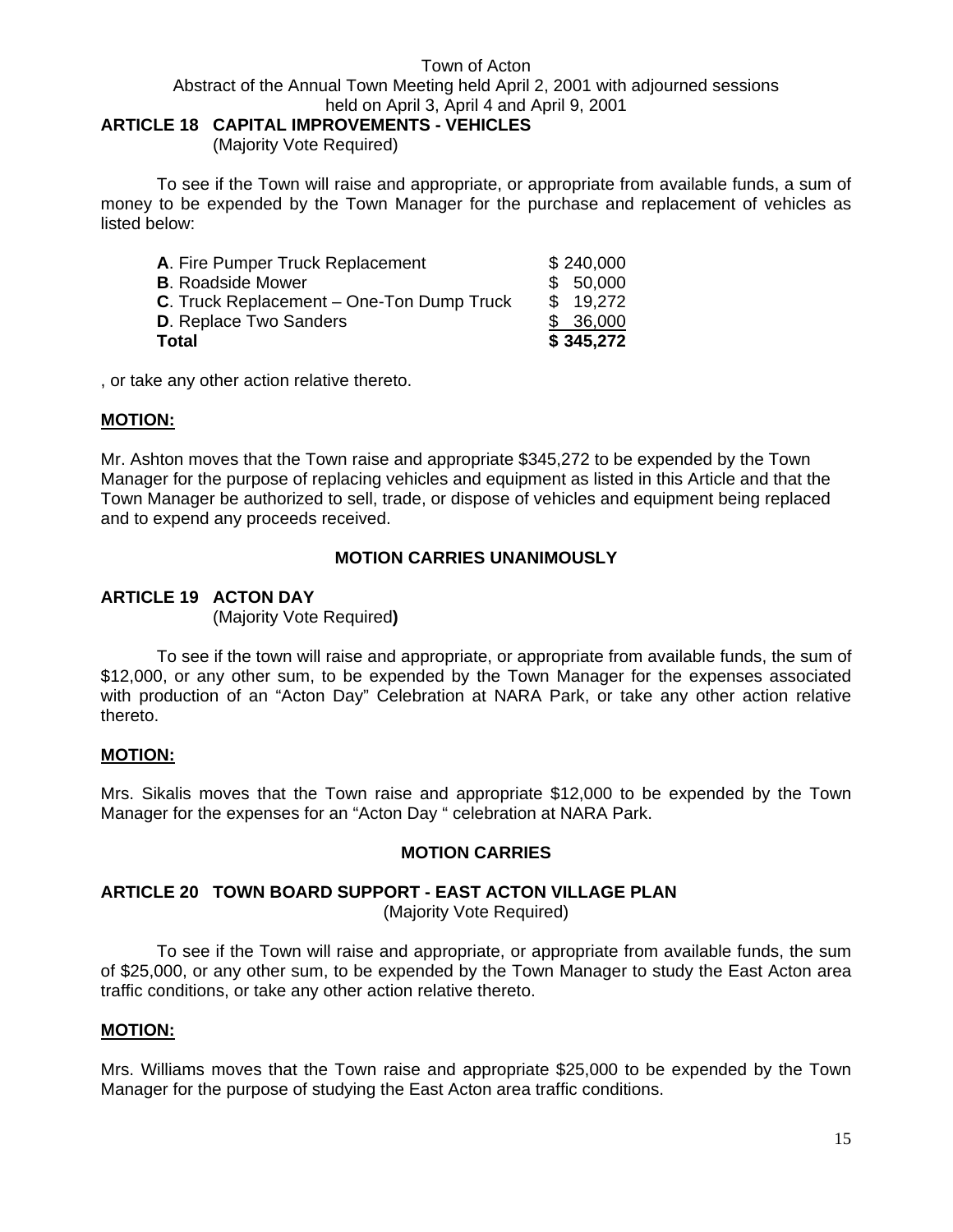#### **MOTION:**

Mr. Hunter moves to adjourn the Annual Town Meeting at 10:52 PM until April 4, 2001 at the Acton-Boxborough Regional High School auditorium at 7:00PM

#### **MOTION CARRIES UNANIMOUSLY**

# **ARTICLE 21\*\* TOWN BOARD SUPPORT – SPECIAL PROJECTS**

(Majority Vote Required)

 To see if the Town will raise and appropriate, or appropriate from available funds, the sum of \$5,000, or any other sum, to be expended by the Town Manager for the ongoing expenses of the Acton-Boxborough Cultural Council for programs in Acton, or take any other action relative thereto.

#### **CONSENT MOTION:**

Mr. Kabakoff moves that the Town raise and appropriate \$5,000 for the on-going expenses of the Acton-Boxborough Cultural Council.

#### **CONSENT MOTION CARRIES UNANIMOUSLY**

#### **ARTICLE 22\*\* AMEND TOWN BYLAW - PUBLIC BIDDING**

(Majority Vote Required)

 To see if the Town will vote to delete Section D13 of the Town Bylaws (Public Bidding), or take any other action relative thereto.

#### **CONSENT MOTION:**

Mr. Hunter moves that the Town delete Section D13 of the Town Bylaws**.** 

#### **CONSENT MOTION CARRIES UNANIMOUSLY**

#### **ARTICLE 23\*\* CHAPTER 90 HIGHWAY REIMBURSEMENT PROGRAM** (Majority Vote Required)

 To see if the Town will raise and appropriate, or appropriate from available funds, a sum of money for highway improvements under the authority of Chapter 90 of the Massachusetts General Laws, and any other applicable laws, or take any other action relative thereto.

#### **CONSENT MOTION:**

Mrs. Harting-Barrat moves that the Town Manager is authorized to accept Highway funds from all sources and such funds are hereby appropriated for highway purposes.

# **CONSENT MOTION CARRIES UNANIMOUSLY**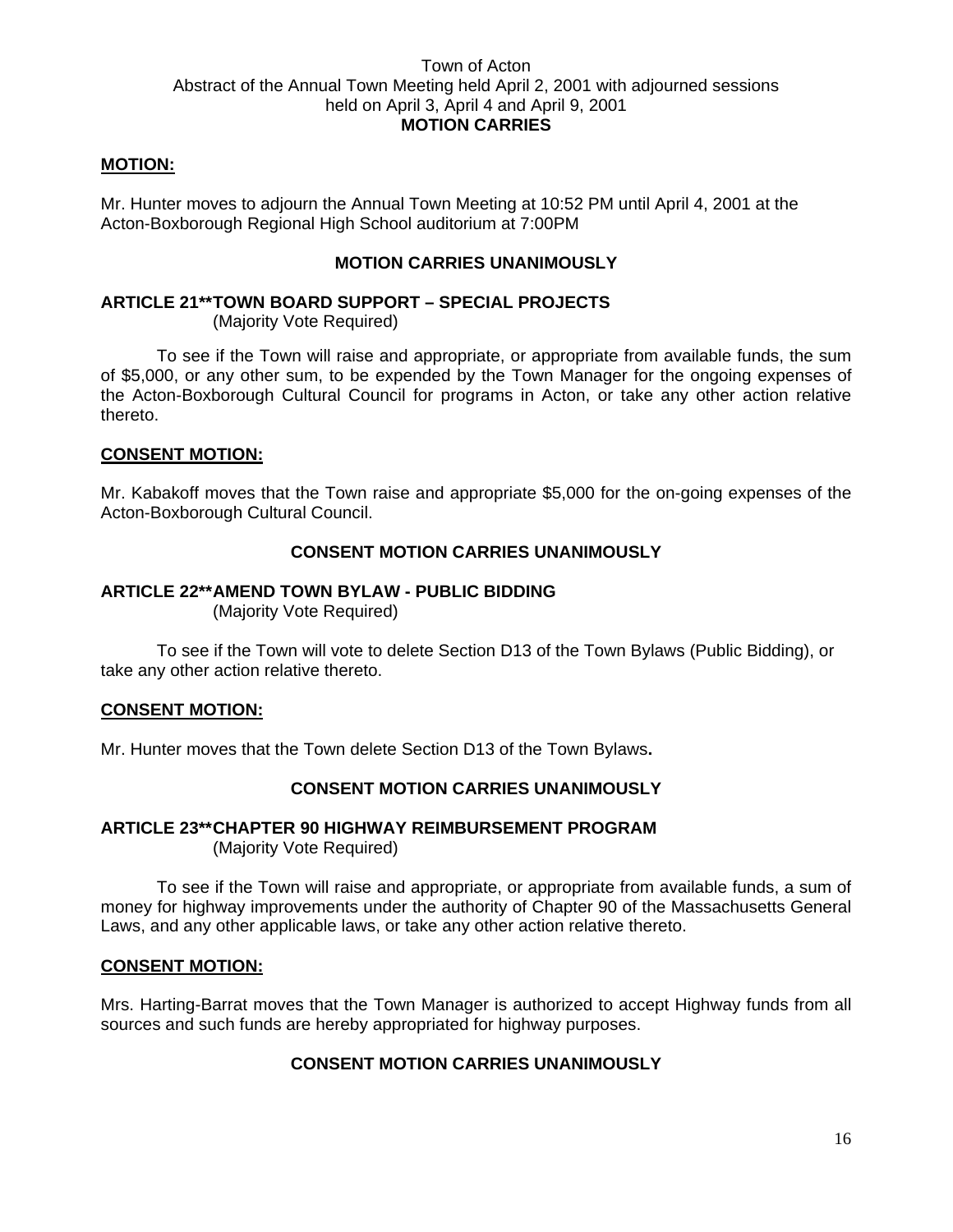### Town of Acton Abstract of the Annual Town Meeting held April 2, 2001 with adjourned sessions held on April 3, April 4 and April 9, 2001 **ARTICLE 24\*\* EMERGENCY/DISASTER AID APPROPRIATIONS**

(Majority Vote Required)

 To see if the Town will vote to appropriate any Federal Government and State Government reimbursement for costs incurred as a result of any declared emergencies or other unusual occurrences during Fiscal Year 2002, or take any other action relative thereto.

#### **CONSENT MOTION:**

Mrs. Harting-Barrat moves in the words of the article.

#### **CONSENT MOTION CARRIES UNANIMOUSLY**

**Moderator calls the adjourned session of the 2001 Annual Town Meeting to order at 7:08 p.m. on April 4, 2001** 

#### **ARTICLE 25 KELLEY'S CORNER – DIMENSIONAL REGULATIONS AND SPECIAL PERMIT**  (2/3 Vote Required)

To see if the Town of Acton will vote to amend the Zoning Bylaw as set forth in this article *[Notes in italic print are not part of the article but are intended for explanation only]*:

A. In the Table of Standard Dimensional Regulations of section 5, delete the line next to KC and replace it with a new line as follows *[Note: the current dimensional regulation is indicated in italic print and brackets wherever changes are proposed]*:

| <b>ZONING</b><br><b>DISTRICTS</b> | <b>MINIMUM</b><br><b>LOT</b><br>AREA<br>in sq. ft. | <b>MINIMUM</b><br><b>LOT</b><br><b>FRONTAGE</b><br>in feet | <b>MINIMUM</b><br><b>LOT</b><br><b>WIDTH</b><br>in feet | <b>MINIMUM</b><br><b>FRONT</b><br>YARD<br>in feet | <b>MINIMUM</b><br>SIDE &<br><b>REAR</b><br>YARD<br>in feet | <b>MINIMUM</b><br><b>OPEN</b><br><b>SPACE</b><br>in percent | MAXIMUM<br><b>FLOOR</b><br>AREA<br><b>RATIO</b> | <b>MAXIMUM</b><br><b>HEIGHT</b> |
|-----------------------------------|----------------------------------------------------|------------------------------------------------------------|---------------------------------------------------------|---------------------------------------------------|------------------------------------------------------------|-------------------------------------------------------------|-------------------------------------------------|---------------------------------|
| KC                                | 10,000                                             | 100                                                        | 50                                                      | see<br>footnote<br>(18)<br>[30]                   | NR (6)                                                     | NR.                                                         | 0.40<br>(15)                                    | 36                              |

And delete footnote (15) and replace it with a new footnote (15) as follows:

(15) Subject to section 5.6 of this bylaw, Special Provisions for the Kelley's Corner District, which sets forth a series of dimensional and design requirements for developments on LOTS that exceed a FLOOR AREA RATIO of 0.10, and provides a special permit for developments on LOTS where the FLOOR AREA RATIO is in excess of 0.40 up to a FLOOR AREA RATIO of 0.60.

*[Note: Footnote (15) currently reads as follows: (15) Subject to certain provisions in Section 5.6, Special Provisions for the Kelley's Corner District.]* 

And add the following new footnote (18) as follows:

(18) The minimum front yard measured from the sidelines of Massachusetts Avenue (Rt. 111), 1907 State Highway Layout, shall be 22 feet. The minimum front yard measured from the easterly sideline of Main Street (Rt. 27), 1953 County Layout north of Rt. 111 and 1958 County Layout south of Rt. 111, shall be 26 feet. The minimum front yard measured from the westerly sideline of Main Street (Rt. 27), 1953 County Layout north of Rt. 111 and 1958 County Layout south of Rt. 111, shall be 16 feet. The minimum front yard from the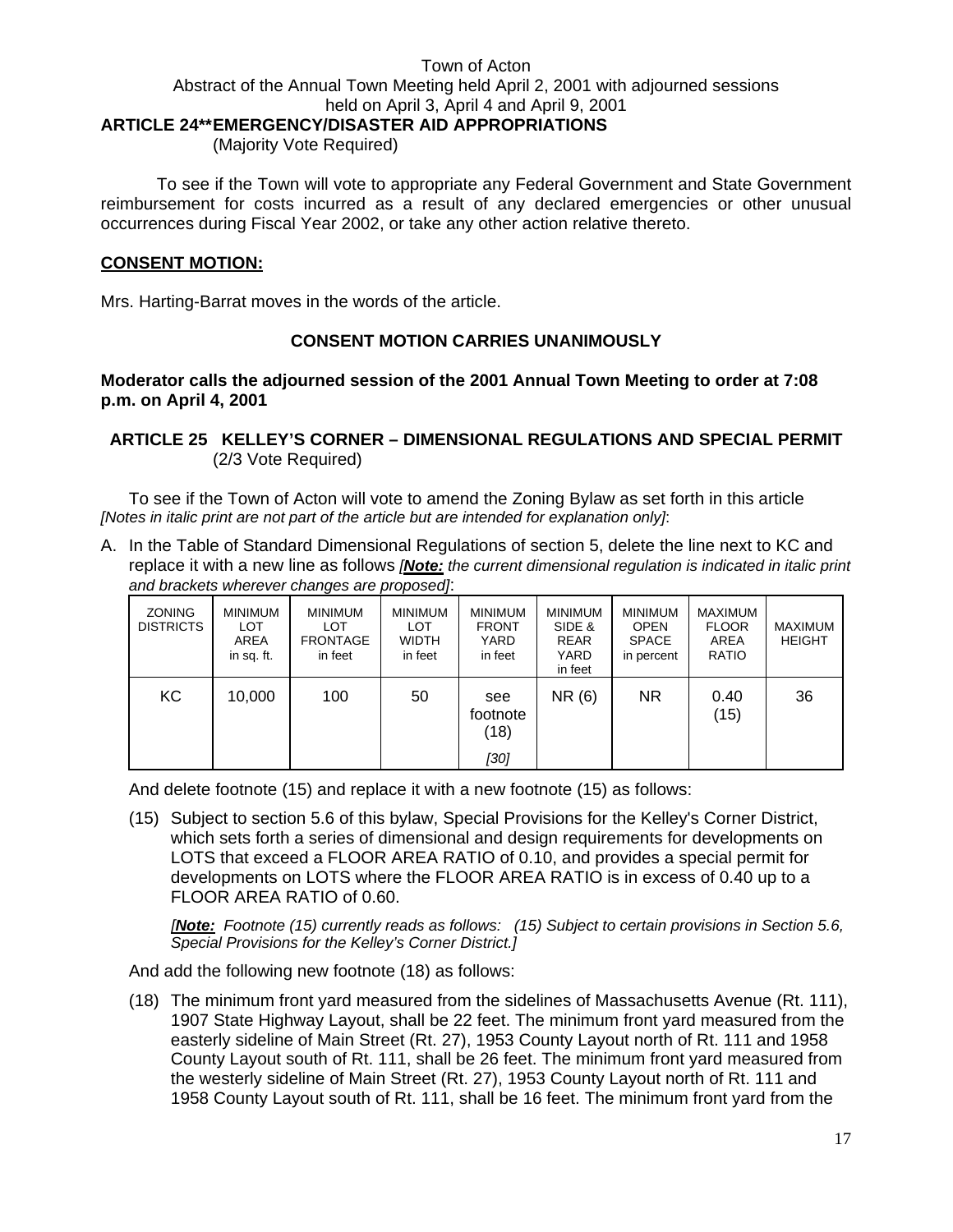Abstract of the Annual Town Meeting held April 2, 2001 with adjourned sessions held on April 3, April 4 and April 9, 2001

easterly sideline of Prospect Street shall be 30 feet. The minimum front yard measured from the sideline of any other STREET, including any Secondary STREET required in section 5.6 of this bylaw, shall be 4 feet.

B. In section 5.6, Special Provisions for the Kelley's Corner District, delete the lead-in paragraph of section 5.6.3 and replace it with the following:

"The following standards shall apply on all LOTS in the KC District if the proposed or existing FLOOR AREA RATIO exceeds 0.10. On any LOT in the KC District, if the FLOOR AREA RATIO of existing BUILDINGS exceeds 0.10, any alteration, reconstruction, extension, or structural change that increases the NET FLOOR AREA of the BUILDINGS shall be subject to section 8.3.5 of this Zoning Bylaw:"

*[Note: The lead-in paragraph of section 5.6.3 currently reads as follows: "The following standards shall apply on all LOTS in the KC District where the FLOOR AREA RATIO exceeds 0.20."* 

- C. Amend section 8.3, Nonconforming Structures, as follows:
	- 1. Delete subsection 8.3.2 and replace it with the following new section 8.3.2:
		- 8.3.2 Changing a Nonconforming STRUCTURE Except as provided in section 8.3.5, a nonconforming STRUCTURE may be altered, reconstructed, extended or structurally changed provided that such alteration, reconstruction, extension or structural change conforms to all the dimensional requirements of this Bylaw. Except as provided in section 8.3.5, a vertical extension of a nonconforming BUILDING, which does not expand the BUILDING horizontally so as to violate any applicable yard requirement, shall be deemed not to increase the nonconforming nature of the BUILDING and shall not require a special permit under Section 8.3.3.

*[Note: Section 8.3.2 currently reads: 8.3.2 Changing a Nonconforming STRUCTURE - A nonconforming STRUCTURE may be altered, reconstructed, extended or structurally changed provided that such alteration, reconstruction, extension or structural change conforms to all the dimensional requirements of this Bylaw. A vertical extension of a nonconforming BUILDING, which does not expand the BUILDING horizontally so as to violate any applicable yard requirement, shall be deemed not to increase the nonconforming nature of the BUILDING and shall not require a special permit under Section 8.3.3.]* 

2. In subsection 8.3.3 insert the following phrase at the beginning of the first sentence:

" Except as provided in section 8.3.5, "

*[Note: Section 8.3.3 currently reads: 8.3.3 A BUILDING, which is nonconforming with regard to any minimum yard requirement may be extended horizontally within the dimension of its existing nonconformity by special permit from the Board of Appeals, provided that the extension otherwise conforms to all the dimensional requirements of this Bylaw, and provided further that the Board of Appeals finds that such an extension is not substantially more detrimental to the neighborhood than the existing nonconforming condition of the BUILDING.]* 

- 3. Insert a new subsection 8.3.5 as follows:
	- 8.3.5 On any LOT in the KC District, if the FLOOR AREA RATIO of existing BUILDINGS exceeds 0.10, the following rules shall apply to the alteration, reconstruction, extension, and structural change of BUILDINGS:
	- 8.3.5.1 No such BUILDINGS shall be extended in NET FLOOR AREA unless the LOT and BUILDINGS are brought into compliance with section 5.6.3.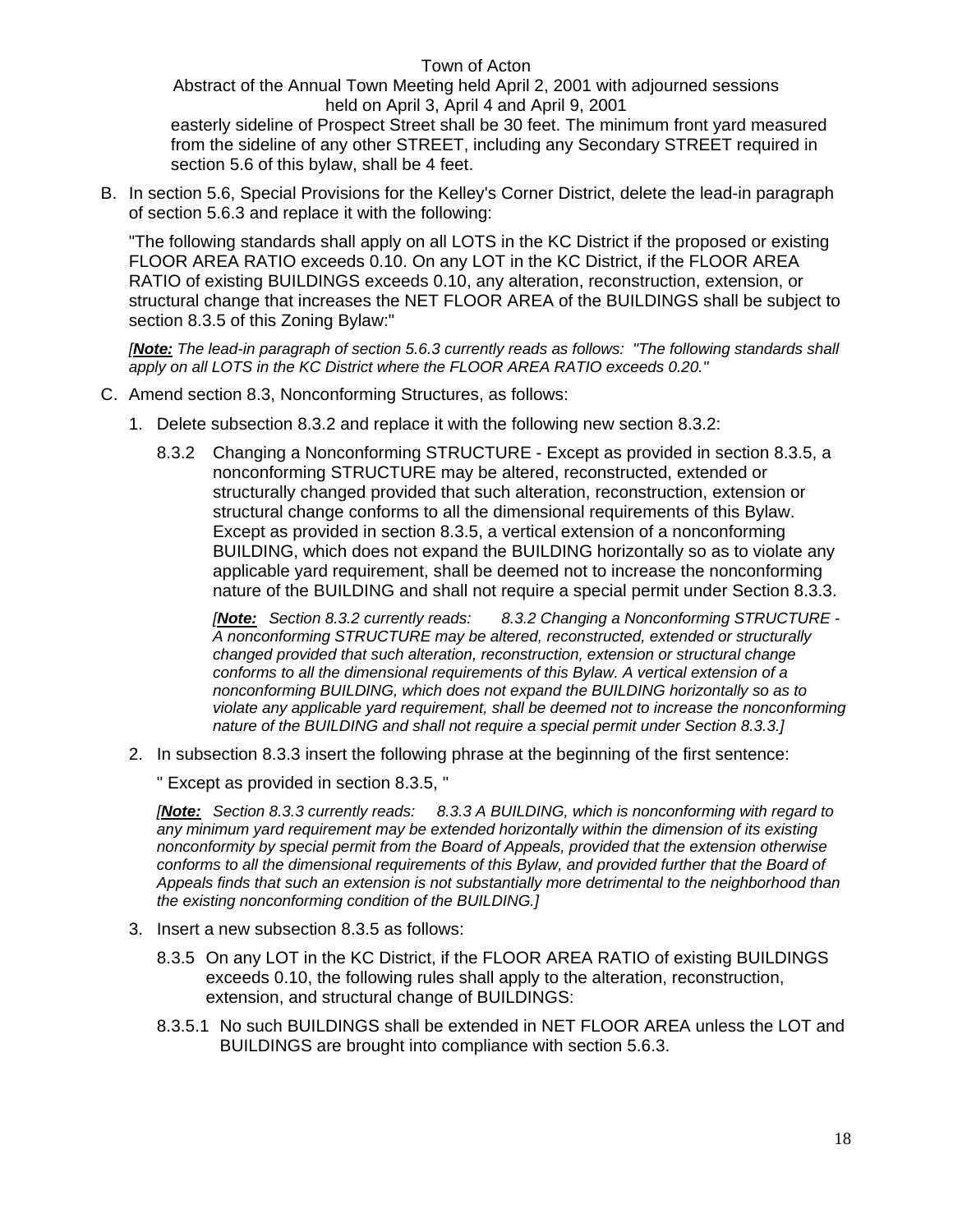Abstract of the Annual Town Meeting held April 2, 2001 with adjourned sessions held on April 3, April 4 and April 9, 2001

- 8.3.5.2 Such BUILDINGS may be updated, repaired, improved, and rehabilitated to maintain safe conditions, access, and attractiveness, and to generally maintain their value and usable condition.
- 8.3.5.3 After demolition of any such BUILDINGS, they shall not be reconstructed or restored unless the LOT and BUILDINGS are brought into compliance with section 5.6.3.
- 4. Renumber the present subsection 8.3.5 to become subsection 8.3.6.
- D. In section 5.6, Special Provisions for the Kelley's Corner District, insert a new section 5.6.4 as follows:
	- 5.6.4 For any LOT in the Kelley's Corner District, the Board of Selectmen may grant a special permit allowing a FLOOR AREA RATIO above 0.40 up to 0.60. Such special permit shall be required in addition to a Site Plan Special Permit. The Board of Selectmen shall not grant such a special permit, unless it can find without exception that the proposed USE and development:
		- 5.6.4.1 Is consistent with the Master Plan, and more specifically with the Kelley's Corner Specific Area Plan, June 1995, as amended, and the Kelley's Corner Business District Circulation Plan, February 1997, revised January 2001, as amended.
		- 5.6.4.2 Is in harmony with the purpose and intent of this bylaw, specifically with this section 5.6.
		- 5.6.4.3 Will not be detrimental or injurious to the Kelley's Corner business district and the neighborhoods surrounding it.
		- 5.6.4.4 Is appropriate for the site in question.
		- 5.6.4.5 Complies with all applicable requirements of this bylaw.

In addition, the Board of Selectmen may impose conditions, safeguards, and limitations as further specified in section 10.3.6 of this bylaw, including its subsections.

#### *[Note: Section 10.3.6 of the bylaw reads:*

- *10.3.6 Special Permit Conditions The Special Permit Granting Authority may impose such conditions, safeguards and limitations as it deems appropriate to protect the neighborhood or the Town including, but not limited to:*
- *10.3.6.1 Dimensional requirements greater than the minimum required by this Bylaw;*
- *10.3.6.2 Screening of parking areas or other parts of the premises from adjoining premises or from the STREET by specified walls, fences, plantings or other devices;*
- *10.3.6.3 Modification of the exterior features or appearances of the STRUCTURE(S);*
- *10.3.6.4 Limitation of size, number of occupants, method and time of operation, and extent of facilities;*
- *10.3.6.5 Regulation of number, design and location of ACCESS drives, drive-up windows and other traffic features;*
- *10.3.6.6 Requirement of off-STREET parking and other special features;*
- *10.3.6.7 Requirement for performance bonds or other security; and*
- *10.3.6.8 Installation and certification of mechanical or other devices to limit present or potential hazard to human health, safety, welfare or the environment resulting from smoke, odor, particulate matter, toxic matter, fire or explosive hazard, glare, noise, vibration or any other objectionable impact generated by any given USE of land*
- *10.3.6.9 Installation of sidewalks along the entire FRONTAGE of a LOT and of other walkways and paths as it deems necessary to accommodate the safe movement of pedestrians and bicyclists. Such a sidewalk or other walkways or paths may be located on the LOT or within the layout of the STREET and shall be designed to connect with existing*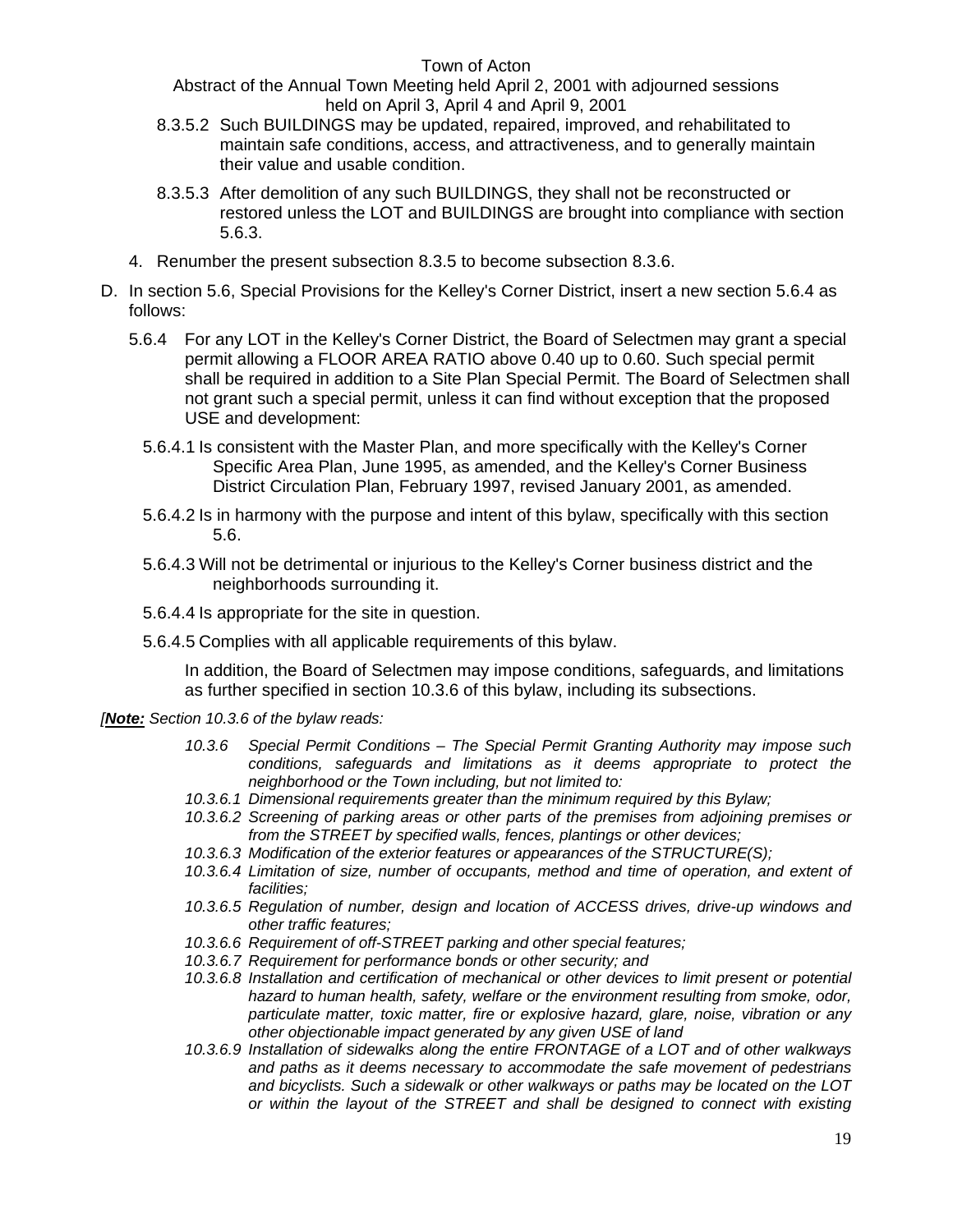Town of Acton Abstract of the Annual Town Meeting held April 2, 2001 with adjourned sessions held on April 3, April 4 and April 9, 2001 *sidewalks on adjacent LOTS, if any. Sidewalks, walkways or paths shall be designed and constructed according to standards established in the Town of Acton Subdivision Rules and Regulations, except when otherwise approved by the Special Permit Granting Authority.]* 

, or take any other action relative thereto.

#### **MOTION:**

Mrs. Rosenzweig moves in the words of the Article.

#### **MOTION IS LOST VOTE YES 165 NO 104**

# **ARTICLE 26 KELLEY'S CORNER - STREET RESERVATIONS, SECONDARY STREETS, AND TRANSPORTATION INFRASTRUCTURE FUNDING**

(2/3 Vote Required)

To see if the Town of Acton will vote to amend the Zoning Bylaw as set forth in this article *[Notes in italic print are not part of the article but are intended for explanation only]*:

A. In section 5.6, Special Provisions for the Kelley's Corner District, delete the third and last sentences of the second paragraph of section 5.6.1, and replace them with the following new sentences:

 "To support the growth and vitality of the center, higher density developments are required to provide land and funds for the construction of public street improvements within the Kelley's Corner District and surrounding areas. The regulations are intended to implement the Kelley's Corner Specific Area Plan, June 1995, as amended, and the Kelley's Corner Business District Circulation Plan, February 1997, revised January 2001, as amended.

 The Kelley's Corner Business District Circulation Plan establishes a STREET hierarchy that designates Main Street (Route 27) and Massachusetts Avenue (Route 111) as Arterial STREETS and calls for a number of Secondary STREETS. It is one of the purposes of these provisions to ensure the future adequacy of the Arterial STREETS and to facilitate the creation of the Secondary STREETS. The standards for site and building design features vary relative to their disposition to Arterial and Secondary STREETS. Although STREETS are generally exempt from the provisions of this Zoning Bylaw, the requirements set forth herein shall apply to all land reserved for Arterial and Secondary STREETS and STREET improvements within the Kelley's Corner District."

*[Note: The third and last sentences of the second paragraph of section 5.6.1 currently read as follows: In order to support the growth and vitality of the center, higher density developments are required to contribute to a fund for the construction of a centralized wastewater collection and treatment system serving the Kelley's Corner District and surrounding areas. The regulations are intended to implement the Kelley's Corner Plan as amended.]* 

- B. In section 5.6, Special Provisions for the Kelley's Corner District, insert a new section 5.6.3.6 as follows:
	- 5.6.3.6 STREET Rights of Way The Site Plan Special Permit Granting Authority shall require the reservation of strips of land for future STREET rights of way for all purposes for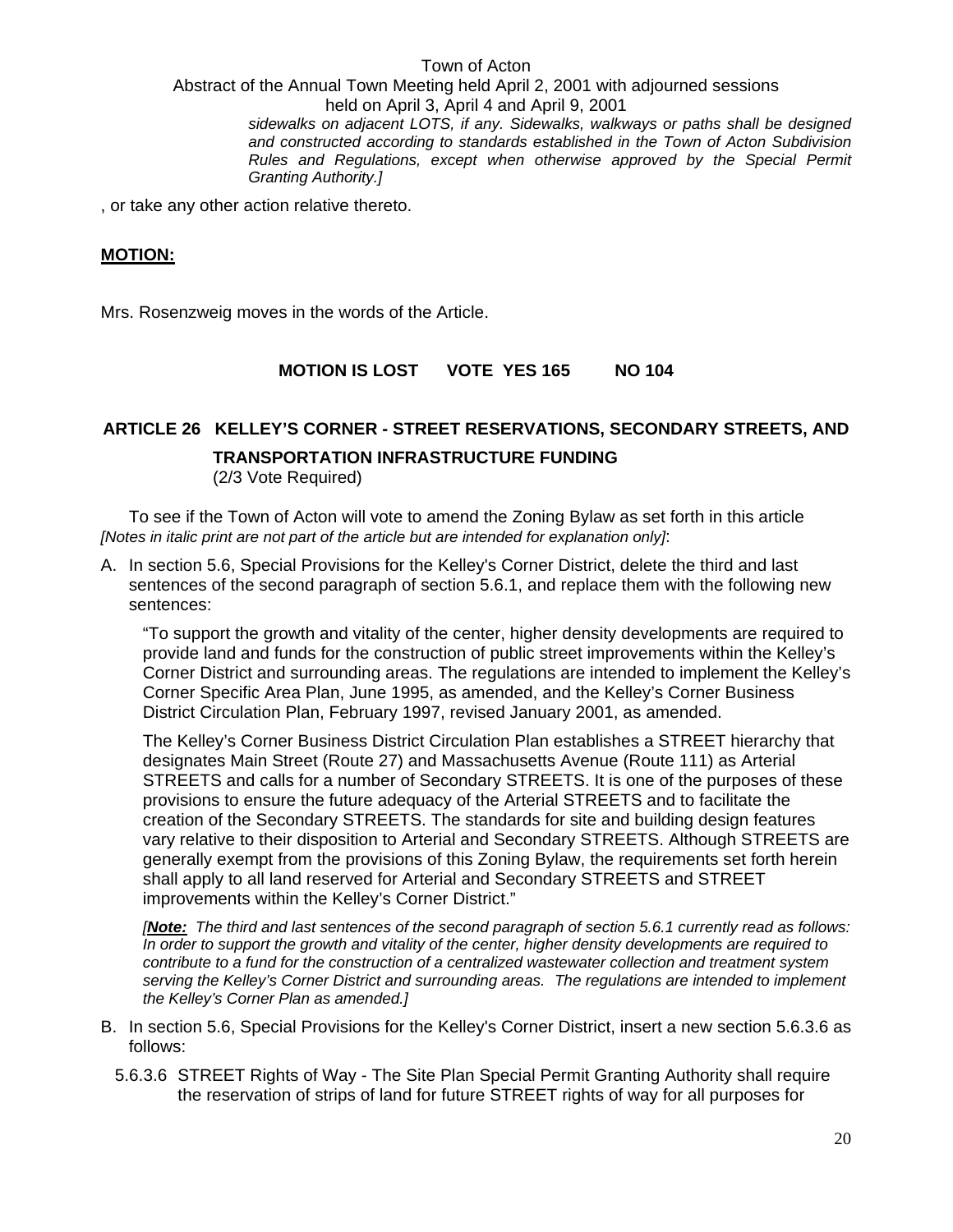Abstract of the Annual Town Meeting held April 2, 2001 with adjourned sessions held on April 3, April 4 and April 9, 2001

which STREETS and ways are used in the Town of Acton. The STREET rights of way shall not be built upon or used for any purpose except access to the remainder of the LOT and shall be reserved as set forth below:

- a) For additional Arterial STREET right of way width along Main Street (Rt. 27) and Massachusetts Avenue (Rt. 111) the STREET rights of way shall be reserved as follows:
	- 1) 18 feet wide along both sides of Rt. 111 measured from the sidelines of the 1907 State Highway Layout, and adequate roundings at all intersections.
	- 2) 22 feet wide along the easterly side of Rt. 27 measured from the sideline of the 1953 Rt. 27 County Layout north of Rt. 111 and from the sideline of the 1958 Rt. 27 County Layout south of Rt. 111, and adequate roundings at all intersections.
	- 3) 12 feet wide along the westerly side of Rt. 27 measured from the sideline of the 1953 Rt. 27 County Layout north of Rt. 111 and from the sideline of the 1958 Rt. 27 County Layout south of Rt. 111, and adequate roundings at all intersections.
- b) For future Secondary STREETS in locations generally consistent with the Kelley's Corner Business District Circulation Plan of February 1997, amended in January 2001, the STREET rights of way shall be reserved as follows:
	- 1) The strips of land shall be 40 feet wide and shall be widened to 50 feet where they are located within 120 feet of an intersection with Rt. 27 or Rt. 111, and there shall be adequate roundings at all intersections.
	- 2) No portion of the strips of land shall be located within 100 feet of a residential zoning district.
	- 3) In approving the location of the Secondary STREETS the Site Plan Special Permit Granting Authority shall require their appropriate horizontal and vertical alignment with existing STREETS, and adequate construction and grading easements to ensure proper and practical connections or continuations to existing or future Secondary STREETS on adjacent LOTS.
	- 4) If a Secondary STREET will divide LOTS that are undivided at the time of the application for a Site Plan Special Permit, the Site Plan Special Permit Granting Authority shall encourage a unified site design that integrates the Secondary STREET as much as possible in the overall site plan. Except for setbacks from the Secondary STREETS that are required for STRUCTURES and parking lots, zoning compliance shall be determined based on the undivided LOTS in existence at the time of the Special Permit application.
	- 5) Any new STREET created in the Kelley's Corner District shall be laid out consistent with the Kelley's Corner Business District Circulation Plan and shall be subject to the requirements set forth herein.
- c) Where such additional STREET rights of way are reserved, the FLOOR AREA RATIO on the remaining land shall be calculated by including them in the DEVELOPABLE SITE AREA, including any easements granted then or previously for the same purpose.
- d) The Site Plan Special Permit Granting Authority may require the conveyance of the STREET rights of way to the Town of Acton, subject to acceptance by Town Meeting. The Site Plan Special Permit Granting Authority may impose appropriate conditions and require adequate surety to ensure compliance with this requirement.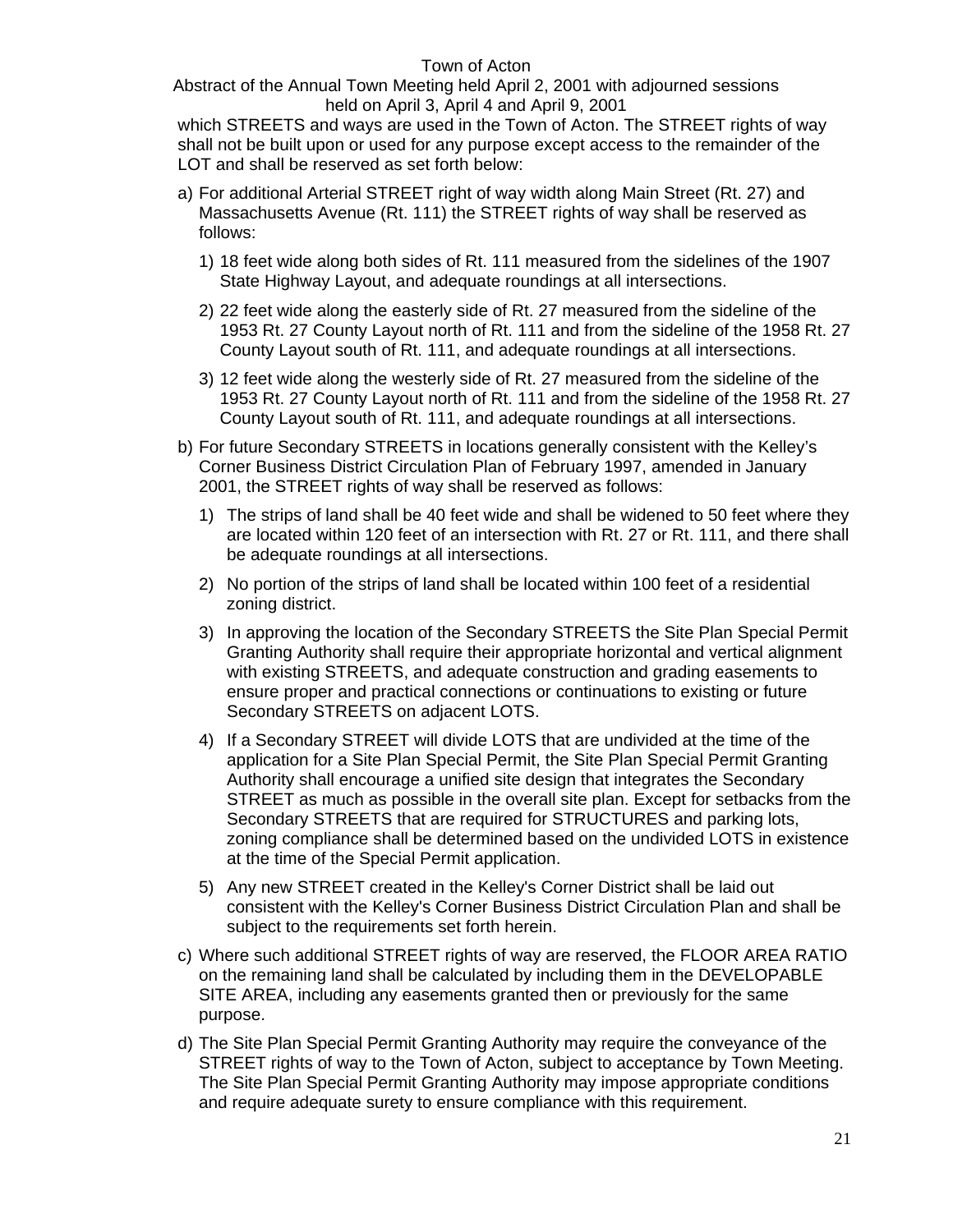Abstract of the Annual Town Meeting held April 2, 2001 with adjourned sessions held on April 3, April 4 and April 9, 2001

- C. In section 5.6, Special Provisions for the Kelley's Corner District, insert a new section 5.6.3.7 as follows:
	- 5.6.3.7 Secondary Streets The Site Plan Special Permit Granting Authority may require the construction of Secondary STREETS, or portions thereof, in the STREET rights of way reserved for this purpose and located on and adjacent to the LOT that is subject to the Site Plan Special Permit.
		- a) The gravel bases and pavement layers used in the construction of the Secondary STREETS shall conform to the typical structural section of the Town of Acton Subdivision Rules and Regulations.
		- b) All Secondary STREETS shall include sidewalks, at least 8 feet wide, on at least one side as determined by the Site Plan Special Permit Granting Authority.
		- c) All secondary STREETS shall incorporate adequate controls to minimize speeding of vehicles including appropriate traffic control signs and traffic-calming devices.
		- d) In all other respects the design of the Secondary STREETS shall conform with the Town of Acton Subdivision Rules and Regulations to the extent possible and practical as determined by the Site Plan Special Permit Granting Authority.
		- e) When considering development plans, the Site Plan Special Permit Granting Authority shall give due consideration to the integration of Secondary STREETS with development sites to avoid duplication of travel lanes within and outside of parking lots, and generally to maximize the efficient and safe use of the sites.
		- f) Secondary STREETS shall be constructed to align horizontally and vertically so that proper and practical connections or continuations can be made to existing or future Secondary STREETS on adjacent LOTS.
- D. In section 5.6, Special Provisions for the Kelley's Corner District, delete section 5.6.3.5 in its entirety and replace it with:
	- 5.6.3.5 Public Infrastructure Funding Assistance The Site Plan Special Permit Granting Authority may require a contribution in the amount of up to \$2.50 per square foot of NET FLOOR AREA in excess of a FLOOR AREA RATIO 0.20. Said contribution shall be made to the Town of Acton for deposit into a fund to be used for the design and construction of new and expanded public STREET infrastructure in the Kelley's Corner District and adjacent areas generally in accordance with the Kelley's Corner Business District Circulation Plan, including the acquisition of necessary land, rights of way, or easements, and the payment of any debt incurred by the Town of Acton for such purposes.
		- a) The contributions towards public STREET infrastructure may be waived or reduced to reflect the cost of new or expanded public STREET infrastructure, including the provision of Secondary STREETS, that is provided by the owner in the course of site development or redevelopment in accordance with the Kelley's Corner Business District Circulation Plan and approved by the Site Plan Special Permit Granting Authority. No reductions shall be given for the construction of sidewalks and other pedestrian amenities required under this bylaw.
		- b) On any LOT where the FLOOR AREA RATIO existing on or before April 2, 2001 exceeds 0.20, the contributions calculated pursuant this section shall be based on the difference between the existing NET FLOOR AREA and the proposed NET FLOOR AREA.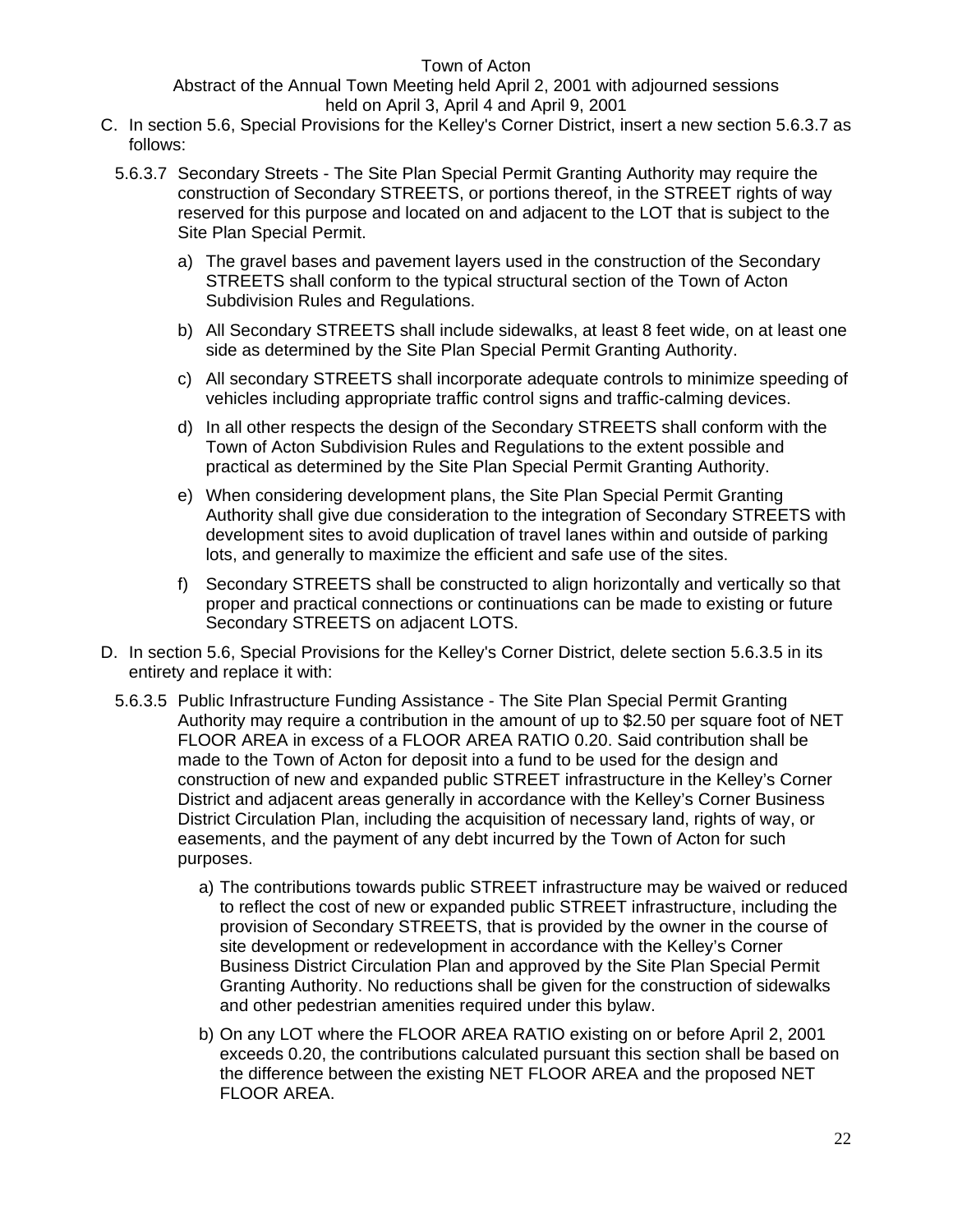Abstract of the Annual Town Meeting held April 2, 2001 with adjourned sessions held on April 3, April 4 and April 9, 2001

*[Note: Section 5.6.3.5 currently reads as follows: 5.6.3.5 Wastewater Infrastructure - The Site Plan Special Permit Granting Authority shall require a contribution in the amount of \$2.50 per square foot of NET FLOOR AREA in excess of FLOOR AREA RATIO 0.20. Said contribution shall be made to the Town of Acton for deposit into a fund to be used for the design and construction of a centralized wastewater collection, treatment and disposal system serving the Kelley's Corner District and other areas within the Town of Acton, including the acquisition of necessary land or easements, or for the payment of any debt incurred by the Town of Acton for such purposes. On any LOT where the FAR existing on or before April 1, 1996 exceeds 0.20, the contributions calculated pursuant this section shall be based on the difference between the existing NET FLOOR AREA and the proposed NET FLOOR AREA.]* 

- E. In section 5.3.2, special provisions for the Residence A and AA districts and multifamily dwellings, insert in sub-section 5.3.2.2 new paragraphs a) and b) as follows:
	- a) When granting a Site Plan Special Permit for a Multifamily Dwelling on a LOT in the R-AA District, the Site Plan Special Permit Granting Authority shall require an 12-foot wide STREET right of way reservation along the westerly side of Main Street (Rt. 27), measured from the sideline of the 1953 County Layout, and an 18-foot wide STREET right of way reservation along the northerly side of Massachusetts Avenue (Rt. 111), measured from the sideline of the 1907 State Highway Layout. The maximum allowed number of DWELLING UNITS on such LOT shall be calculated by including all such rights of way reservations in the LOT area. The minimum front yards shall be measured from the sidelines of said 1953 and 1907 layouts respectively. The Site Plan Special Permit Granting Authority may require the conveyance of the STREET rights of way to the Town of Acton, subject to acceptance by Town Meeting, and may impose appropriate conditions and require adequate surety to ensure compliance with this requirement.
	- b) No LOT in R-AA District with FRONTAGE on Main Street or Massachusetts Avenue shall measure less than 20,000 square feet unless the rights of way reservations described in the preceding paragraph a) have been conveyed to the Town of Acton. The rights of way reservations required hereunder shall count as area for such LOT.

*[Note: Section 5.3.2.2 currently reads as follows: 5.3.2.2 In the R-AA District, residential USES may be established at a density of up to fifteen DWELLING UNITS per acre, subject to the standards set forth in the Table of Standard Dimensional Regulations.]* 

, or take any other action relative thereto.

#### **MOTION:**

Mrs. Rosenzweig moves to take no action.

### **MOTION TO TAKE NO ACTION CARRIES UNANIMOUSLY**

# **ARTICLE 27 KELLEY'S CORNER – SIDEWALKS, BUILDING DESIGN, AND PROTECTION OF RESIDENTIAL DISTRICTS**

(2/3 Vote Required)

To see if the Town of Acton will vote to amend section 5.6 of the Zoning Bylaw, Special Provisions for the Kelley's Corner District, as follows *[Notes in italic print are not part of the article but are intended for explanation only]*:

A. Delete section 5.6.3.1 and replace it with the following new section:

5.6.3.1 The Sidewalk - Sidewalks shall be installed along the LOT'S FRONTAGE on a STREET or STREETS as follows: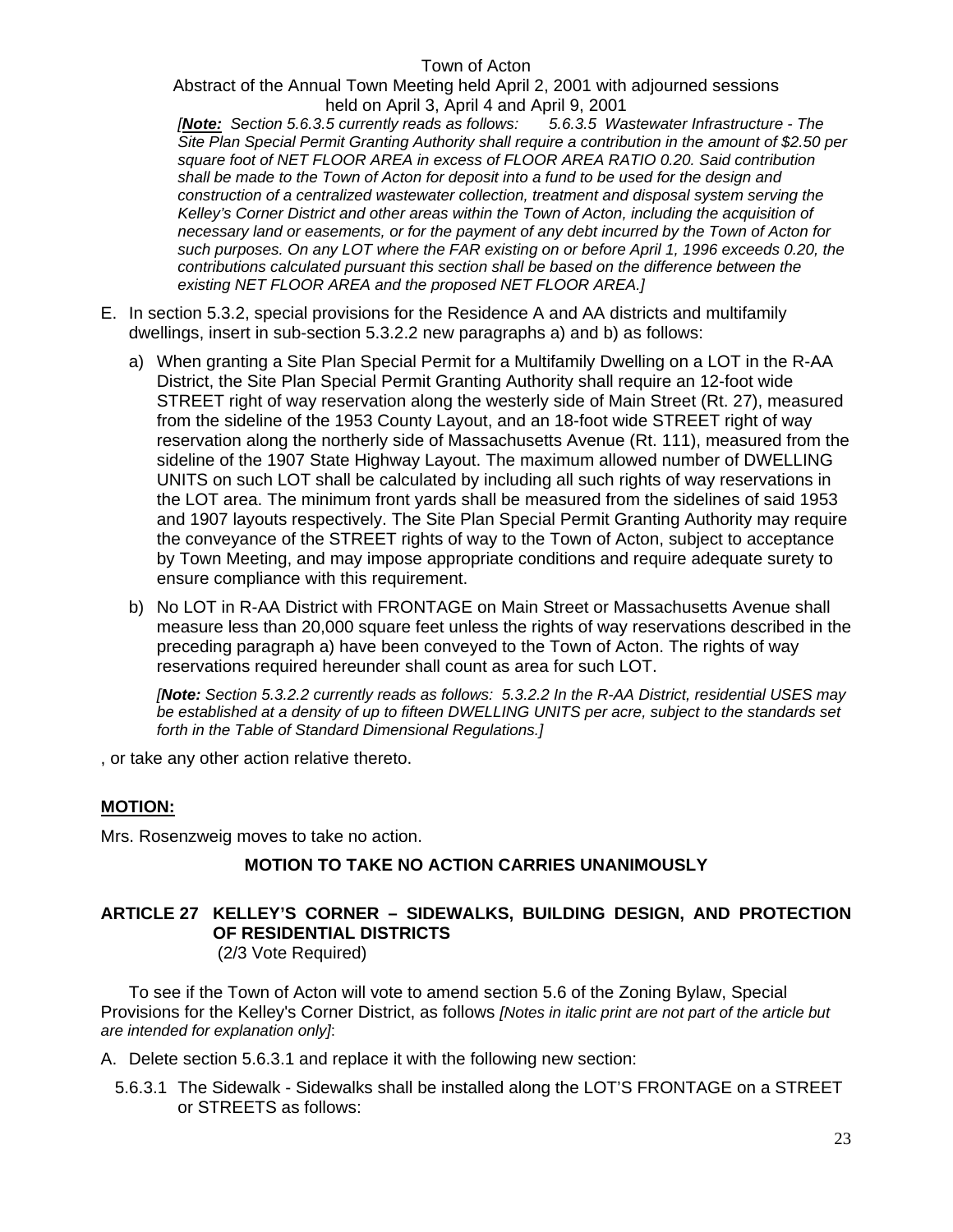Abstract of the Annual Town Meeting held April 2, 2001 with adjourned sessions held on April 3, April 4 and April 9, 2001

- a) Along the FRONTAGE of the Arterial STREETS, sidewalks shall be at least 10 feet wide. They shall be separated from automobile travel lanes with an 8 foot wide buffer that is planted with shade trees generally at 40-45 foot intervals and with other landscaping elements. The buffer strips may also contain other STREET design elements and may consist in part of on-STREET vehicular parking spaces or bus and taxi boarding areas.
- b) Along the FRONTAGE of at least one side of the Secondary STREETS and of Prospect Street as determined by the Site Plan Special Permit Granting Authority. Such sidewalks shall be at least 8 feet wide, but no buffer shall be required from the automobile travel lanes.
- c) All such sidewalks shall be installed within the STREET layout or within easements reserved for all purposes for which STREETS and ways are used in the Town of Acton.
- d) All such sidewalks shall be installed with concrete walking surfaces and vertical granite curbing. No bituminous concrete surfaces or curbing shall be allowed. The Site Plan Special Permit Granting Authority may require surface inlays of other materials intended to create interesting designs in walking areas.

*[Note: Section 5.6.3.1 currently reads as follows: 5.6.3.1 The Sidewalk - A sidewalk shall be provided along the LOT'S FRONTAGE on a STREET or STREETS. The sidewalk shall be at*  least 10 feet wide. Sidewalks may be located wholly or partially within the STREET layout. The *sidewalk shall be separated from the vehicular roadway with a landscaped buffer at least 10 feet wide, which shall consist of shade trees placed at 40-45 foot intervals and other landscaping or STREET design elements, and which may consist in part of on-STREET vehicular parking spaces.]* 

- B. Delete section 5.6.3.2.c) and replace it with a new section 5.6.3.2.c) as follows:
	- c) The pedestrian plaza shall be next to the Arterial STREET sidewalk and shall be open on one or more sides to the sidewalk.

*[Note: Section 5.6.3.2.c) currently reads: c) The pedestrian plaza shall be next to the STREET and sidewalk, and shall be open on one or more sides to the sidewalk.]* 

- C. Amend section 5.6.3.4 as follows:
	- 1. Delete section 5.6.3.4 a) in its entirety and replace it with a new section 5.6.3.4.a) as follows:
		- 5.6.3.4 a) At least 60 percent of the FRONTAGE of the LOT facing an Arterial STREET, measured as a percentage of linear feet of the LOT FRONTAGE, shall be occupied by BUILDINGS or by a pedestrian plaza that are located within 40 feet of the Arterial STREET sideline. For the purpose of this section the sidelines of Massachusetts Avenue (Rt. 111) shall be defined by its 1907 State Highway Layout, and the sidelines of Main Street (Rt. 27) shall be defined by its 1953 County Layout north of Rt. 111 and its 1958 County Layout south of Rt. 111. A reduction of this requirement to 50 percent of the Arterial STREET FRONTAGE of a LOT may be allowed provided the Site Plan Special Permit Granting Authority finds that the alternative design features are consistent with section 5.6.1 of this Bylaw.

*[Note: Section 5.6.3.4 a) currently reads as follows: 5.6.3.4 a) At least 60 percent of the front side of a LOT facing a STREET, measured in percentage of linear feet of the LOT FRONTAGE, shall be occupied by BUILDINGS or by a pedestrian plaza that are located within 40 feet of the STREET sideline. A reduction of this requirement to 50 percent of the front side of a LOT may be allowed provided the Site Plan Special Permit Granting Authority finds that the alternative design features are consistent with section 5.6.1 of this Bylaw.]*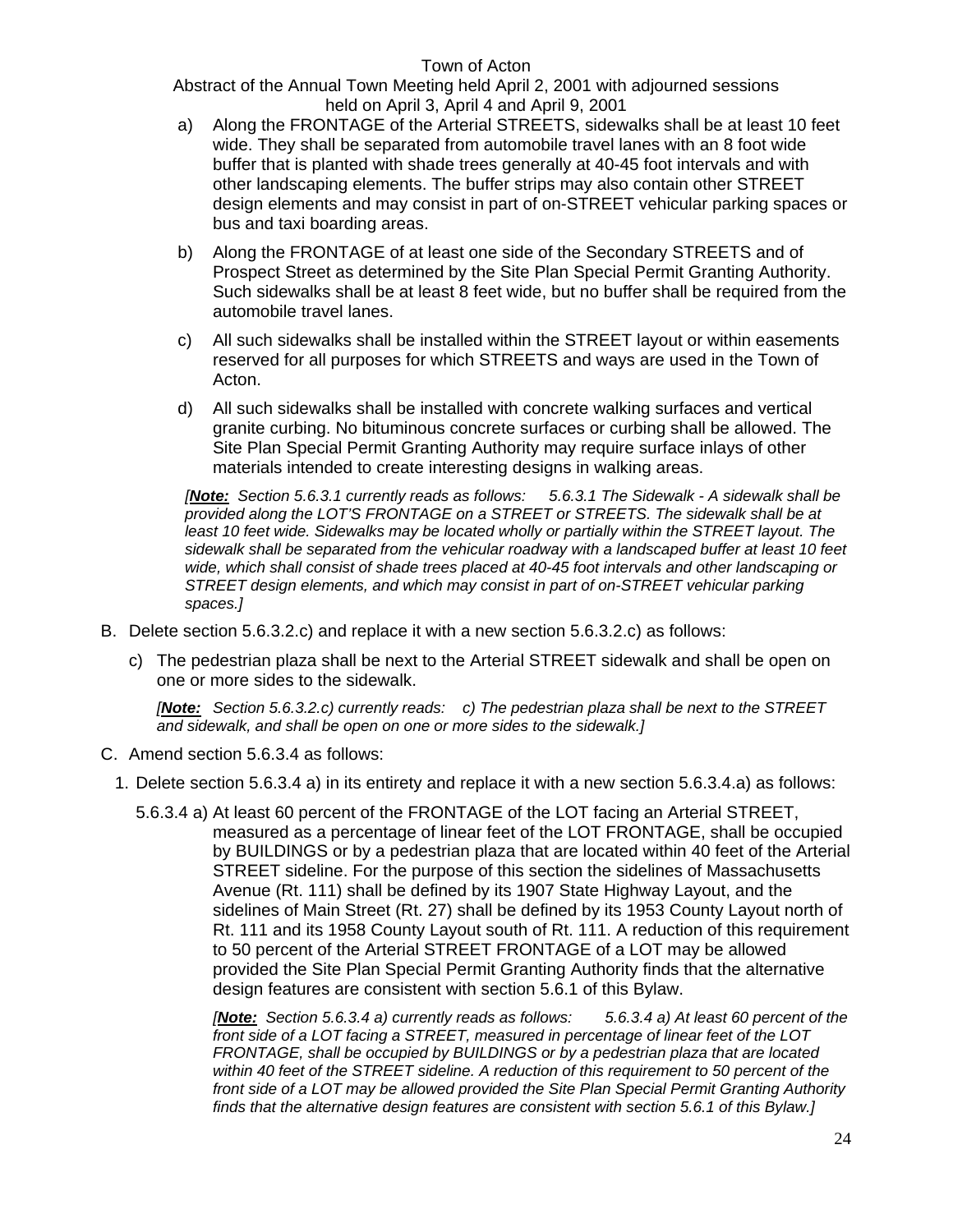Abstract of the Annual Town Meeting held April 2, 2001 with adjourned sessions held on April 3, April 4 and April 9, 2001

2. Delete the first sentence of sub-section 5.6.3.4 c) and replace it with:

"BUILDING facades facing Arterial STREETS or pedestrian plazas, and BUILDING facades facing Secondary STREETS and situated within 30 feet of such Secondary STREETS are referred to herein as the BUILDING front(s) or front facade(s)."

*[Note: Sub-section 5.6.3.4 c) currently reads as follows: 5.6.3.4.c) BUILDING facades facing STREETS or pedestrian plazas are also referred to herein as the BUILDING front(s) or BUILDING front facade(s). Such BUILDING fronts shall have a vertical orientation, meaning either that the BUILDING shall actually have a greater height than width, or that the facades and roof lines of the BUILDING are*  designed to reduce the massing and bulk so that it appears as a group of smaller masses with a distinct *vertical orientation.]* 

3. In the last sentence of sub-section 5.6.3.4 d) insert the word "contiguous" between "50" and "feet".

*[Note: Sub-section 5.6.3.4 d) currently reads as follows: 5.6.3.4.d) The BUILDING front facades shall be articulated to achieve a human scale and interest. The use of different TEXTURES, shadow lines, detailing and contrasting shapes is required. Not more than 50 feet of a BUILDING front shall be in the same vertical plane.]* 

4. In section 5.6.3.4 n) delete the words "Two or three story BUILDINGS, or two or three story portions of a BUILDING" and replace them with:

"Multistory BUILDINGS, or multistory portions of BUILDINGS".

*[Note: Sub-section 5.6.3.4 n) currently reads as follows: 5.6.3.4.n) Roofs shall be gabled with a minimum pitch of 9/12 (9" vertical for every 12" horizontal) and have overhanging eaves of at least one foot. Two or three story BUILDINGS, or two or three story portions of a BUILDING, may have a flat roof provided that the tops of the BUILDING front facades are treated with an articulated cornice, dormers, or other architectural treatment that appears an integral part of the BUILDING from all visible sides of the BUILDING.]* 

- D. Insert new sections 5.6.3.8, 5.6.3.9, 5.6.3.10, and 5.6.3.11 as follows:
	- 5.6.3.8 Buffers Except for walkways and bikeways, no BUILDING, STRUCTURE, parking lot, driveway, STREET, pavement, or other improvement shall be located within 50 feet of an adjacent residential zoning district. This 50-foot buffer shall be landscaped to be substantially opaque and shall be designed to reduce noise and other impacts on adjacent DWELLINGS. To achieve its purpose, fences, berms, and walls may be installed in the 50-foot buffer in combination with trees, shrubs, and ground covers.
	- 5.6.3.9 Structured Parking Except for single story garages serving residential USES, no vehicle parking STRUCTURE shall be located between a Secondary STREET and a residential zoning district.
	- 5.6.3.10 Utilities All utility lines shall be installed underground.
	- 5.6.3.11 Additional Conditions The Site Plan Special Permit Granting Authority shall require appropriate limitations on the hours of operation, the time of truck deliveries, truck parking, noise, and illumination throughout the Kelley's Corner District, and it may require additional measures to buffer, screen, and protect abutting properties in residential districts.
- , or take any other action relative thereto.

**MOTION**: Mrs. Rosenzweig moves to take no action.

#### **MOTION TO TAKE NO ACTION CARRIES UNANIMOUSLY**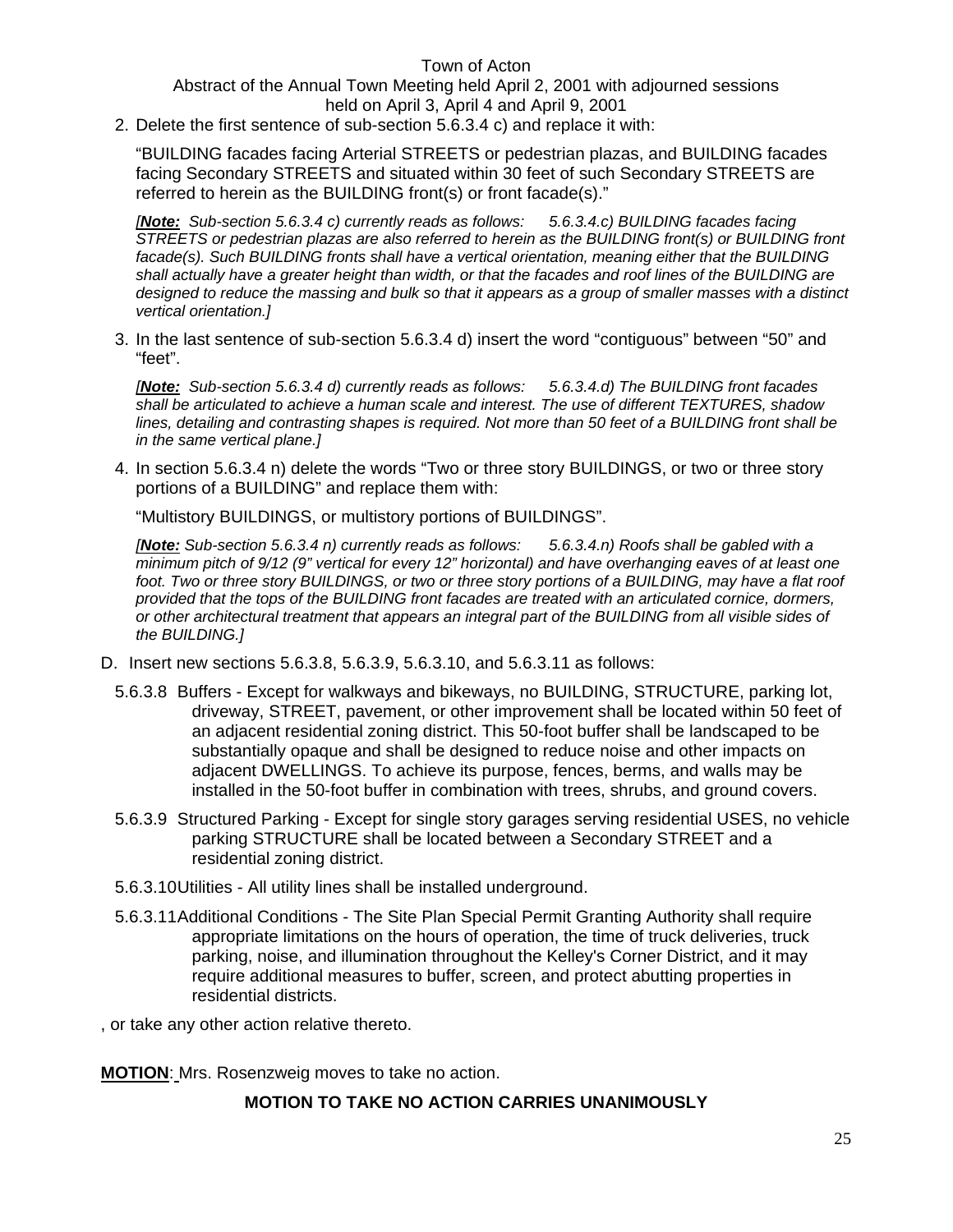# **ARTICLE 28 KELLEY'S CORNER – VEHICLE PARKING REQUIREMENTS**

(2/3 Vote Required)

To see if the Town of Acton will vote to amend the Zoning Bylaw as set forth in this Article *[Notes in italic print are not part of the article but are intended for explanation only]*:

A. In section 5.6, Special Provisions for the Kelley's Corner District, delete section 5.6.3.3 in its entirety and replace it with:

#### 5.6.3.3 Driveways and Parking Lots -

- a) Except as provided herein, the Site Plan Special Permit Granting Authority shall require that vehicular ACCESS to all LOTS and parking areas is provided exclusively from Secondary STREETS. If such ACCESS is not available, the Site Plan Special Permit Granting Authority may allow one ACCESS driveway directly from an Arterial STREET, until such time when vehicular ACCESS is available from a Secondary STREET. In cases involving such an approval of a temporary vehicular ACCESS from an Arterial STREET, the Site Plan Special Permit Granting Authority shall require that the parking areas and interior driveways be designed to permit vehicular ACCESS from a Secondary STREET, and that the Arterial STREET ACCESS be closed as soon as vehicular ACCESS is available from a Secondary STREET.
- b) No driveway or parking lot shall be located in the portion of a LOT that is directly in front of a BUILDING as seen from an Arterial STREET, whether or not the BUILDING is located on the same LOT as the driveway or parking lot. However, driveways and parking lots may be located in the front of a BUILDING as seen from an Arterial STREET, if both of the following conditions exist:
	- *The distance of the BUILDING to any Arterial STREET is at least 200 feet.*
	- *The majority of the horizontal dimension of such BUILDING is located in the rear of another BUILDING measured in a perpendicular line from an Arterial STREET.*
- c) No driveway or parking lot shall be located in the portion of a LOT that is directly in front of a required pedestrian plaza as seen from an Arterial STREET.
- d) No driveway or parking lot shall intersect or be mixed with a pedestrian plaza.
- e) As viewed from an Arterial STREET, vehicular driveways and parking lots shall only be located to the side or rear of BUILDINGS, except as provided in subsection b) above, and to the side or rear of pedestrian plazas.
- f) In all other respects, driveways and parking lots shall be designed in compliance with sections 6.9.3.5 and 6.9.3.6.

*[Note: Section 5.6.3.3 currently reads as follows: 5.6.3.3 Driveways and Parking Lots - a) No driveway or parking lot shall be placed in the portion of a LOT that is directly in front of a BUILDING as seen from a STREET, whether or not the BUILDING is located on the same LOT as the driveway or parking lot, except that a driveway and parking lot may be placed in the front of a BUILDING that is located in the rear of another BUILDING when viewed from a STREET. No driveways or parking lots shall be located between a pedestrian plaza and a STREET, nor shall any driveway or parking lot intersect or be mixed with a pedestrian plaza. b) Vehicular driveways and parking lots may be located to the side and rear of BUILDINGS or to the rear of a pedestrian plaza.]*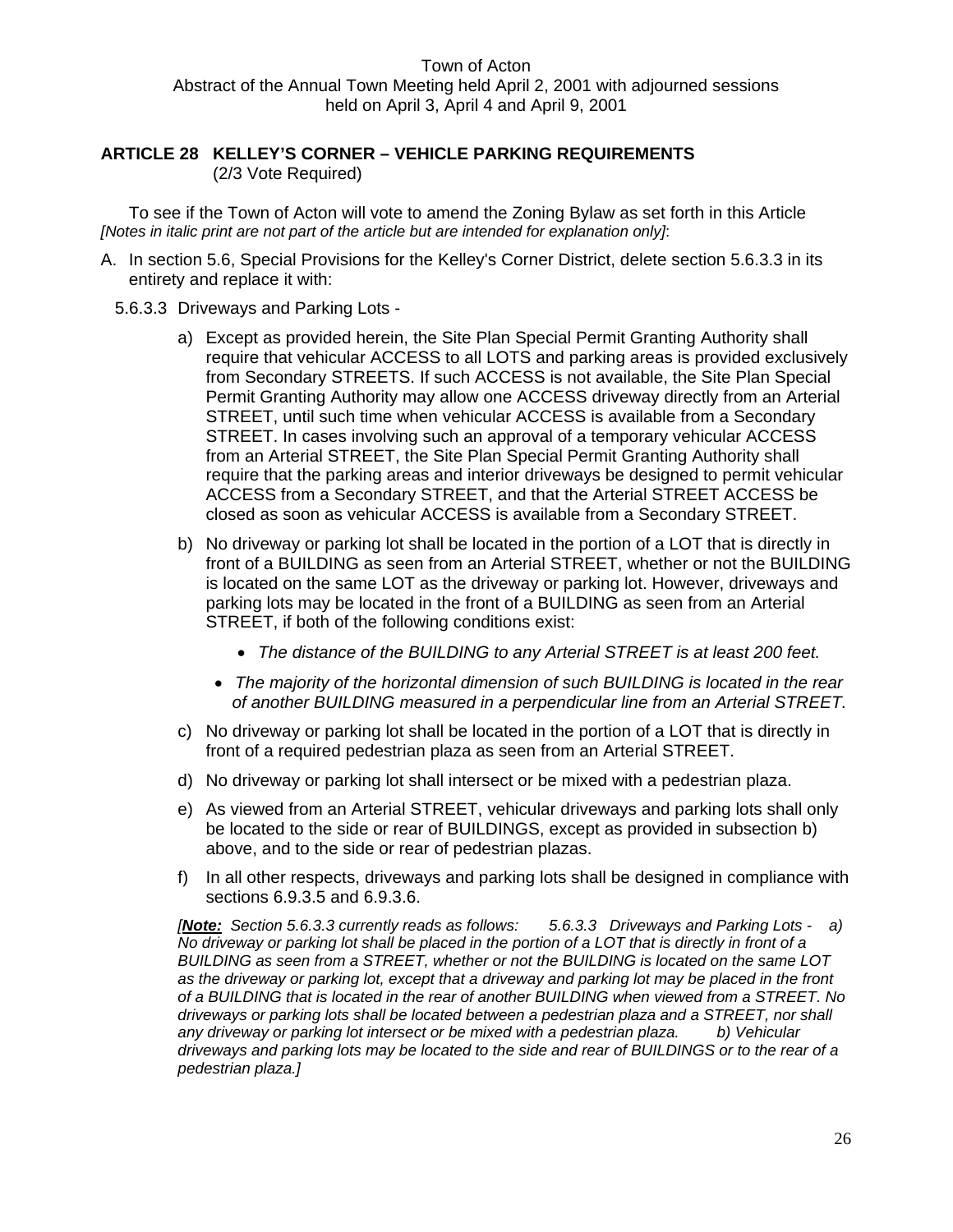Abstract of the Annual Town Meeting held April 2, 2001 with adjourned sessions held on April 3, April 4 and April 9, 2001

- B. In section 6.9.3, special provisions for parking in the Kelley's Corner District, delete section 6.9.3.1 and replace it with the following new section 6.9.3.1:
	- 6.9.3.1 Required off-STREET parking for a USE shall be required on the same LOT as the USE, or on any LOT within the Kelley's Corner District that is on the same side of all Arterial STREETS as the USE.

*[Note: Section 6.9.3.1 currently reads as follows: 6.9.3.1 Required off-STREET parking for a USE may be provided on any LOT within the Kelley's Corner District, but not necessarily on the same LOT as the USE.]*

- C. Delete section 6.9.3.3 and replace it with the following new section 6.9.3.3:
	- 6.9.3.3 Number of Parking Spaces
		- a) Minimum Requirements The minimum number of required parking spaces shall be 70% of the requirements in section 6.3.1. In the case of collective use of a parking facility in accordance with section 6.9.3.4, the minimum number of required parking spaces shall be 50% of the requirements in section 6.3.1.
		- b) Limitation on Surface Parking The maximum number of surface parking spaces shall be 70% of the requirements in section 6.3.1, but additional parking spaces may be provided as structured parking within BUILDINGS or STRUCTURES.

*[Note: Section 6.9.3.3 currently reads as follows: 6.9.3.3 Number of Parking Spaces - The minimum number of required parking spaces shall be 70% of the requirements in section 6.3.1. In the case of collective use of a parking facility in accordance with section 6.9.3.4, the minimum number of required parking spaces shall be 50% of the requirements in section 6.3.1.]* 

- D. Delete section 6.9.3.5 and replace it with the following new sections 6.9.3.5 and 6.9.3.6:
	- 6.9.3.5 Design Requirements for Parking Lots Off-STREET parking spaces, except parking spaces serving a single to four-FAMILY residential USE or an Assisted Living Residence with ten or less residents, shall either be contained within a BUILDING or STRUCTURE or shall comply with the following requirements:
		- a) Required parking spaces, ACCESS driveways, and interior driveways shall be provided and maintained with suitable grading, paved surfaces, adequate drainage, and landscaping as required in section 6.9.3.6.
		- b) ACCESS, interior, and common driveways for two-way traffic shall be twenty-four feet wide. ACCESS, interior, and common driveways for one-way traffic shall be fourteen feet wide.
		- c) Setbacks Except where parking lots established in accordance with section 6.9.3.4 cross over LOT lines, all parking spaces and paved surfaces other than ACCESS driveways or common driveways shall be set back a minimum of five (5) feet from any LOT lines. In addition, no parking spaces and paved surfaces other than ACCESS driveways or common driveways shall be located within the minimum front yard set forth in the Table of Standard Dimensional Regulations, and no parking spaces or driveways of any kind shall be within 50 feet of an abutting residential zoning district.
	- 6.9.3.6 Landscaping Requirements for parking lots Parking lots shall include a landscaped area equal to a minimum of five percent of the area of the parking lot.
		- a) Shade trees One shade tree shall be provided for each two thousand (2000) square feet or less of pavement area. Each shade tree shall be from a deciduous species that is rated for USDA Hardiness Zone 5 and is expected to reach at least 20 feet in height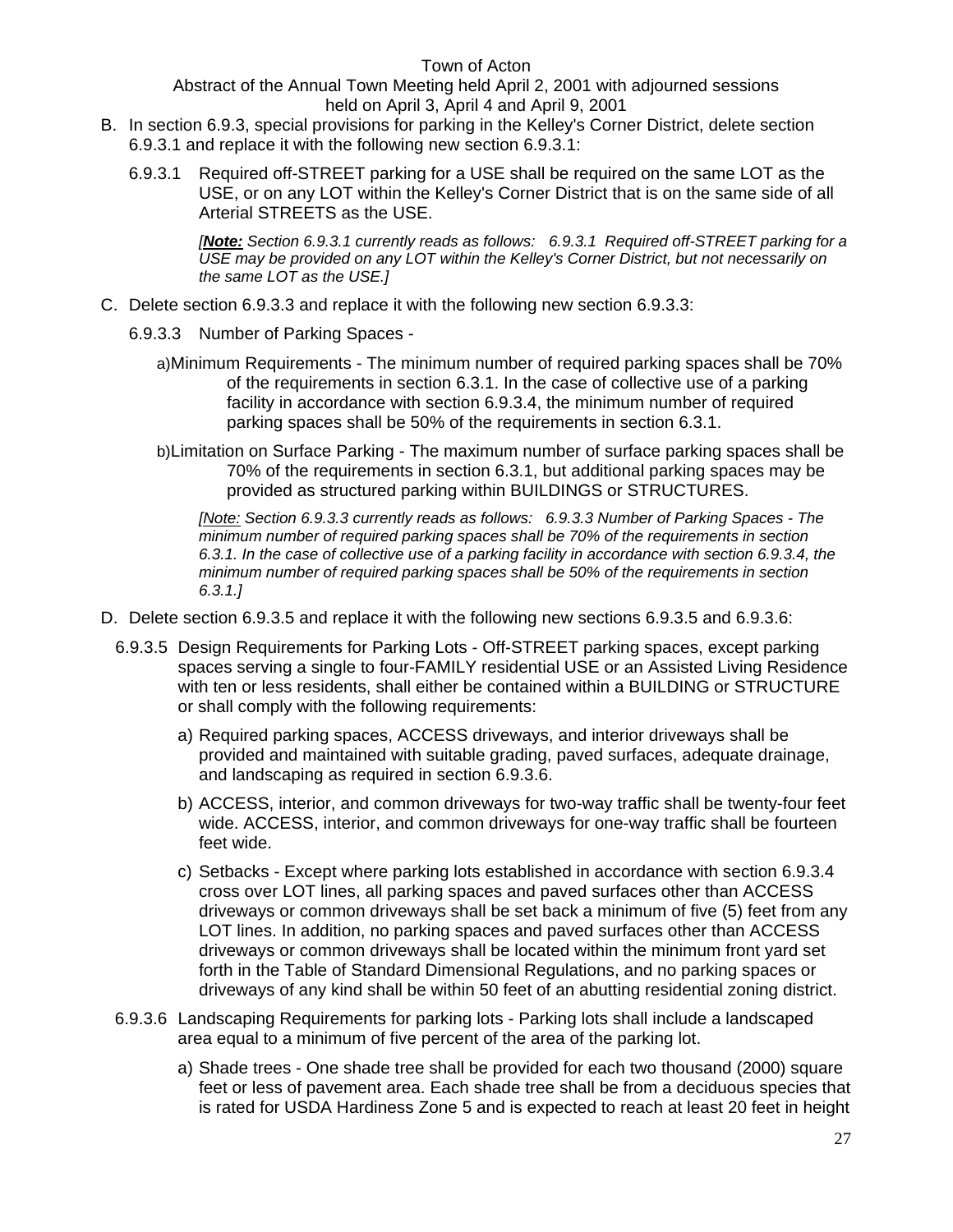Abstract of the Annual Town Meeting held April 2, 2001 with adjourned sessions held on April 3, April 4 and April 9, 2001

at maturity; be seven feet in height with a trunk caliper size of at least 3/4 inches at the time of planting; and be surrounded by a landscaped area of one hundred square feet or more to accommodate the root system of the tree. The Site Plan Special Permit Granting Authority may require additional landscaping to better screen the parking lot from the STREET and adjacent residential districts.

- b) Perimeter Planting Strip Parking lots adjacent to STREETS, sidewalks, paths or ACCESS driveways shall include a perimeter planting strip at least seven and onehalf feet wide. However, if the planting strip is protected from vehicular damage with barriers that are raised at least twelve inches above the surface of the parking lot or with bollards or balustrades, the width of the planting strip may be reduced to five feet. Said planting strip shall feature a physical separation between the parking lot and adjacent ways of at least two and one-half feet in height. This physical separation may be created with plantings, walls, or fencing (other than chain link or smooth concrete) or a combination of plantings and fencing. Not more than twenty percent of this perimeter planting strip shall be impervious.
- c) Plantings Plantings for landscaped areas shall include a mixture of flowering and decorative deciduous and evergreen trees and shrubs and shall be planted with suitable ground cover.
- d) Sight Distance All landscaping along any STREET FRONTAGE shall be placed and maintained so that it will not obstruct sight distance.
- e) Protection of Landscaped Areas Landscaped areas shall be planted and protected in such a manner that vehicles are not likely to damage the plantings.

*[Note: Section 6.3.9.5 currently reads as follows: 6.9.3.5 Design Requirements and Landscaping - Off-STREET parking spaces, except spaces serving a single or two FAMILY residential USE, shall either be contained within a BUILDING or STRUCTURE, or be provided in accordance with the design requirements of section 6.7 including all its subsections. In addition, no parking space or other paved surface, other than walkways and bike ways, shall be located within 20 feet of an abutting residential zoning district.]* 

- E. Delete section 8.4, Nonconforming Parking, and replace it with a new section 8.4 as follows:
	- 8.4 Nonconforming Parking This Bylaw shall not be deemed to prohibit the continued USE of any land or STRUCTURE that is nonconforming with respect to parking requirements. However, in the Kelley's Corner District, parking lots shall comply with sections 5.6.3.3 and 6.9.3 of this Bylaw, if an increase in NET FLOOR AREA on a LOT results in a FLOOR AREA RATIO above 0.10, regardless of the FLOOR AREA RATIO in existence before the increase.<br>[Note: Section 8.4 presently reads:

*[Note: Section 8.4 presently reads: 8.4 Nonconforming Parking - This Bylaw shall not be deemed to prohibit the continued USE of any land or STRUCTURE that is nonconforming with respect to parking requirements.]*

, or take any other action relative thereto.

**MOTION:** Mrs. Rosenzweig moves to take no action.

# **MOTION TO TAKE NO ACTION CARRIES UNANIMOUSLY**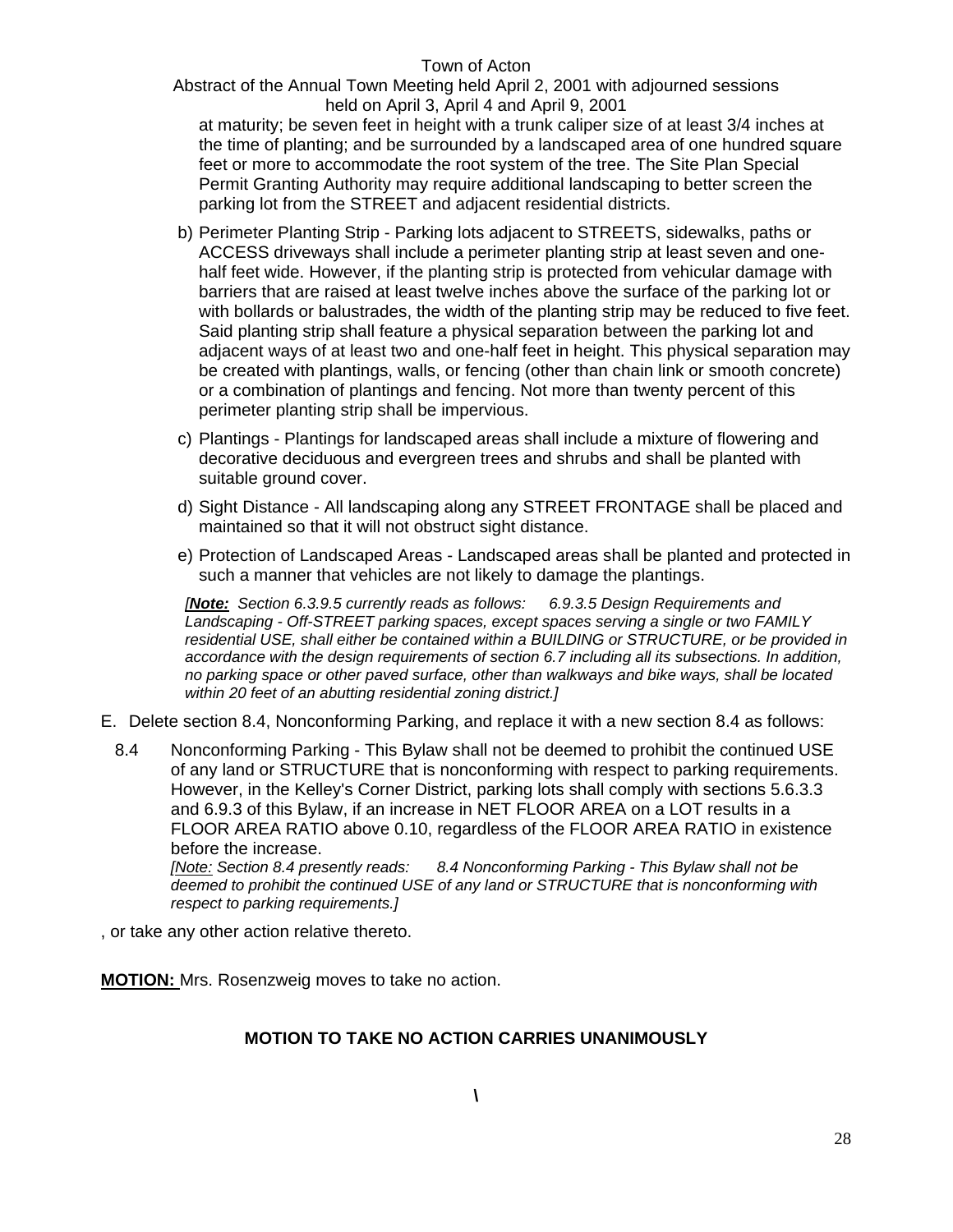**ARTICLE 29 KELLEY'S CORNER – USE REGULATION** 

(2/3 Vote Required)

To see if the Town of Acton will vote to amend the Zoning Bylaw as follows:

A. In section 3, Table of Principal Uses amend column KC as follows *[The current use regulation is indicated in italic print and brackets]*:

|        | <b>PRINCIPAL USES</b>       | КC             |
|--------|-----------------------------|----------------|
| 13.3.1 | Single FAMILY Dwelling      | N IY           |
| 3.3.4  | <b>Multifamily Dwelling</b> | SPS <i>[N]</i> |

B. In section 3.5.6, add the following sentence:

"The limit of four DWELLING UNITS shall not apply in the Kelley's Corner District."

*[Note: Section 3.5.6 currently reads: 3.5.6 Combined Business and Dwelling - A LOT used for business USES and for not more than four DWELLING UNITS except as otherwise provided for in the NAV and EAV Districts. Business USES and DWELLING UNITS may in the same BUILDING or in separate BUILDINGS.]* 

, or take any other action relative thereto.

#### **MOTION:**

Mrs. Rosenzweig moves to take no action.

#### **MOTION TO TAKE NO ACTION CARRIES UNANIMOUSLY**

#### **ARTICLE 30 ACTON PUBLIC SCHOOLS BUDGET**

(Majority Vote Required)

 To see if the Town will raise and appropriate, or appropriate from available funds, the sum of \$16,889,589, or any other sum, to defray the necessary expenses of the Local Schools, or take any other action relative thereto.

#### **MOTION:**

Mr. Coppolino moves that the Acton Public School Budget for the period July 1, 2001 to June 30, 2002, in the amount of \$16,863,808, be raised and appropriated in its entirety.

#### **MOTION CARRIES**

#### **ARTICLE 31 ACTON PUBLIC SCHOOLS SEWER CONNECTION PROJECT**  (Majority Vote Required)

To see if the Town will vote to appropriate a sum of money for the purpose of connecting the Merriam School Building to the municipal sewer collection system, and for the purchase of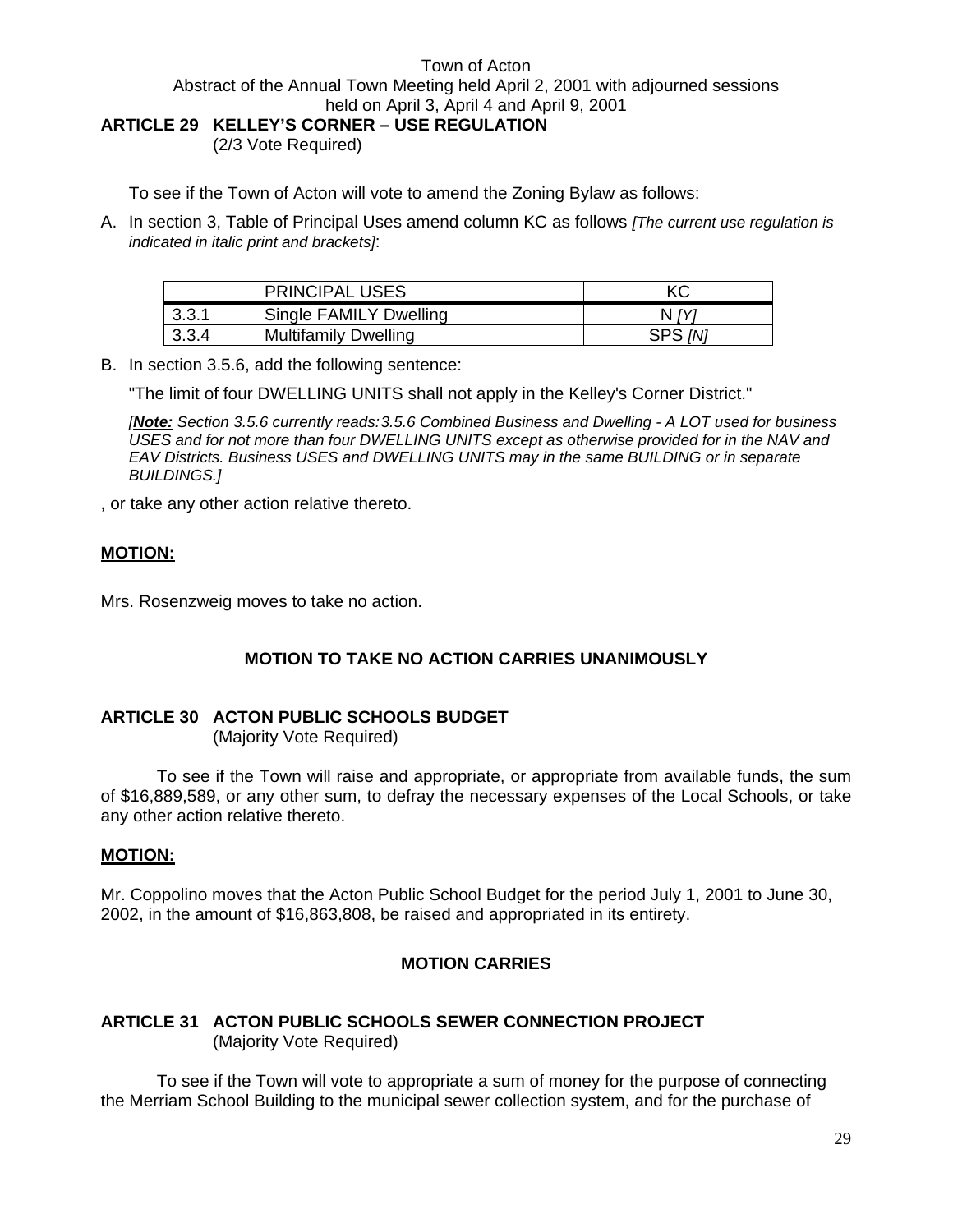equipment, including any architects' fees and engineering fees and other costs incidental thereto and determine whether such appropriation shall be raised and appropriated, or appropriated from available funds, or take any other action relative thereto.

#### **MOTION:**

Mr. Coppolino moves that the Town raise and appropriate \$84,000 to be expended by the Acton School Committee for the purposes set forth in the Article, and to raise such amount, \$84,000 be transferred from Free Cash.

# **MOTION CARRIES UNANIMOUSLY**

#### **ARTICLE 32 ACTON PUBLIC SCHOOLS CAPITAL IMPROVEMENT PROJECTS (Health & Safety, Maintenance and Technology) (**Majority Vote Required)

 To see if the Town will vote to appropriate a sum of money for the purpose of remodeling and making extraordinary repairs to the Conant, Douglas, Gates and Merriam Schools, and for the purchase of equipment, including any architects fees and engineering fees and other costs incidental thereto and determine whether such appropriation shall be raised and appropriated, or appropriated from available funds, or take any other action relative thereto.

# **MOTION:**

Mr. Coppolino moves that the Town raise and appropriate \$247,080 to be expended by the Acton School Committee for the purposes set forth in the Article, and to raise such amount, \$144,221 shall be raised and appropriated and \$102,859 shall be transferred from Free Cash.

#### **MOTION CARRIES UNANIMOUSLY**

#### **ARTICLE 33 ACTON-BOXBOROUGH REGIONAL SCHOOL ASSESSMENT**

 **(**Majority Vote Required)

 To see if the Town will raise and appropriate, or appropriate from available funds, the sum of \$14,616,299, or any other sum, to defray the necessary expenses of the Acton-Boxborough Regional School District, or take any other action relative thereto.

#### **MOTION:**

Mrs. Ashton moves that the Acton-Boxborough Regional School Assessment for the period July 1, 2001 to June 30, 2002, in the amount of \$14,616,299, be raised and appropriated in its entirety.

#### **MOTION CARRIES**

#### **ARTICLE 34 ACTON-BOXBOROUGH REGIONAL SCHOOLS SEWER CONNECTION PROJECT**  (Majority Vote Required)

To see if the Town will vote to appropriate a sum of money for the purpose of connecting the Acton-Boxborough Regional School District Senior High School and the Maintenance Building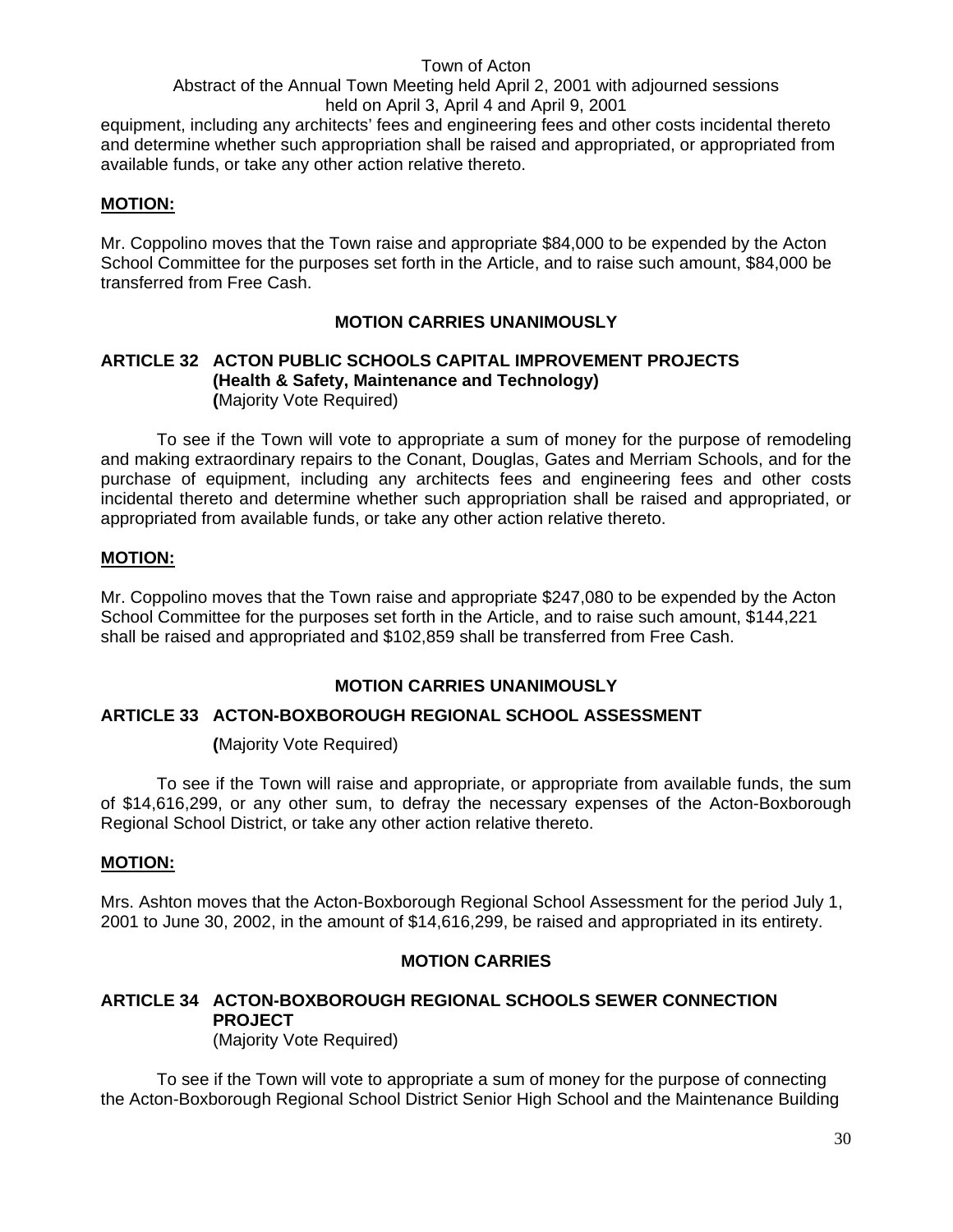to the municipal sewer collection system, and for the purchase of equipment, including any architects' fees and engineering fees and other costs incidental thereto and determine whether such appropriation shall be raised by taxation or transfer from available funds, or take any other action relative thereto.

#### **MOTION:**

Mrs. Ashton moves that the Town raise and appropriate \$38,141 to be expended by the Acton-Boxborough Regional School Committee for the purposes set forth in the Article, and to raise such amount, \$38,141 be transferred from Free Cash.

#### **MOTION CARRIES UNANIMOUSLY**

#### **ARTICLE 35 ACTON-BOXBOROUGH REGIONAL SCHOOLS CAPITAL IMPROVEMENT PROJECTS (Health & Safety, Maintenance)** (Majority Vote Required**)**

To see if the Town will vote to appropriate a sum of money to the Acton-Boxborough Regional School District for the purpose of remodeling and making extraordinary repairs to the regional schools' property, and for the purchase of equipment at the High School, including any architects' fees, engineering fees and other costs incidental thereto and determine whether such appropriation shall be raised by taxation or transfer from available funds, or otherwise, or take any other action relative thereto.

#### **MOTION:**

Mrs. Ashton moves that the Town raise and appropriate \$48,528 to be expended by the Acton-Boxborough Regional School Committee for the purposes set forth in the Article.

#### **MOTION CARRIES UNANIMOUSLY**

#### **ARTICLE 36 MINUTEMAN REGIONAL SCHOOL ASSESSMENT (**Majority Vote Required)

 To see if the Town will raise and appropriate, or appropriate from available funds, the sum of \$869,540, or any other sum, to defray the necessary expenses of the Minuteman Regional Vocational Technical School District, or take any other action relative thereto.

#### **MOTION:**

Mr. Olmstead moves that the Town raise and appropriate \$869,540 for the purpose of funding the assessment of the Minuteman Regional Vocational Technical School District for the period July 1, 2001 to June 30, 2002.

#### **MOTION CARRIES UNANIMOUSLY**

# **ARTICLE 37 RESOLUTION FOR TOWNE BUILDING REUSE**

(Majority Vote Required)

 To see if the Town will affirm the decision by the School Committee to demolish the Towne School Building and to reuse that property for educational purposes and to approve the use of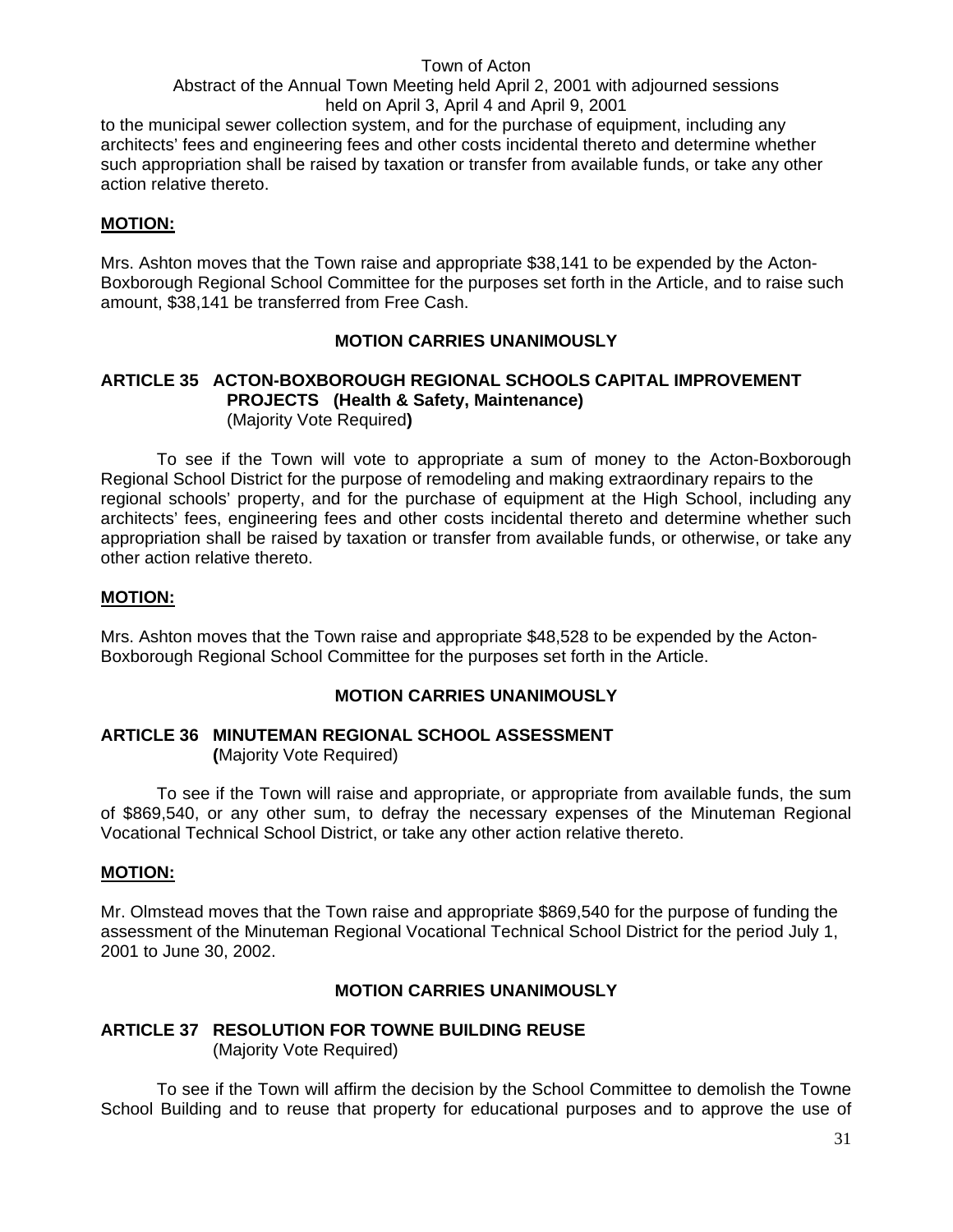funds previously appropriated for this purpose by vote of the Town Meeting on December 1, 1998, or take any other action relative thereto.

#### **MOTION:**

Mrs. Altieri moves that the Town affirms the decision of the School Committee to demolish the Towne School Building and to reuse the property for educational purposes, and that funds previously appropriated for this purpose by vote of the December 1, 1998 Special Town Meeting be utilized for the demolition costs.

The motion is second and in discussion.

#### **MOTION:**

Mrs. Stuntz moves to adjourn the Annual Town Meeting at 11:45 PM until April 9, 2001 at 7:00 PM at the Acton-Boxborough Regional High School auditorium.

#### **MOTION CARRIES**

#### **Moderator calls the adjourned session of the 2001 Annual Town Meeting to order at 7:00 p.m. on April 9, 2001**

The Moderator give a short recap of where the Town Meeting was at the time of adjournment on April 4, 2001. He than read Article 37 and the motion and continued with the floor discussion.

#### **ARTICLE 37 Continued**

#### **MOTION IS LOST**

#### **RESOLUTION IS LOST**

#### **VOTE YES 199 NO 211**

#### **ARTICLE 38 LOCAL SCHOOL COMMITTEE TO RETURN TOWNE SCHOOL** (2/3 Vote Required)

 To see if the Town will approve the transfer from the School Committee to the Town of the property on which is presently located the Towne School Building, and such property to be used for such public purposes as shall be determined, and to raise and appropriate, or appropriate from available funds, a sum of money to be expended by the Town Manager for the purpose of securing and maintaining the building, or take any other action relative thereto.

#### **MOTION:**

Mrs. Altieri moves that the School Committee transfer the Towne School Building and such land area as shall be deemed appropriate by the School Committee and the Board of Selectmen to the Town of Acton and that the Town raise and appropriate \$90,000 to be expended by the Town Manager, for the purpose of temporarily securing and maintaining the building, and to raise such amount, \$90,000 be transferred from Free Cash.

#### **MOTION CARRIES**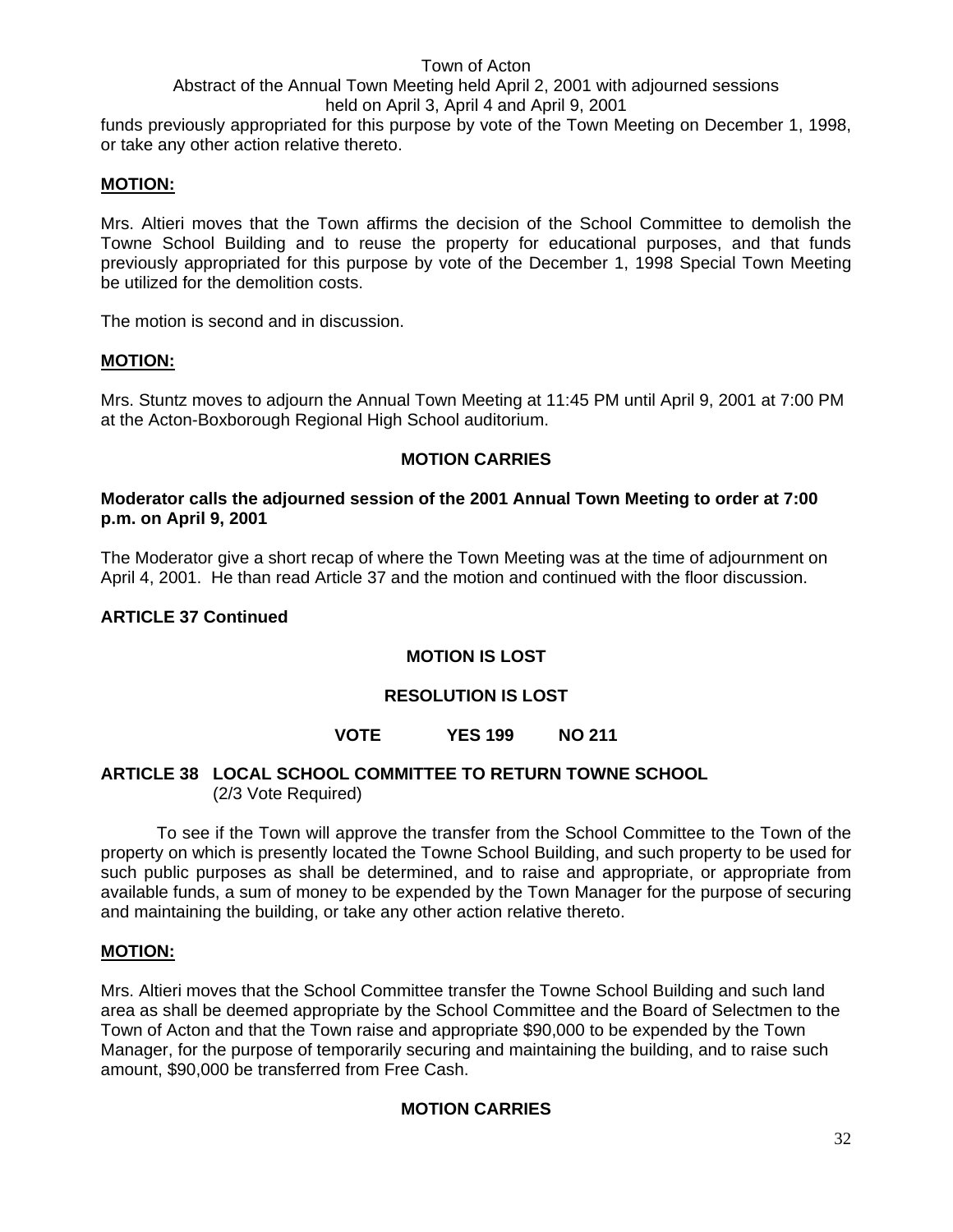#### **ARTICLE 39 AMEND WETLAND PROTECTION BYLAW**

(Majority Vote Required)

To see if the Town of Acton will vote to amend Sections F1, F2, F3.5 and F3.15, and add Sections F3.16, F3.17, F3.18, F3.19 and F5.1 of the Wetland Protection Bylaw as set forth in this article. Words in *bolded italics* represent new or modified language to the original text.

1. Replace Section F1 with the following new section F1:

#### Section F1 Purpose

The purpose of this Bylaw is to protect the wetlands, vernal pools, adjoining buffer zones, *banks, lands subject to flooding and riverfront areas (collectively, "the resource areas")* of the Town of Acton by controlling activities deemed to have a significant impact upon wetland *interests*. Said wetland *interests* include (but are not limited to) the following: public or private water supply, groundwater, flood control, erosion control, storm damage prevention, water pollution prevention, fisheries, *protection of endangered or threatened species*, and wildlife habitat (collectively, the interests protected by this Bylaw.) The Town of Acton Wetlands Map shows the approximate location of most of the Town's wetlands and shall be used as a guide to wetland location.

2. Replace Section F2 with the following new section F2:

#### Section F2 Provisions

No person shall remove, dredge, fill or alter any *resource area* except as provided in Section 4, without first filing a Determination of Applicability, or a written Notice of Intent under this Bylaw, and obtaining and complying with the terms of said Determination or with an Order of Conditions.

3. Replace Section F3.5 with the following new section F3.5:

#### Section F3.5

"Buffer zone" shall mean that area of uplands within 100 feet horizontally outward from the boundary of a wetland, vernal pool *(except as provided for in Section 3.14), bank, or land subject to flooding. (Note: there is no buffer zone associated with the riverfront area.)* 

4. Replace existing Section F3.15 with the following new section F3.15:

Section F3.15

The term "wetland" as used in this Bylaw includes:

*1) Vegetated wetlands are wet meadows, marshes, swamps and bogs where 50% or more of the vegetative community consists of wetland indicator plants as defined in the Massachusetts Wetlands Protection Act (M.G.L. Ch. 131, s. 40) and*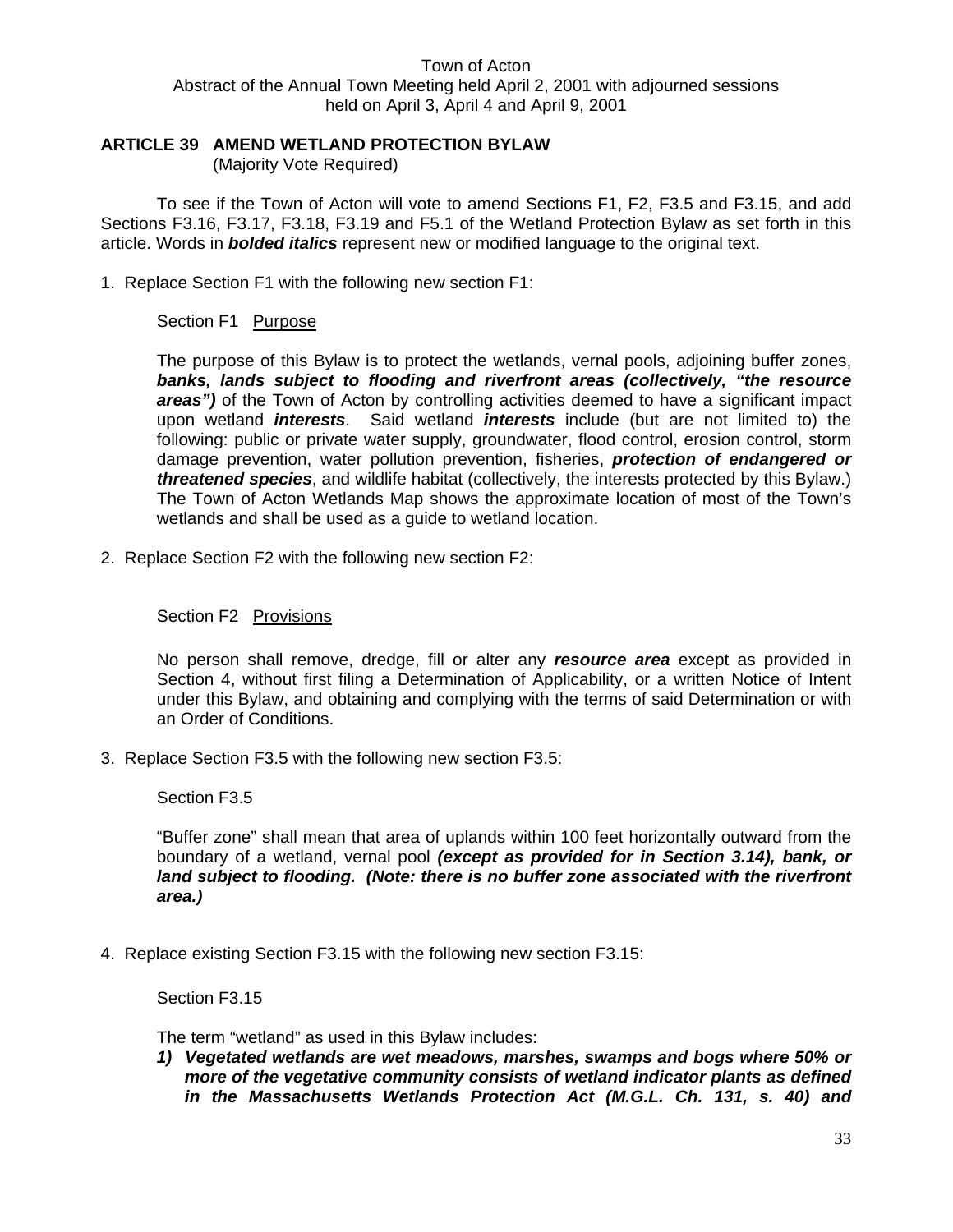Abstract of the Annual Town Meeting held April 2, 2001 with adjourned sessions held on April 3, April 4 and April 9, 2001

*regulations at 310 CMR 10.00. When vegetation is not sufficient to determine the boundary of a wetland, characteristics of hydric soils or observations of flowing water, standing water or saturated soils may be used.* 

- *2) Any non-vegetated area such as a creek, brook, stream, river, pond, lake, lands under said waters, and certified and uncertified vernal pools as defined in the Massachusetts Wetlands Protection Act (M.G.L. Ch. 131, s. 40) and regulations at 310 CMR 10.00 and Section F3.14 of this Bylaw.*
- 5. Add new Section F3.16:

#### *Section F3.16*

*"Bank" is the portion of the land surface that normally abuts and confines a water body such as a creek, brook, stream, river, pond or lake as defined in the Massachusetts Wetlands Protection Act (M.G.L. Ch. 131, s. 40) and regulations at 310 CMR 10.00. A bank may be partially or totally vegetated, or comprised of exposed soil, gravel or stone.* 

6. Add new Section F3.17:

#### *Section F3.17*

*"Lands subject to flooding" are areas of temporary or occasional flooding as defined in the Massachusetts Wetlands Protection Act (M.G.L. Ch. 131, s. 40) and regulations at 310 CMR 10.00. Bordering land subject to flooding is the estimated maximum lateral extent of floodwater that will theoretically result from the statistical 100-year frequency storm. Isolated land subject to flooding is an isolated depression or closed basin without an inlet or an outlet. It is an area that at least once a year confines standing water to a volume of at least ¼ acre-feet and to an average depth of at least six inches. Some isolated lands subject to flooding may be vernal pools.* 

7. Add new Section F3.18:

#### *Section F3.18*

*The term "resource area" shall mean any area subject to protection under this bylaw and include any bank, wetland, vernal pool, buffer zone, lands subject to flooding or riverfront area.* 

8. Add new Section F3.19

#### *Section F3.19*

*The "Riverfront Area" is the area of land between a river's mean annual high water line and a parallel line measured horizontally 200 feet away. The riverfront area may include or overlap other resource areas or their buffer zones. A river is a flowing body of water that empties to any ocean, lake, pond or river and which flows throughout the year (except during drought conditions). Perennial streams are rivers; intermittent streams are not rivers. Determination of flow status shall be based on: field observations (witnessed by Conservation Commission or its*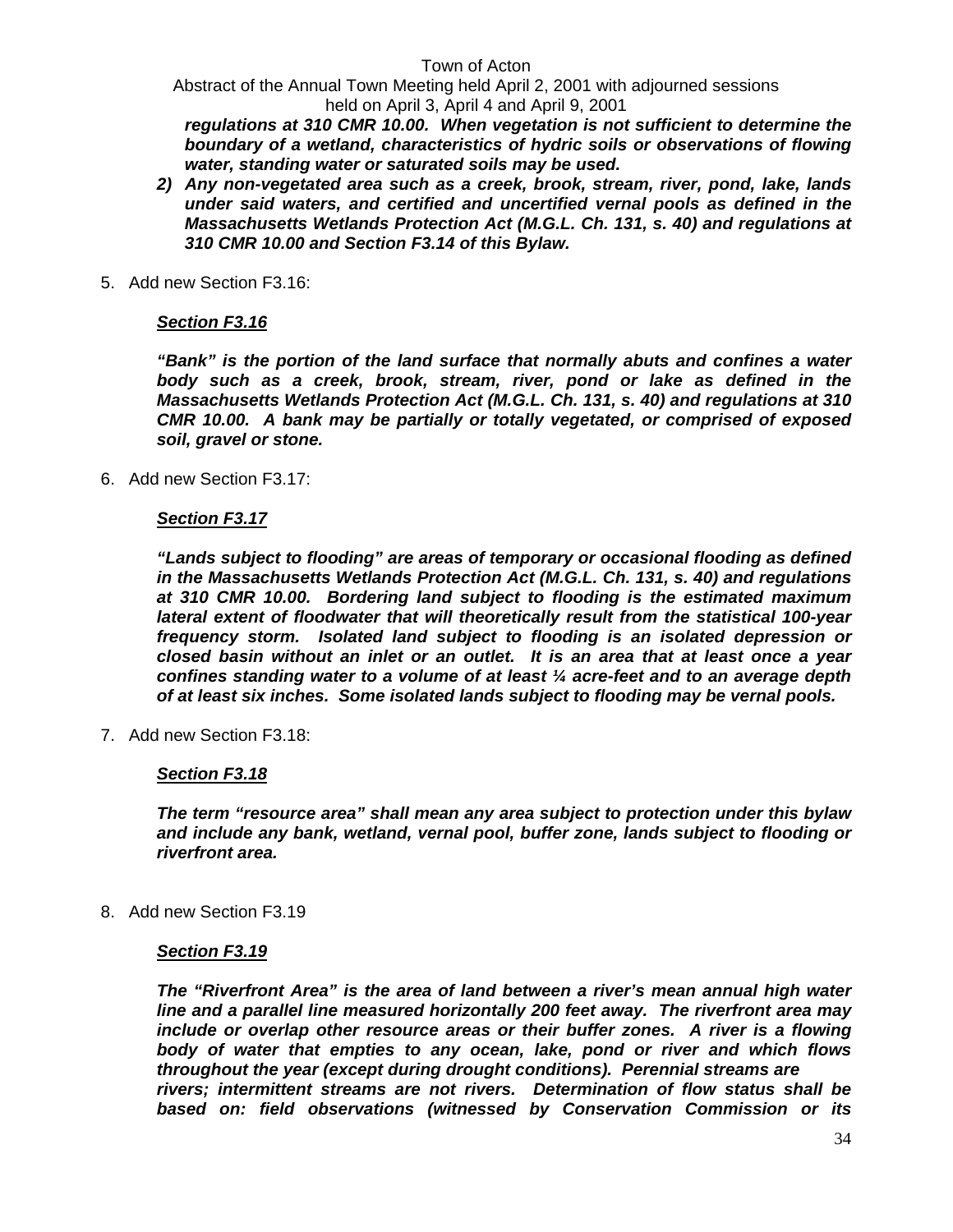Abstract of the Annual Town Meeting held April 2, 2001 with adjourned sessions held on April 3, April 4 and April 9, 2001

*authorized agent); USGS or other government maps; size of channel or bank; watershed size; stream order; streambed characteristics; local geology; biological community; and/or other appropriate evidence.* 

9. Add new Section F5.1:

*Section F5.1 Abbreviated Notice of Resource Area Delineation* 

*Any person may request the Conservation Commission to make a determination as to the precise boundaries of a resource area, including the buffer zone. This request for Resource Area Delineation shall be sent by certified mail, or hand delivered to the Acton Conservation Commission or its authorized representative. A person delivering this request by hand shall be given a dated receipt. Prior to issuing a Resource Delineation, the Conservation Commission shall hold a public hearing within 21 days of the filing. Notice of the time and place of such hearing shall be given by the Conservation Commission not less than five days prior to the public hearing, by publication in a newspaper of general circulation in the Town and by mailing a notice to the applicant, the Board of Health and the Planning Board. Such hearing may be held at the same time and place as any public hearing required to be held under M.G.L. Ch. 131, s. 40. If the Commission determines that additional data or information is necessary, the hearing may be continued to a future date time certain, agreeable to both the Applicant and the Commission, and shall be posted not less than five (5) days prior to said continuation. The Resource Area Delineation shall be issued within 30 days after the public hearing and may be identical to any such delineation issued under the provisions of the Massachusetts Wetlands Protection Act (M.G. L. Ch. 131, s. 40).* 

, or take any other action thereto.

#### **MOTION:**

Mr. Liebman moves in the words of the Article

#### **MOTION: CARRIES**

#### **ARTICLE 40\*\* ACCEPT THE PROVISIONS OF MGL CH. 380 OF THE ACTS OF 2000**  (Majority Vote Required)

 To see if the Town will vote to accept the provisions of Chapter 380 of the Acts of 2000, allowing the town to increase the amount of the gross receipts and assets in qualifying for an exemption under the various clauses of Section 5 of Chapter 59 of the General Laws, or take any other action relative thereto

#### **CONSENT MOTION:**

Mr. Ashton moves in the words of the article.

#### **CONSENT MOTION CARRIES UNANIMOUSLY**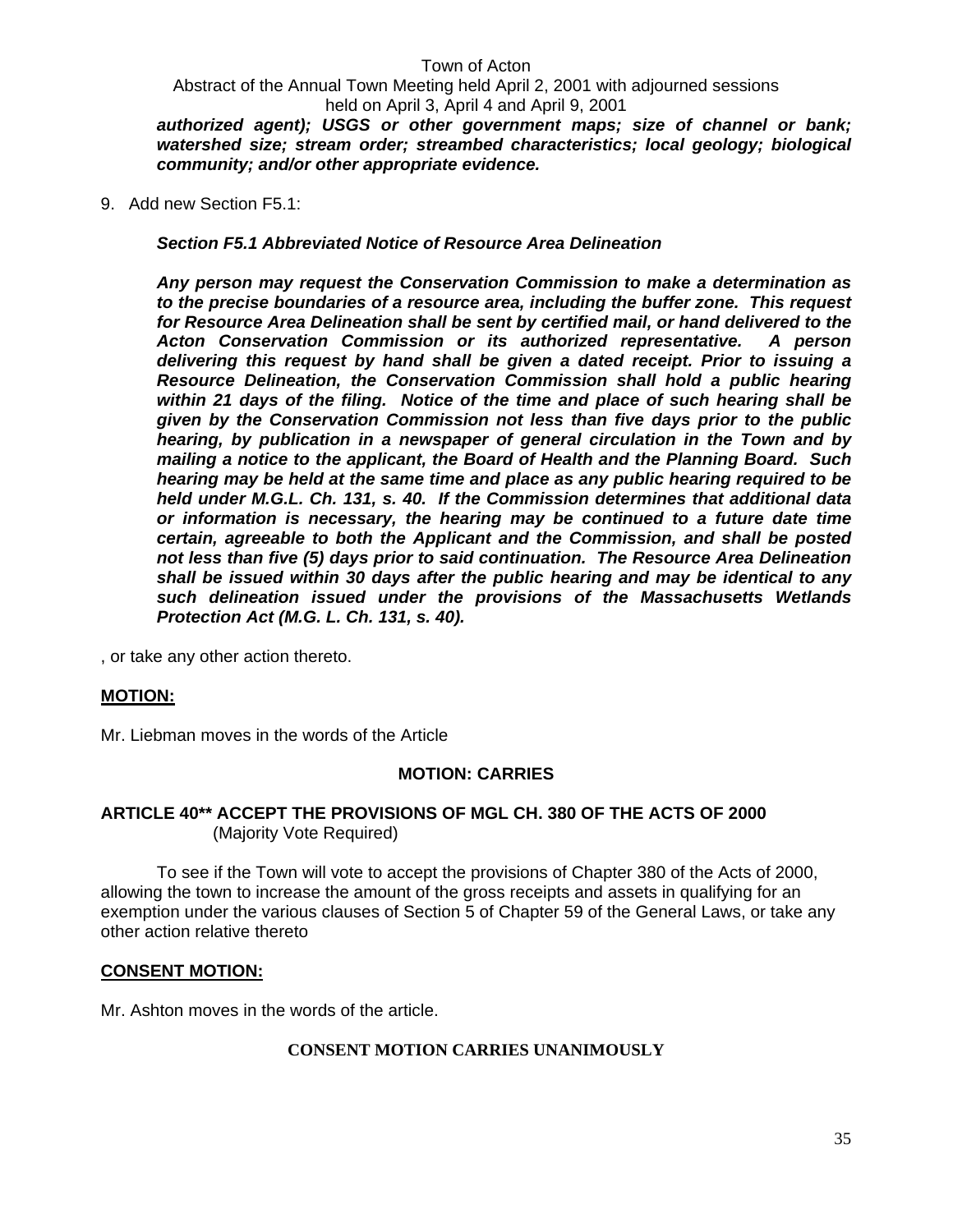# **ARTICLE 41 DISPOSAL OF TOWN LAND**

(2/3 Vote Required)

 To see if the Town will authorize the Selectmen to sell, trade or otherwise dispose of a certain parcel of land shown on the Assessors Maps as Parcel 9, Map D-4, and specify the minimum terms for such disposal, or take any other action relative thereto.

#### **MOTION:**

Mrs. Harting-Barrat moves that the Selectmen are authorized to sell, trade or otherwise dispose of a certain parcel of land shown on the Assessors Maps as Parcel 9, Map D-4 and that the minimum value to be received shall be not less than the appraised value of the property.

#### **MOTION CARRIES UNANIMOUSLY**

# **ARTICLE 42 AMEND TOWN BYLAWS - WORKPLACE SMOKING**

(Majority Vote Required)

 To see if the Town will vote to amend Chapter E, Section 28, of the Town Bylaws by adding the following definition and amend Chapter E, Section 31, by adding the following and to renumber the existing Sections 31, 32 & 33 to Sections 32, 33 & 34 accordingly.

#### **E28. Definitions**

A workplace is any area within a structure or portion thereof at which (1) or more employees perform services for their employer including but not limited to private offices, individual workstations, all common areas, employee lounges, rest rooms, conference rooms, hallways, stairways and entranceways. Work places in private residences and lounge/bar service areas in food service establishments meeting the requirements of paragraph E30 of this Bylaw, are excluded.

#### **E31. Workplace**

(A) It shall be unlawful for any person to smoke in any workplace except in a specifically designated smoking area.

(B) Each employer operating a workplace in the Town of Acton may specifically designate a separate smoking area with Proper Ventilation. Proper Ventilation shall be designed so that air from the designated smoking area does not enter the remainder of the workplace. A designated smoking area is an enclosed, segregated area designated and posted by the proprietor, owner, landlord or their agent in which smoking is permitted. Said area shall not be an area where nonsmokers must have access including private offices. The employer must ensure that comparable non-smoking areas of sufficient size and capacity are available to accommodate the needs of nonsmoking employees. Areas designated as smoking and non-smoking must be conspicuously marked.

(C) Each employer operating a workplace in the Town of Acton shall establish and implement a written policy governing smoking in such workplace. All policies shall prohibit smoking near any air intake or air exchange areas. Employees must be notified of the policy or a copy of said policy must be posted in a location easily visible and accessible to all employees. Upon request, the employer shall provide its written policy governing smoking to the Board of Health.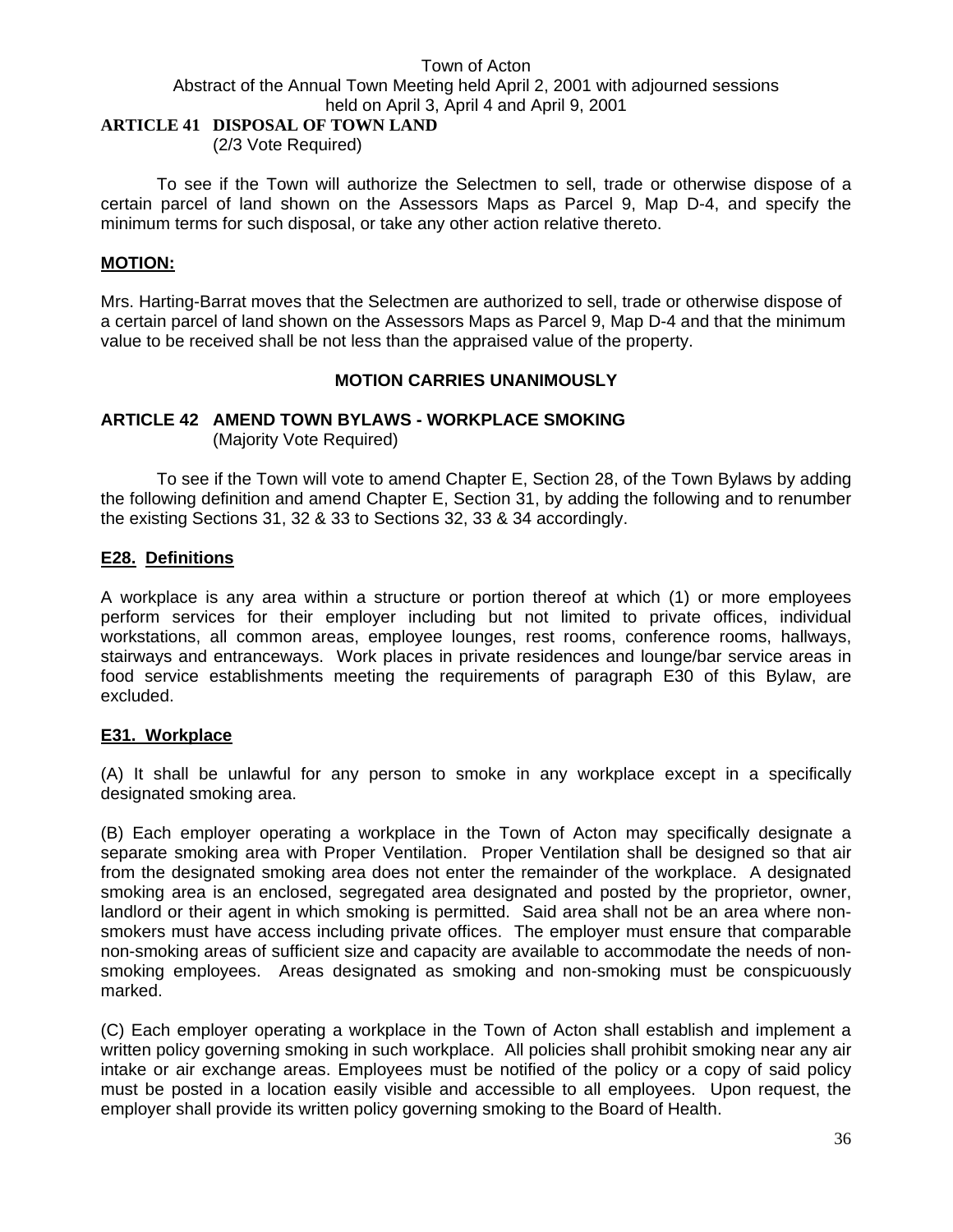(D) It shall be unlawful for any owner, landlord, proprietor or person having control of any workplace upon which smoking is prohibited by this bylaw to permit, or for his or her agent to permit a violation of this bylaw. Violations and penalties listed in E321 of this Bylaw shall apply.

(E) The requirements of this section shall be effective 90 days after approval by the Attorney General.

, or take any other action relative thereto.

#### **MOTION:**

Mr. Benedict moves in the words of the Article.

#### **MOTION CARRIES ARTICLE 43\*\* AMEND TOWN BYLAWS - 2/3 VOTE COUNTS BY MODERATOR** (Majority Vote Required)

To see if the Town will vote to amend the Town of Acton Bylaws by creating a new section as set forth below, inserting the new section between Section A4 and Section A5, labeling the new section as A5 and renumbering the existing Section A5 as Section A6:

#### Section A5

If a two-thirds, four-fifths or nine-tenths vote of a town meeting is required by statute, the count shall be taken, and the vote shall be recorded in the records by the clerk; provided, however, if a two-thirds vote of a town meeting is required by statute, the Town has authorized the Moderator not to require a count and the clerk shall record the vote as passed by a two thirds margin; and provided, further, that if the vote is unanimous, a count need not be taken, and the clerk shall record the vote as unanimous.

, or take any other action relative thereto.

#### **CONSENT MOTION:**

Mr. Kabakoff moves in the words of the article.

#### **CONSENT MOTION CARRIES UNANIMOUSLY**

#### **ARTICLE 44\*\* SALE OF FORECLOSED PROPERTIES**

(Majority Vote Required)

To see if the Town will vote to authorize the Board of Selectmen to dispose of foreclosed properties acquired by the Town for nonpayment of taxes in accordance with provisions of the General Laws, or take any other action relative thereto.

#### **CONSENT MOTION:**

Mr. Kabakoff moves in the words of the article.

#### **CONSENT MOTION CARRIES UNANIMOUSLY**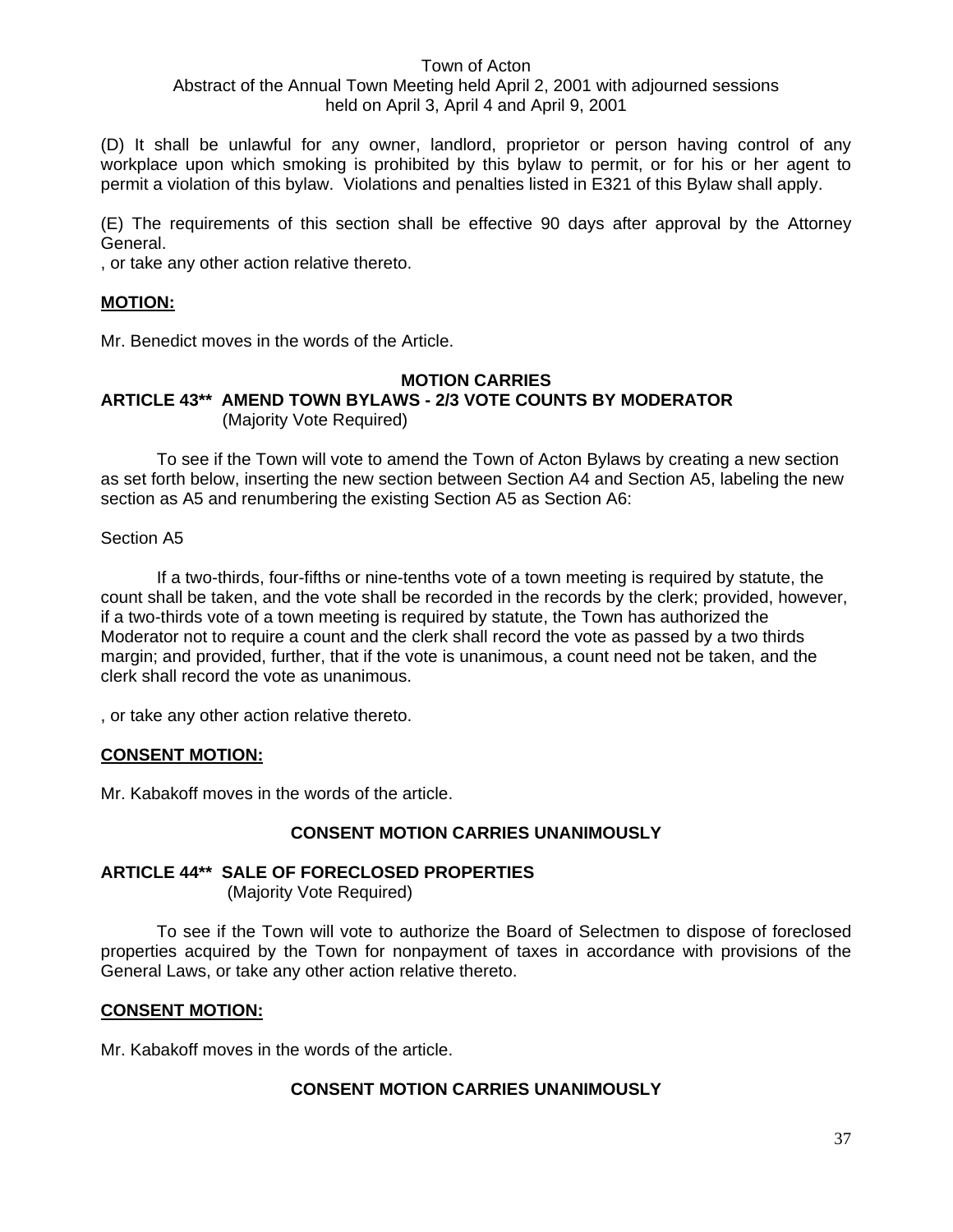# **ARTICLE 45\*\* STREET ACCEPTANCE**

(2/3 Vote Required)

 To see if the Town will accept as public ways the following streets or portions thereof, as laid out by the Board of Selectmen according to plans on file with the Town Clerk, and authorize the Board of Selectmen to take the fee or easement in said streets and associated parcels of land by eminent domain or otherwise, including easements for drainage, utility, sidewalk or other purposes as shown on said plans or described in the Orders of Layout.

#### **In the ACORN PARK SUBDIVISION**

ACORN PARK DRIVE – a loop road from the southwesterly sideline of Great Road a distance of 4526 feet, more or less, in a southwesterly, southerly and northeasterly direction, to the southerly sideline of Acorn Park Drive, including future street projections to land of Palmer and Ridge Realty Trust, this being the entire road.

CHESTNUT STREET – from the northwesterly sideline of Acorn Park Drive a distance of 503 feet, more or less, in a northerly direction to the end of a T-shaped turnaround, including the turnaround, this being the entire road.

BEECHNUT STREET – from the westerly sideline of Chestnut Street a distance of 402 feet, more or less, in a westerly direction to the end of a T-shaped turnaround, including the turnaround and a 15' wide pedestrian right of way to land of Buxton, this being the entire road.

HAZELNUT STREET – from the westerly sideline of Acorn Park Drive a distance of 867 feet, more or less, in a southerly direction to the westerly sideline of Acorn Park Drive, including a future street projection to land of Palmer, this being the entire road.

WALNUT STREET – from the northerly sideline of Acorn Park Drive a distance of 553 feet, more or less, in a northerly direction to the end of a T-shaped turnaround, including the turnaround and the emergency access right of way to Great Road, this being the entire road.

#### **In the LAWS BROOK VILLAGE SUBDIVISION**

LEXINGTON DRIVE – a loop road from the westerly sideline of Laws Brook Road a distance of 3791 feet, more or less, in a westerly, southerly and easterly direction to the westerly sideline of Laws Brook Road, this being the entire road.

#### **In the TUPELO PLACE SUBDIVISION**

TUPELO WAY – from the westerly sideline of Prospect Street a distance of 893 feet, more or less, in a westerly and southerly direction to the southerly sideline of a 70.00-foot radius cul-de-sac, including the cul-de-sac and Parcel A, this being the entire road.

, or take any other action relative thereto.

#### **CONSENT MOTION:**

Mrs. Harting-Barrat moves that the Town accept as public ways the streets listed in the Article, as laid out by the Board of Selectmen, according to the plans on file with the Town Clerk, and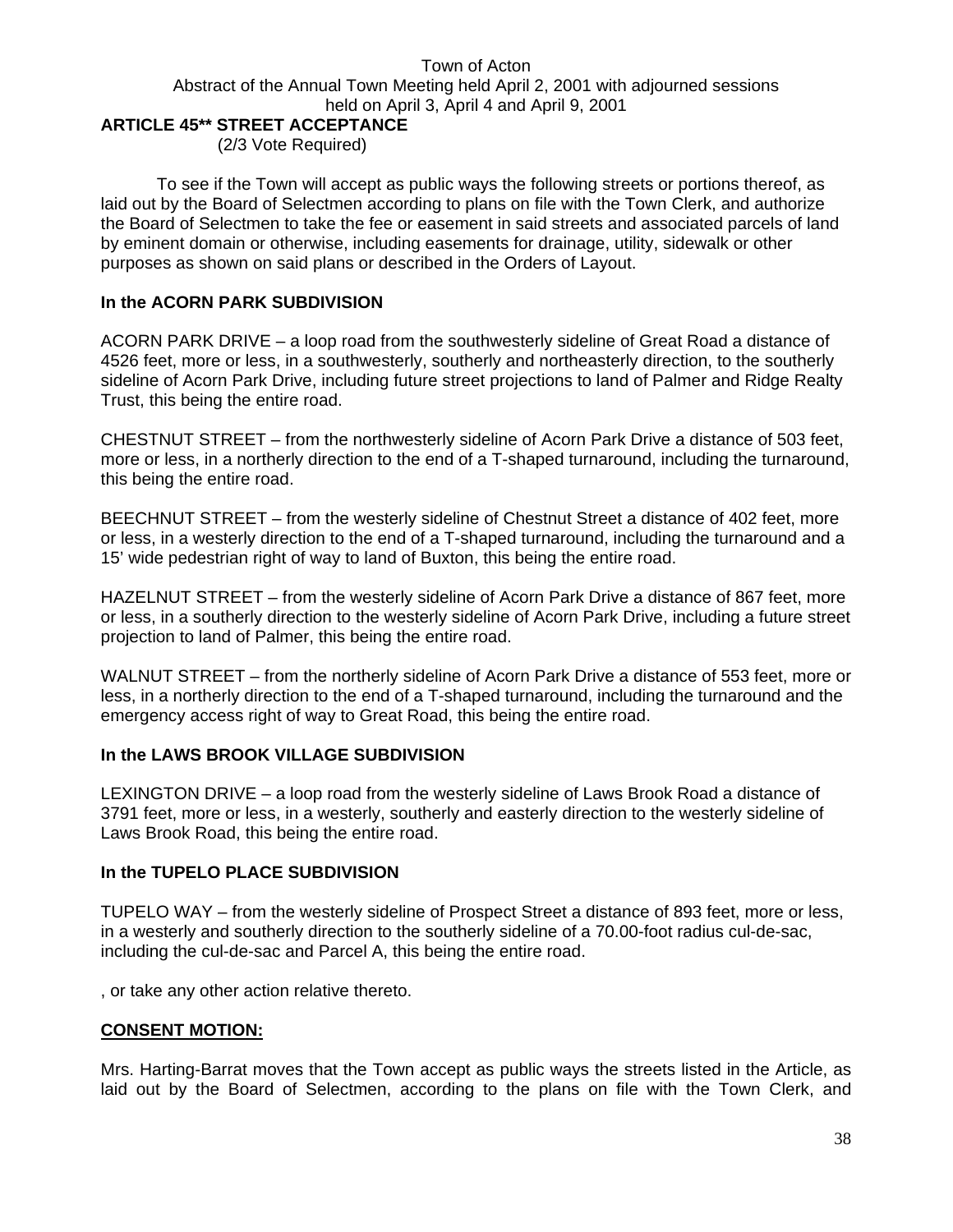#### Abstract of the Annual Town Meeting held April 2, 2001 with adjourned sessions held on April 3, April 4 and April 9, 2001

authorize the Board of Selectmen to take the fee or easements for drainage, utility, or other purposes where shown on said plans or described in the Order of Layout.

# **CONSENT MOTION CARRIES UNANIMOUSLY**

# **ARTICLE 46\*\* ACCEPTANCE OF LAND GIFT – TUPELO PLACE SUBDIVISION**

(Majority Vote Required)

 To see if the Town will vote to accept as a gift from Bentley Building Corporation a parcel of vacant land on Tupelo Way shown as Parcel  $B - 6.64$  Acres on a plan recorded in the Middlesex South District Registry of Deeds, as Plan Number 59 of 1999, said parcel is also shown on Map G-2A of the Town Atlas as Parcel 18, for general municipal purposes, or take any other action relative thereto.

# **CONSENT MOTION:**

Mr. Shupert moves in the words of the article.

# **CONSENT MOTION CARRIES UNANIMOUSLY**

# **ARTICLE 47\*\* PIPER ROAD DRAINAGE EASEMENT**

(Majority Vote Required**)** 

 To see if the Town will vote to accept as a gift from RANSHA Realty Trust a drainage easement twenty (20) feet wide along the frontage of the lots numbered 74, 76, and 78 Piper Road, as described in a "Driveway Covenant and Grant of Easement" recorded in the Middlesex South District Registry of Deeds on July 15, 1999, as Instrument No. 608, or take any other action relative thereto.

#### **CONSENT MOTION:**

Mr. Kabakoff moves in the words of the article**.** 

#### **CONSENT MOTION CARRIES UNANIMOUSLY**

# **ARTICLE 48\*\* REPURCHASE CEMETERY LOT - MOUNT HOPE CEMETERY, LOT #77, SECTION 8**

(Majority Vote Required)

 To see if the town will authorize the Cemetery Commissioners to repurchase two-grave lot #77, located in Section 8, Mount Hope Cemetery, for the amount paid (\$500.00), and to see if the Town will authorize the appropriation of \$100.00 from the Cemetery Land Fund and \$400.00 from the New Perpetual Care Fund for this purpose, or take any other action relative thereto.

#### **CONSENT MOTION:**

Mr. Kabakoff moves in the words of the article.

# **CONSENT MOTION CARRIES UNANIMOUSLY**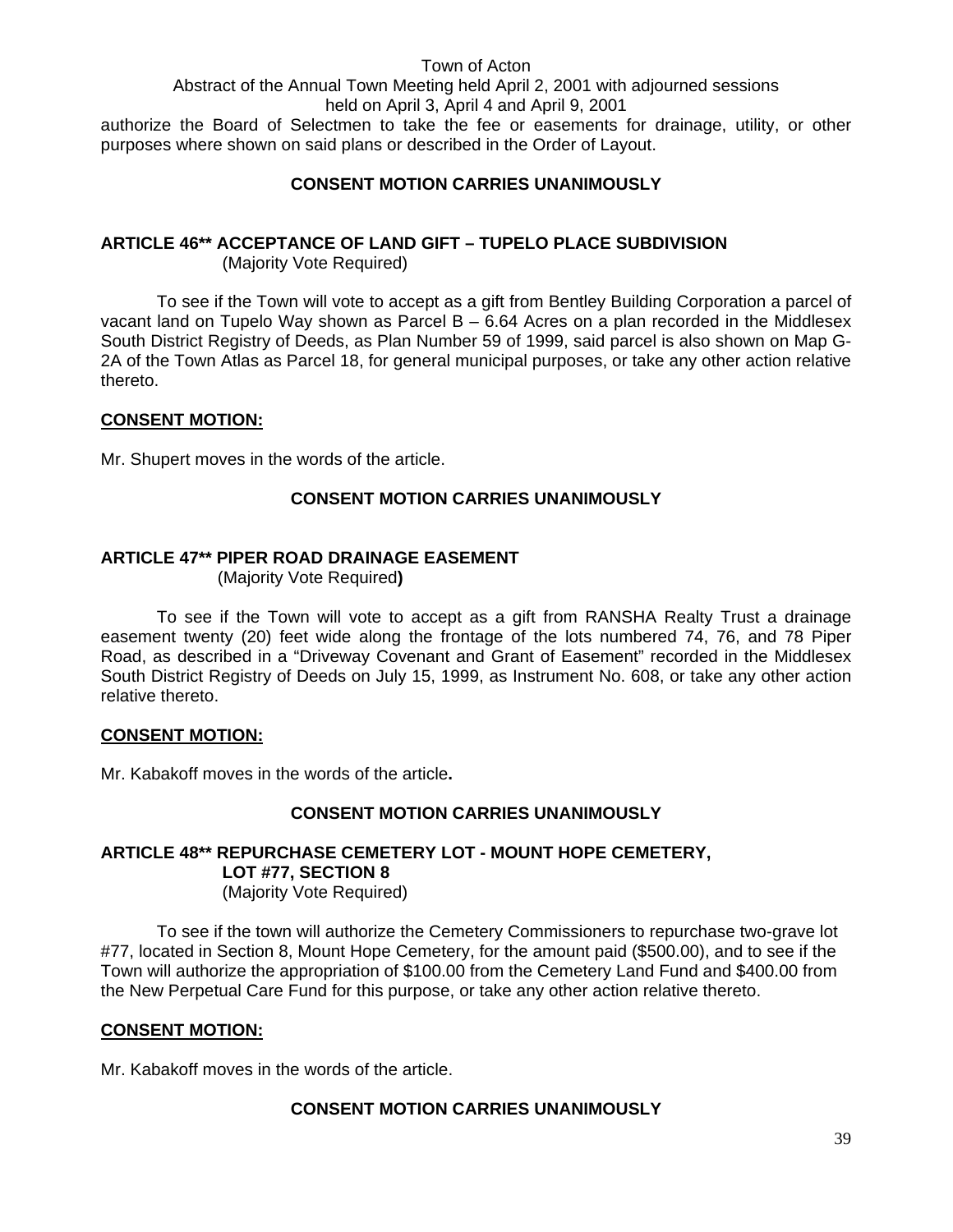# **ARTICLE 49\*\* REPURCHASE CEMETERY LOT – MOUNT HOPE CEMETERY, LOT #27, SECTION 8**

(Majority Vote Required)

 To see if the town will authorize the Cemetery Commissioners to repurchase four-grave lot #27, located in Section 8, Mount Hope Cemetery, for the amount paid (\$2000.00), and to see if the Town will authorize the appropriation of \$360.00 from the Cemetery Land Fund and \$1,640.00 from the New Perpetual Care Fund for this purpose, or take any other action relative thereto.

#### **CONSENT MOTION:**

Mr. Kabakoff moves in the words of the article.

#### **CONSENT MOTION CARRIES UNANIMOUSLY**

#### **ARTICLE 50\*\* CEMETERY BYLAW – REPURCHASE OF CEMETERY LOTS** (Majority Vote Required)

To see if the Town will vote to amend the Town bylaws by adding two new sections, D9 and D9.1, as set forth below:

D9 – One who wishes to resell his/her cemetery lot may only sell the lot to the Town and only the original purchase price will be repaid to the seller.

D9.1 – The Cemetery Commissioners are authorized to repurchase cemetery lots according to the provisions of D9, by withdrawing the amount of the original purchase prices as deposited in the Cemetery Land Fund and the New Perpetual Care Fund.

, or take any other action relative thereto.

#### **CONSENT MOTION:**

Mr. Kabakoff moves in the words of the article.

#### **CONSENT MOTION CARRIES UNANIMOUSLY**

#### **ARTICLE 51 USE OF FUNDS TO REDUCE THE TAX RATE - FREE CASH** (Majority Vote Required)

 To see if the Town will determine an amount of Free Cash which shall be used for the purpose of reducing the Tax Rate for the fiscal year beginning July 1, 2001, or take any other action relative thereto.

#### **MOTION:**

Mr. Shupert moves to take no action.

#### **MOTION CARRIES UNANIMOUSLY**